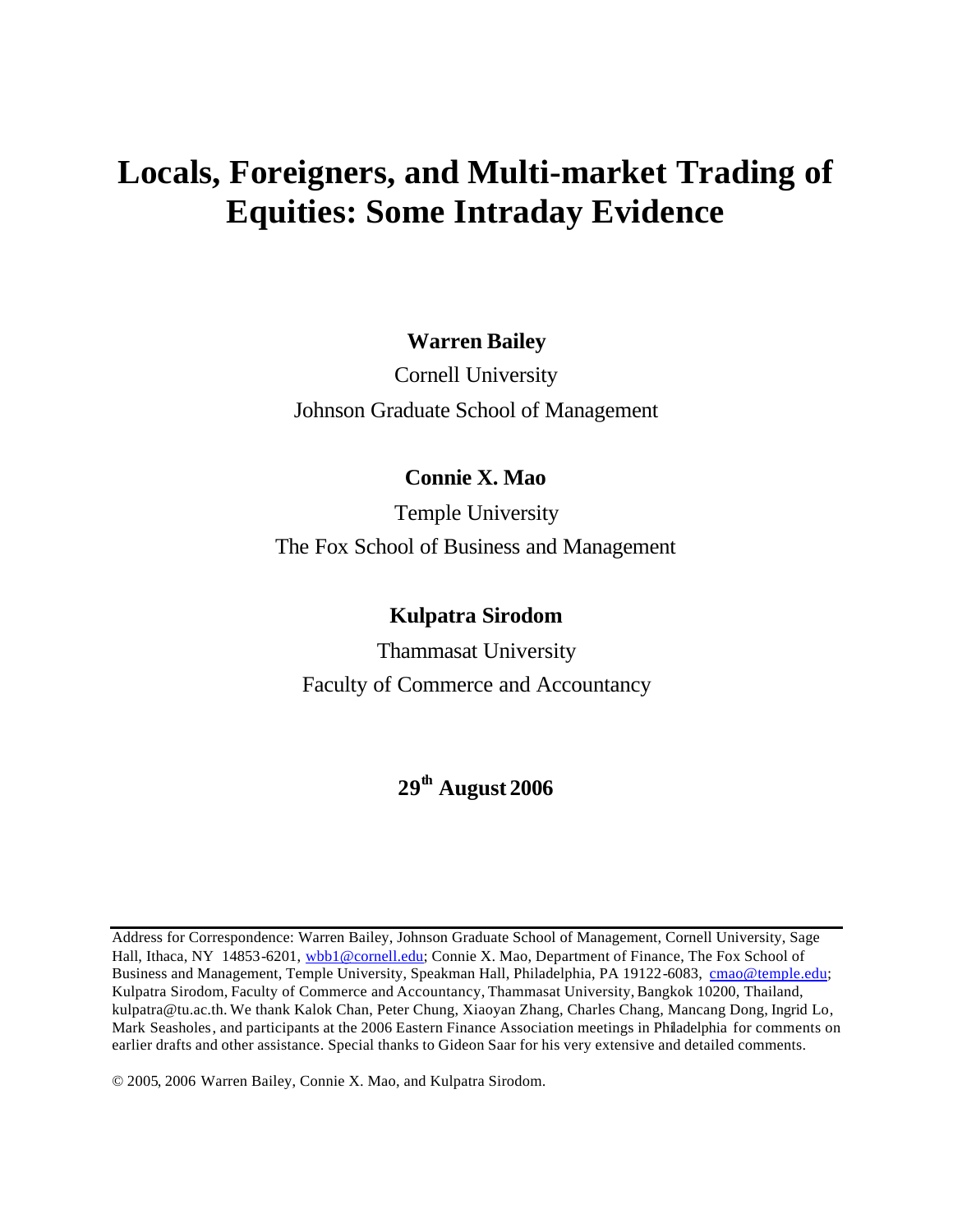# **Locals, Foreigners, and Multi-market Trading of Equities: Some Intraday Evidence**

## **Abstract**

We study stock trading in Thailand, where binding foreign ownership limits fragment stock trading into distinct markets for locals and foreigners. Although barriers are significant, we observe substantial trading by foreigners on the local board and by locals on the foreign board. These cross-market traders tend to submit orders when liquidity is high and fill their orders at relatively beneficial prices. They trade on patterns in stock returns and prices across markets, and display profitable holding period returns and enhancements to price discovery that suggest informed trading. Our evidence echoes the features and predictions of classic theories of microstructure, information, and trading.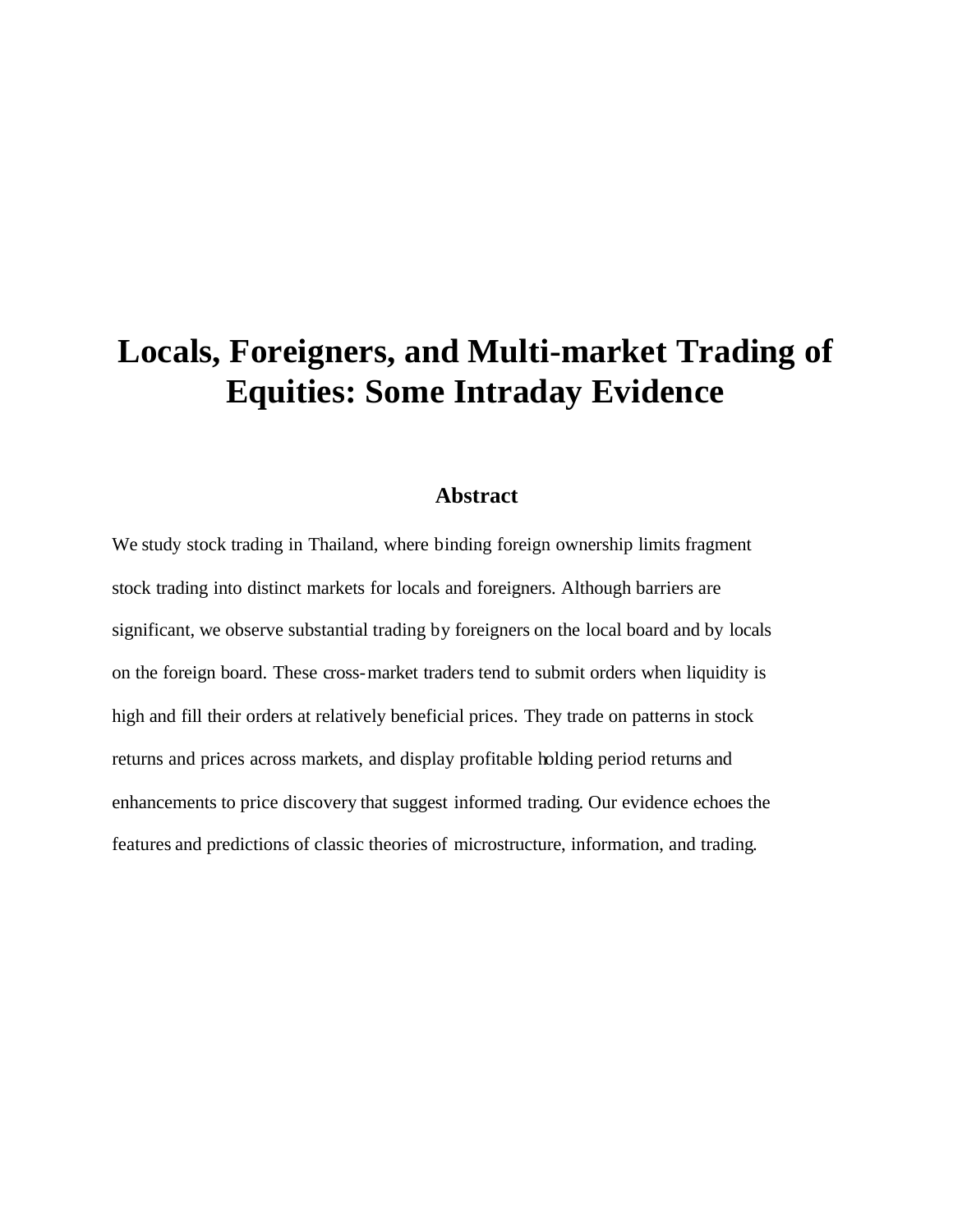# **1. Introduction**

 $\overline{a}$ 

This paper examines a unique equity market structure. In Thailand, regulators and individual companies impose limits on the fraction of a company's equity that can be held by foreigners.<sup>1</sup> When interest in Thailand's stock market and in emerging markets generally began to pick up in the middle 1980s, the fraction of shares owned by foreigners began to hit these limits for many listed companies. In late 1987, the stock exchange organized a formal market, the Alien Board, where foreigners could trade shares of companies that had reached their foreign ownership limit. Prices on the Alien Board typically exceed prices for otherwise identical shares restricted to local investors by a substantial premium.<sup>2</sup> Although trading is formally segmented into distinct boards for local investors and foreign investors, investors can cross to the "other" board, but at a cost. Thai investors can hold Alien Board shares, but must pay the price premium to do so. Foreign investors can buy Main Board shares, but lose cash and stock dividends, warrants, other distributions, and voting rights because foreigners cannot register such shares once the foreign ownership limit is reached. The trading system on both boards is electronic and order-driven. Broker screens display depth at the three best bid and ask prices, but do not reveal trader identity.

 This unusual institutional setting helps us study some interesting issues at the intersection of a number of strands of the finance literature. First and foremost, what market and investor behaviors do we observe in a multiple market setting where some investors cross

<sup>&</sup>lt;sup>1</sup> Prior to the 1997 Asian crisis, all companies listed on the Thai exchange had to be legally "Thai", implying a maximum foreign ownership of 49%. The government imposed a tighter limit, 25%, in certain industries, such as banking. The heavily-traded companies in our sample were all listed prior to 1997.

<sup>&</sup>lt;sup>2</sup> The price premium between the two boards cannot be arbitraged away. Once the foreign ownership limit has been reached, shares bought on the Main Board cannot be sold on the Alien Board. Shares bought on the Alien Board can be sold on the Main Board, but the typically substantial price premium would be lost. If a particular stock never reaches the foreign ownership limit or its foreign ownership drops below the limit, all trading occurs on the Main Board. Another aspect worth mentioning is that, when a local buys an Alien Board share, stock exchange records retain its status as eligible for trading on the Alien Board.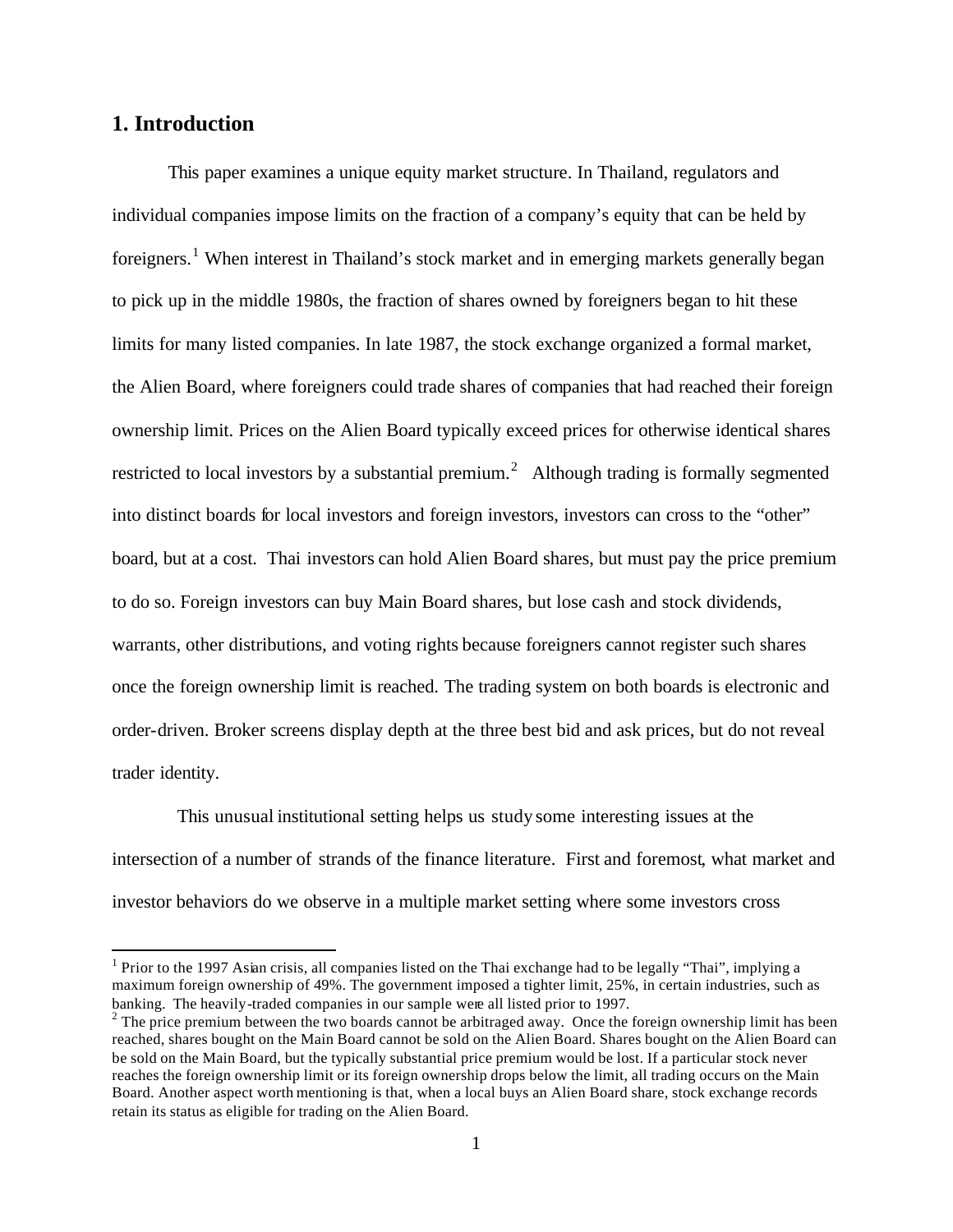between markets? As we describe in the next section and beyond, theoretical and empirical papers in the market microstructure literature and related areas inspire us to study the effects of liquidity and information on patterns of market activity in Thailand's multiple-market setting. Furthermore, our data includes some information about the identity of the trader standing behind each order. Specifically, we know whether each order is associated with a foreigner (almost certainly an institution), a Thai institution, a member of the stock exchange, or a Thai individual. Locals may benefit from access to more or better information about local companies, while institutional investors may benefit from more resources and experience.

We conduct a series of empirical tests with intraday records of orders and trades from Thailand in 1999. A summary of our findings is as follows. In spite of the costs to switching to the "other" market, foreigners account for fifteen percent of the trading volume on the Main Board, and Thai individuals account for forty-four percent of the trading volume on the Alien Board.<sup>3</sup> There is much evidence that liquidity is a driver of cross-market trading. Cross-market orders tend to be submitted at times of high liquidity (that is, low bid-ask spread and high depth) in the market to which investors cross, and, as a consequence, cross-market orders tend to be filled at relatively better prices. <sup>4</sup> Some evidence also suggests a relationship between information and cross-market trading. Cross-market traders appear to use market information to trade on mean-reversion in price differentials across the two boards and other patterns. Holding period returns based on cross-market trades appear particularly profitable, suggesting that some cross-market activity represents informed trading. Cross-market trading also appears to

 $3$  Werner and Kleidon (1996) study British stocks cross-listed in London and New York, and suggest that some investors voluntarily segment themselves in one market, as does the "location of trade" literature (Froot and Dabera, 1999; Chan, Hameed, and Lau, 2003).

<sup>&</sup>lt;sup>4</sup> Drudi and Massa (2005) study primary and secondary markets for Italian government bonds, and find that some dealers trade aggressively across markets in a manner that contributes to liquidity.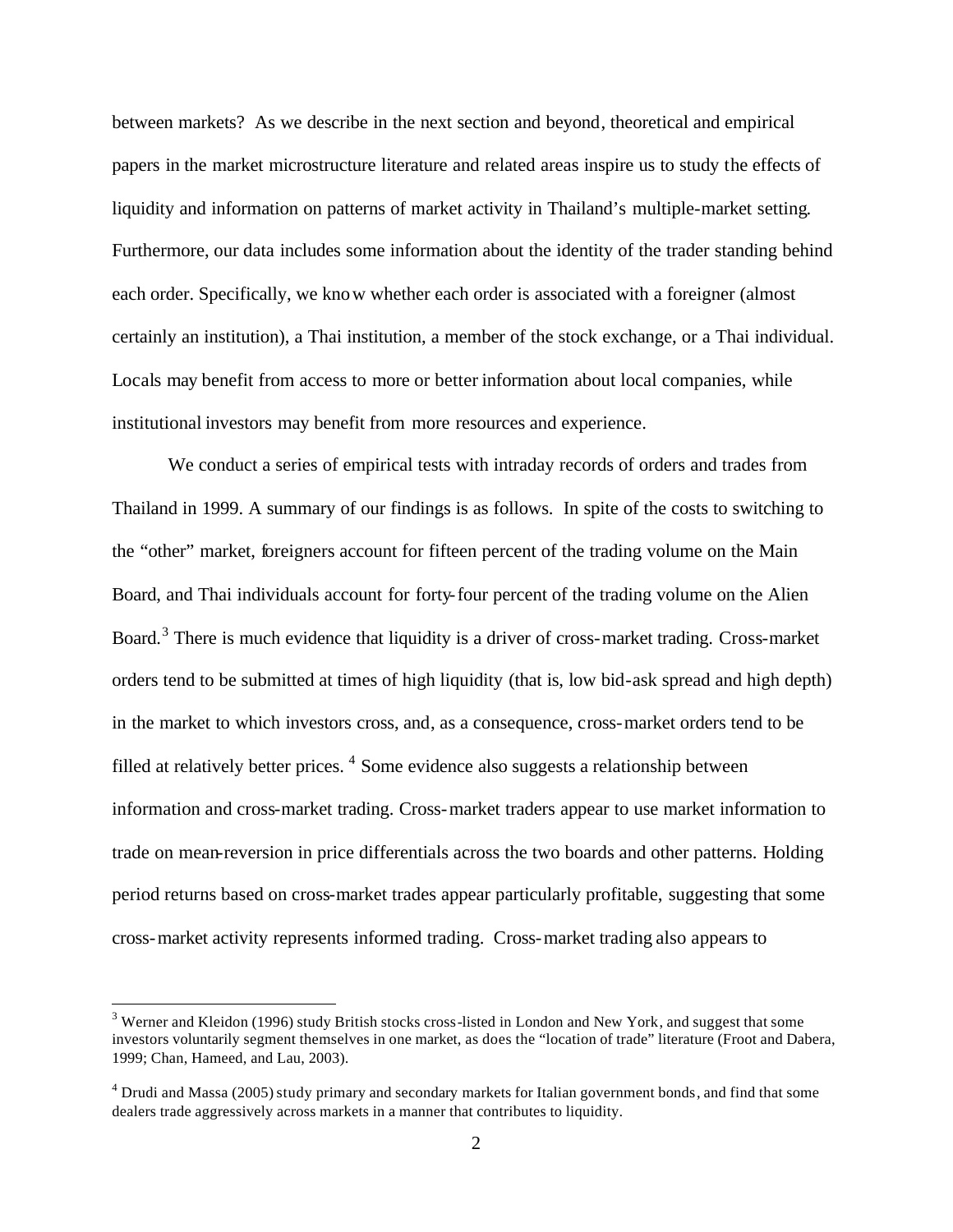contribute to price discovery, again suggesting informed trading.<sup>5</sup> Thus, Thailand's fragmented market structure displays a variety of investor behaviors that echo the assumptions and implications of theoretical works on market microstructure and on information and capital markets that we describe below.

The balance of this paper is organized as follows. Section 2 motivates our tests. Section 3 discusses the data, relevant institutional details of the Stock Exchange of Thailand, and some of the basic calculations and transformations of the data needed for our tests. Section 4 presents results while Section 5 is a summary and conclusion.

#### **2. Motivation and overview of tests**

 $\overline{a}$ 

To think about the phenomenon of parallel markets with access varying across different types of traders, we start with some well-known theoretical works. In the multiple markets model of Chowdhry and Nanda (1991), small uniformed investors cannot move across markets while informed traders and large discretionary liquidity traders optimize where and how they trade. In the Thai market, the frictions that impede crossing between the Main and Alien boards depend on whether the trader is a local or foreigner, and are also likely to vary across individual and institutional investors. In Madhavan (1995), informed investors and large liquidity traders also benefit by spreading their trading across more than one market. A fragmented trading environment may persist, rather than consolidating at a single venue. In Subrahmanyam (1991), informed traders have information about individual securities or about market-wide performance. As a consequence, discretionary liquidity traders may trade both individual stocks and stock index futures to avoid the informed traders. In Admati and Pfleiderer (1988), discretionary liquidity traders may choose to "swim with the sharks", that is, suffer some disadvantageous

 $<sup>5</sup>$  Related empirical papers include studies of price discovery for stocks listed on more than one U.S. exchange</sup> (Hasbrouck, 1995) or across equity and equity derivative markets (Chan, Chan, and Karolyi, 1991; Stephan and Whaley, 1990; Easley, O'Hara, and Srinivas, 1998; Chan, Chung, and Fong, 2002.).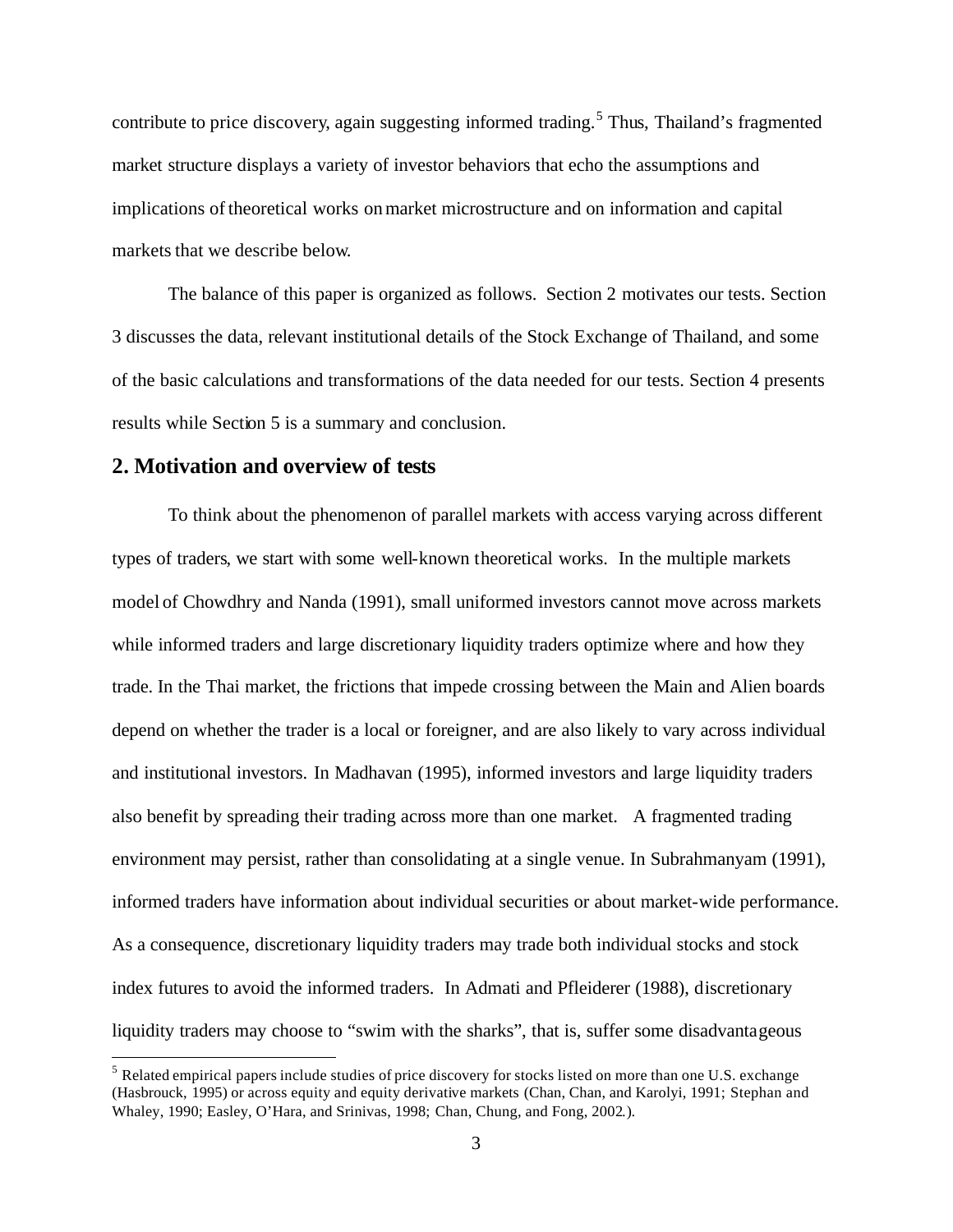trading with informed traders in order to enjoy greater liquidity. High liquidity also tends to attract informed traders, who seek to mask their information. While none of these models corresponds precisely to the Thai institutional setting, they provide intuition for motivating and interpreting our tests relating trading to liquidity and information.

Our tests focus on cross-market trading, that is, trading in shares that have reached the foreign ownership limit by foreigners on the Main Board and by locals on the Alien Board. First, after presenting and discussing summary statistics, we examine associations between liquidity and cross-market trading activity. Motivated by the theoretical papers described above, we seek to uncover patterns that reveal the forces underlying cross-market trading. Some investors may be willing to pay a cost to trade in the "other" market, in search of liquidity to minimize adverse price movements, or to mask their information. Therefore, we test whether cross-market trading in Thailand is associated with particularly high liquidity in the market investors cross to.

Second, we examine whether cross-market trading appears to be motivated by information. As argued by the theoretical models described above, both large liquidity traders and informed traders may benefit by spreading their trading across more than one market. To distinguish between these two types of traders, we examine the use of market information by cross-market traders, the ir long-term trading profits, and the effect of their cross-market trading on price discovery. Some cross-market traders may condition their trading strategies on market information, while other cross-market activity may consist of informed trading that results in larger trading profits and improved price discovery between the two markets.

Some of our tests parallel earlier studies of other markets. In a study of Canadian stocks that trade both in Canada and the U.S., Eun and Sabherwal (2003) find that price discovery is

4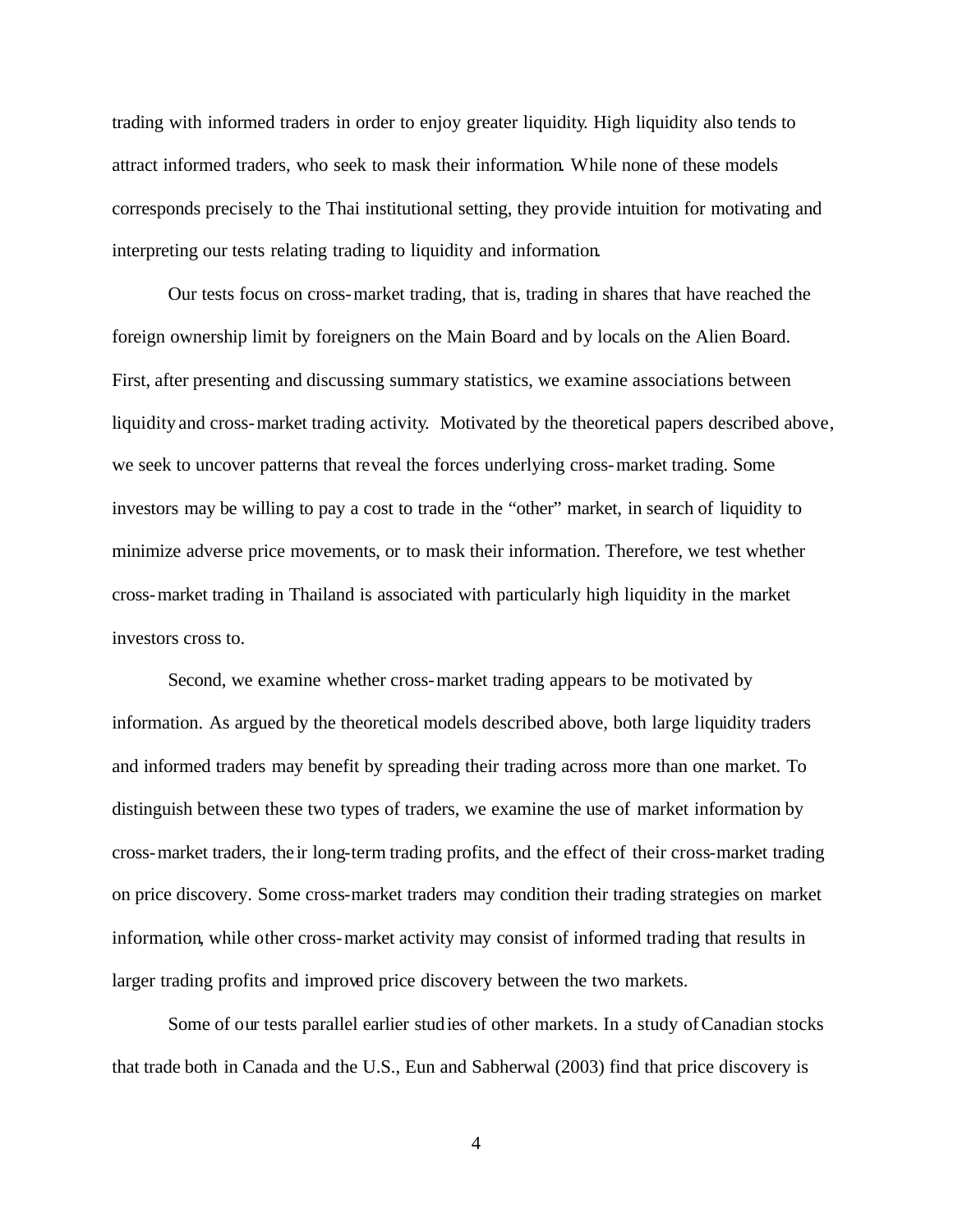greatest in the market that has higher trading volume, liquidity, and proportion of informed trades. Bailey, Mao, and Sirodom (2005) find different responses to corporate news across dual boards in Singapore and Thailand. While Choe, Kho, and Stulz (2005) report that foreign investors in the Korean stock market trade at disadvantageous prices relative to local investors, other authors (Seasholes, 2000; Chang, 2003; Dvorak, 2005) report that foreigners enjoy superior performance.

# **3. Data and sample selection**

#### **3.1. Stock Exchange of Thailand data**

The Stock Exchange of Thailand (SET) commenced operations under the name "Securities Exchange of Thailand" on April  $30<sup>th</sup>$  1975. Its predecessor, the Bangkok Stock Exchange, was founded in 1962 but faded away in the early 1970s due to low trading volume and poor stock performance. Starting in 1991, the SET has operated as a fully automated market that matches incoming orders on price and time priority. Minimum price increments, daily price limits, and circuit breakers are part of the market structure. Virtually all trading is based on ordinary limit orders, although other types of orders are permitted.<sup>6</sup> Additionally, a small amount of "upstairs trading" is reported through the SET computer system.<sup>7</sup>

Percentage limits on the amount of equity that can be registered by foreigners vary across listed firms. When foreign holdings of a particular firm reach their limit, trading commences on a second market, the Alien Board.<sup>8</sup> Prices on the Alien Board typically exceed those on the Main Board significantly. See Figure 1 which plots the capitalization-weighted average Alien Board

 $^6$  In January 1999, for example, 2,008,368 orders were submitted to the Main and Alien boards. Of these, 150 were "at-the-open" orders, 887 were market orders, 17 were "immediate or cancel" orders, and 7 were "fill-or-kill" orders. The rest were ordinary limit orders.

<sup>7</sup> In January 1999, for example, 386 "put through" trades were recorded.

 $8$  See Bailey and Jagtiani (1994) and Bailey, Chung, and Kang (1999) for details on the workings and price implications of markets that segment local and foreign trading.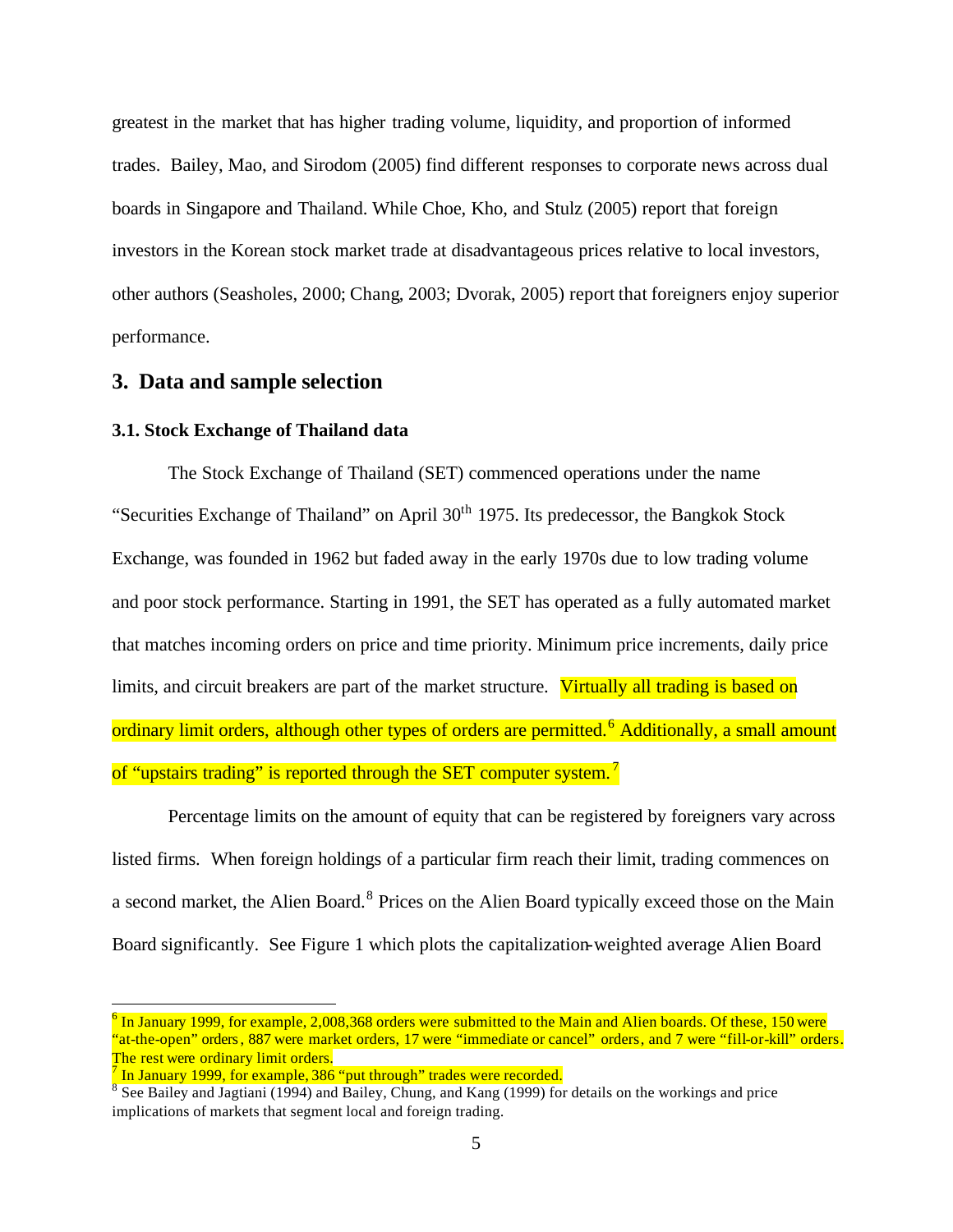premium for our sample.<sup>9</sup> In the context of our study, this premium may be thought of as the cost to a local of buying on the Alien Board. Similarly, lost distributions and voting rights are the cost to a foreigner of buving on the Main Board.  $10$ 

The database used in our study is obtained from the SET. It includes records of orders and trades on the SET for the period of January 1, 1999 to December 31, 1999. Orders are timestamped to indicate the time of arrival at the exchange while trades indicate the time the order was executed, the buy and sell orders it matches, the size and price of the trade, and other information. Each order and both sides of each trade are coded for the nationality and, for local investors, type of investor. Virtually all foreign investors are institutions while domestic investors are further classified as "member" (broker-members of SET), "finance" (banks, asset management companies, and other Thai financial institutions that are not exchange members), and "others" (Thai individuals). While our database reveals the type of investor associated with each order and trade, it does not include any identifiers for the individual investors involved in each transaction. Therefore, we cannot track the trades, holdings, or performance of individual investors.

The record of orders and trades supplied by the SET covers 58 of the more active issues listed on the SET, and 45 of these show activity on both the Main Board and the Alien Board. We restrict our sample to the 25 most active of these stocks, to ensure that we have sufficient data for analysis and, in particular, many time periods when both the Main and Alien Board listings are active. These 25 firms account for about 96% of total market capitalization, 90% of

 $9$  In our sample, 82% of Alien Board price premiums are positive (with a mean of 25.8%), 15% are exactly zero, and only 3% are negative (with a mean of -1.39%). We detail commissions and bid-ask spreads in Section 4.4.2 below. Transactions cost are sufficiently large that small negative foreign premiums cannot be arbitraged profitably. Furthermore, short sales were not permitted in 1999.

 $10$  In the ten year period from December 1989 to December 1999, the dividend yield on a cap-weighted index of all Main Board shares was about 2.5 percent. Towards the end of that period, the index dividend yield declined to about 1 percent, in part due to the Asian Crisis.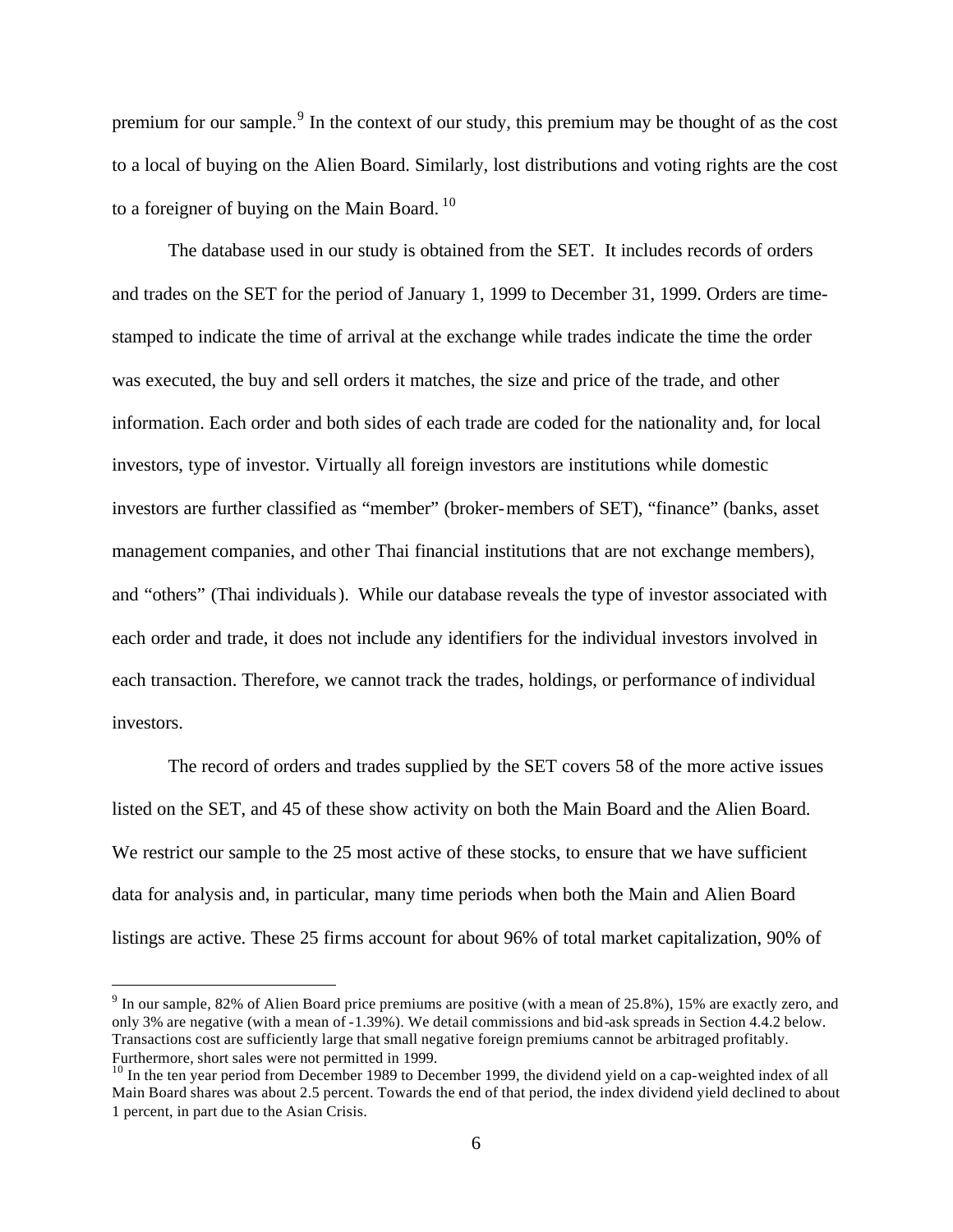total trading volume, 90% of the total number of trades, and over 94% of total value traded on the Main Board.

To construct our sample of intra-day trading, we divide each trading day into 18 fifteenminute intervals from 10:00 a.m. to 16:30 p.m., treating the time interval of 12:30 p.m. to 14:45 p.m. as a single interval containing the lunch break. We exclude overnight intervals from our analysis.<sup>11</sup>

#### **3.2. Computing quotes**

Our data consist of trades and orders, not trades and quotes as in the TAQ database of U.S. intraday stock market trading. Some of our tests require an intraday measure of liquidity. We use the sequence of orders and trades to construct the "book" and, therefore, the bid, ask, and depth (measured with the number of shares that can be traded at the current best bid and ask) at every point in time during the day for each stock on each board.

#### **3.3. Computing relative price ratios**

 $\overline{a}$ 

We also examine how well particular classes of investors fill their orders. Following Choe, Kho, and Stulz (2005), we first compute the volume-weighted average price for all purchases of stock i on a day d,  $A_i^d$ . We then compute the volume-weighted average price for the purchases of a particular investor type j of stock i on a day d,  $B_{i,j}^d$ . Finally, we compute the price ratio,  $B_{i,j}^d / A_i^d$  $B_{i,j}^d / A_i^d$ , for all purchases (or sales) by investor of type j for stock i on day d. A price ratio greater (less) than one for the purchases (sales) of a particular type of investor suggests that this investor type buys (sells) on average at a price above (below) the average price on that day. Holding everything else equal, investor X is at disadvantage relative to investor Y for purchases (sales) if investor X buys (sells) at a higher (lower) price ratio than investor Y.

 $11$  Results are similar whether or not overnight returns are included in the tests that use intraday data. Note that other tests of trader performance rely on daily returns.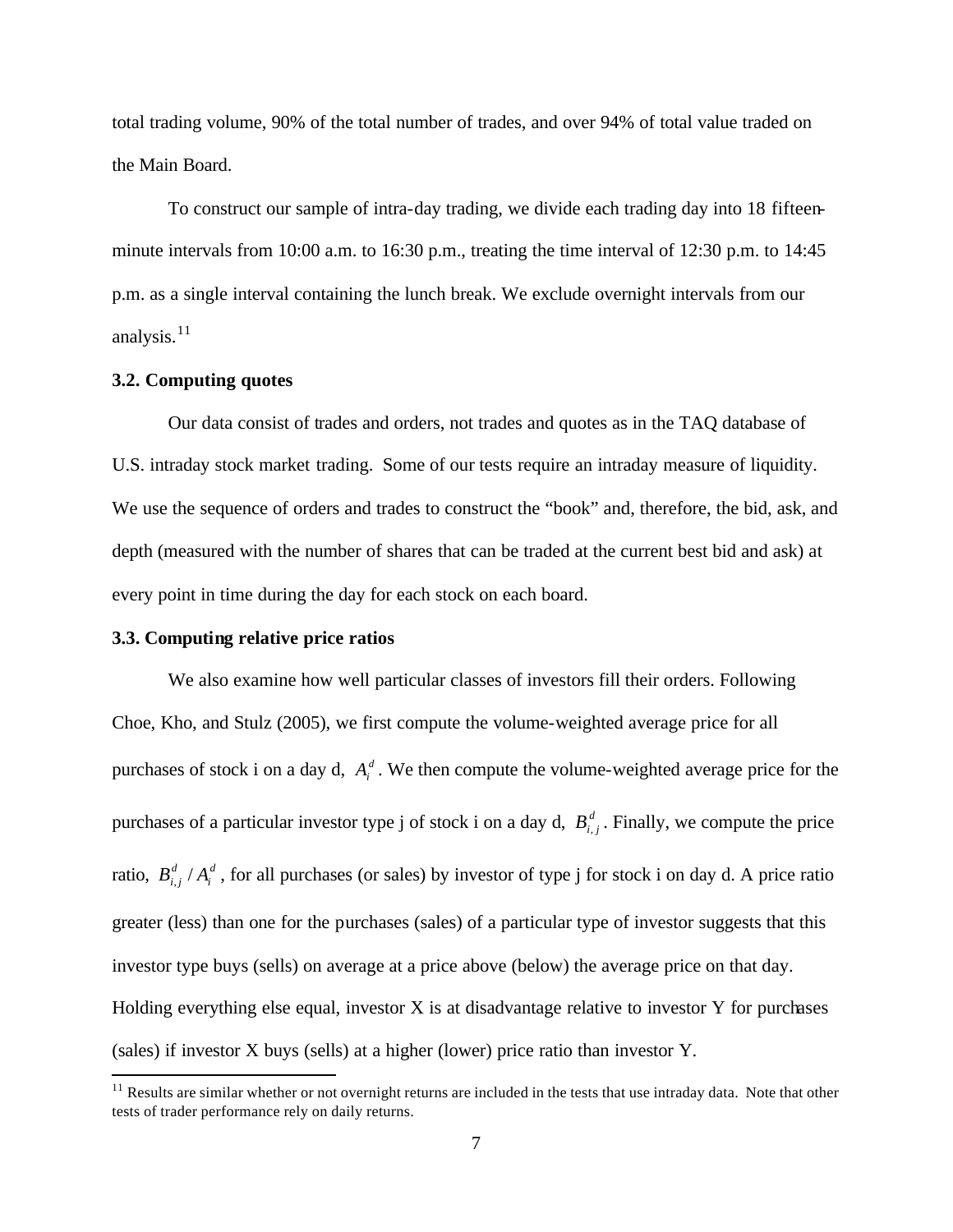#### **3.4. Computing price-setting order imbalances**

Some of our tests require measures of the extent to which certain types of investors are buying versus selling. For each 15 minute interval for each of our 25 stocks on each board, we compute "price-setting" order imbalances by investor type by subtracting the price-setting sell volume from the price-setting buy volume, and then normalizing by the stock's average 15 minute price-setting volume over the sample period. We attribute a trade initiated by an investor type to that investor type. A "price-setting buy" (sell) trade for foreign investors, for example, is a trade where the buy (sell) order of the foreign investors came after the sell-side (buy-side) order that it is matched to, and hence made the trade possible. We may also describe "pricesetting orders" as "marketable limit orders".

#### **3.5. Holding period returns following purchases and sales**

If investors are informed, the stocks they buy will, on average, outperform those they sell. To measure this, we follow Odean (1999) and compute cumulative stock returns over horizons of four months (82 trading days) and one year (245 trading days) following a transaction. Returns are calculated from the PACAP (Pacific Basin Capital Markets Research Center) daily return files for Thailand. The average return on a stock bought (sold) over the T trading days subsequent to the purchase (sale) is calculated as:

$$
R_{P,T} = \frac{\sum_{i=1}^{N} \sum_{t=1}^{T} (1 + R_{j_i, t_i + t})}{N} - 1, \qquad (1)
$$

where  $R_{j,t}$  is the PACAP daily return for stock j on date t, each purchase (sale) transaction of a stock is indexed with a subscript i,  $i=1$  to N. Note that return calculations begin the day after a purchase or a sale so as to avoid incorporating the bid-ask spread into returns. If the same stock is bought (sold) by the same type of investor on the same day, each purchase (sale) is treated as a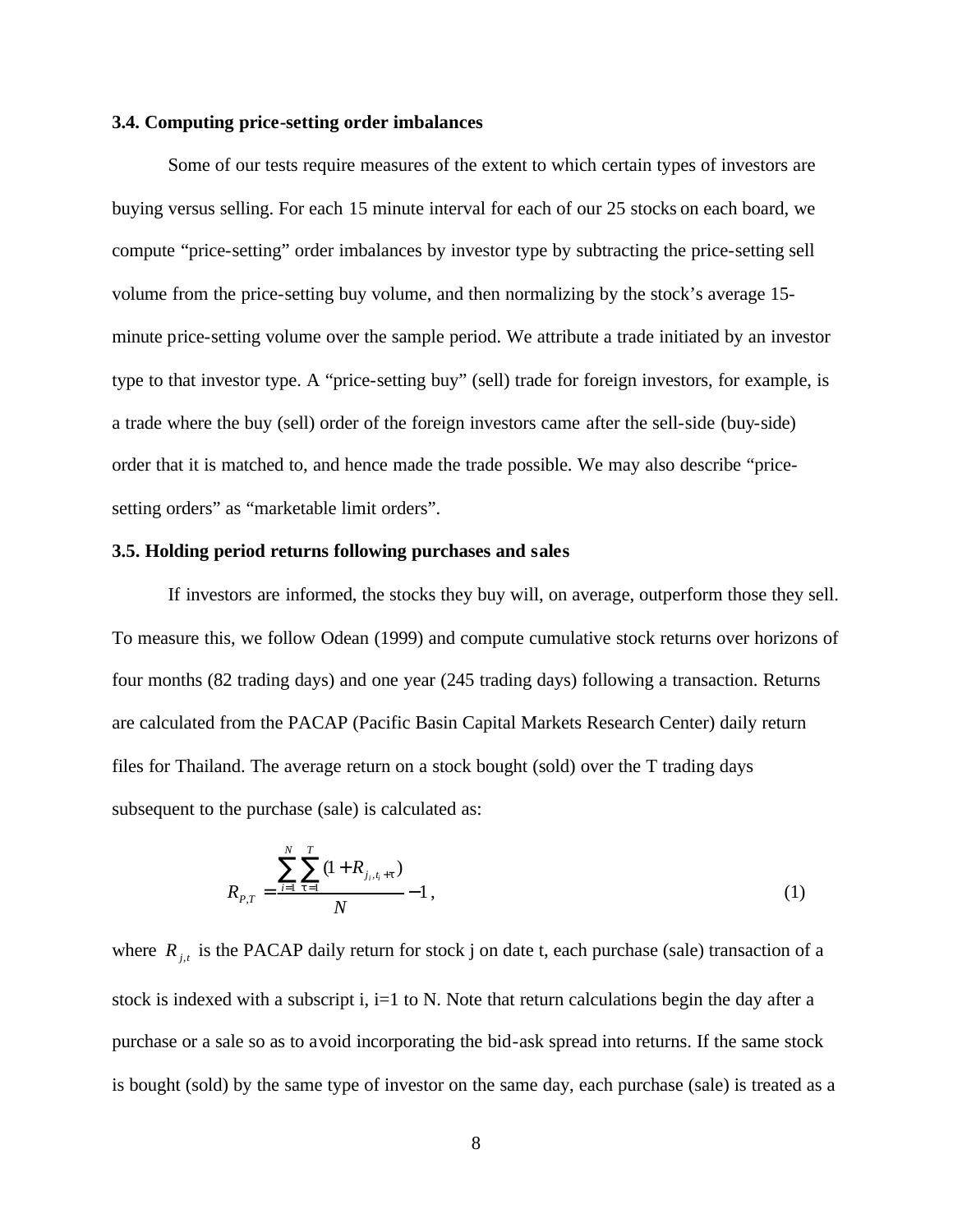separate transaction. Following Odean (1999), we report tests of the statistical significance of the difference between returns following purchases and returns following sales. Given the potential for biased inference due to dependence across the returns in such a procedure, we also present results of an alternative technique (detailed below) for robustness.

# **4. Empirical results**

#### **4.1. Summary statistics**

Table 1 presents summary statistics on trading activity. Panel A summarizes total trading activity. On the Alien Board, foreigners are the most active investors, with over 1.3 million trades in 1999 representing more than 54 percent of total trading volume and over 72 percent of trading value. Thai individuals ("others") are the second most active group of investors on the Alien Board, accounting for forty-four percent of the trading volume. With foreigners and Thai individuals accounting for more than 98 percent of Alien Board activity, trading by the two other categories, exchange members and finance-related firms, is negligible. On the Main Board, Thai individuals are the most active investors with more than 79 percent of Main Board activity by volume and almost 70 percent by value. Foreigners are the second most active investors on the Main Board, accounting for fifteen percent of the trading volume. Thai individuals and foreigners collectively account for more than 90 percent of Main Board activity. Again, stock exchange members and finance-related Thai companies represent only a small fraction of trading activity. This is consistent with the small presence of institutional investors like mutual funds and pension funds in Thailand, as in other developing economies. $^{12}$ 

Panel A also summarizes trading activity by buys versus sells. We concentrate on Thai individuals and foreigners because they comprise the bulk of trading activity. On the Alien

 $12$  See, for example, Dvorak (2005) on Indonesia.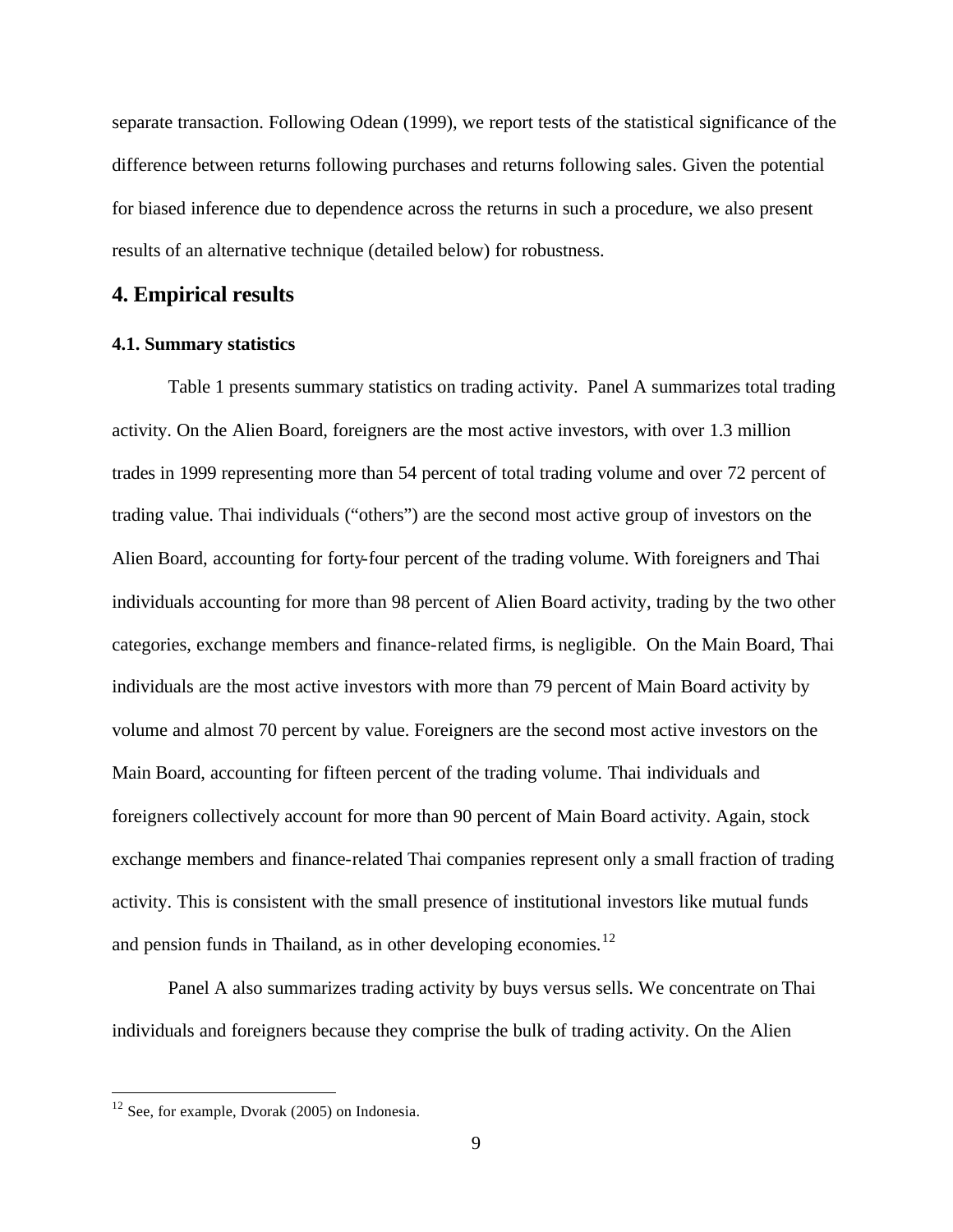Board, foreigners account for about 53 percent of buy volume and 56 percent of sell volume while "others" account for about 45 percent of buys and 42 percent of sells, implying that local individuals have been slightly more keen buyers than foreigners. Based on trading value, however, foreign buys and sells loom even larger, consistent with trading by Thai individuals in smaller lots. The pattern is similar on the Main Board, although Thai individuals dominate with almost 80 percent of activity by volume or value.

Panel B summarizes price-setting and non price-setting trades. Although foreign investors dominate the Alien Board, Thai individuals account for more than 26 percent of pricesetting trading value and 44 percent of price-setting trading volume, which is quite significant. Foreign investors often trade on the Main Board as well, though not quite to the same extent as Thai individuals entering the Alien Board. Submission of price-setting orders may indicate investors who are aggressive, impatient, or non-discretionary liquidity investors, as in Admati and Pfleiderer (1988). Submission of non price-setting orders may indicate discretionary liquidity investors or investors who act as informal market-makers.

On the Alien Board, orders are split almost evenly between price-setting and non pricesetting across all investor types. In contrast, only 42% of the orders of members trading on the Main Board are non price-setting, suggesting that their demand for immediacy is high and they do not largely emulate market makers.<sup>13</sup> Interestingly, foreigners who cross to the Main Board also seem to be relatively impatient, with only 45 percent non price-setting volume compared to about 50 percent on the Alien Board. It suggests that cross-market foreign investors might be aggressive or non-discretionary liquidity investors, who, in spite of the cost of losing voting rights, dividend, and other distributions, cross to the "other" market in search of more favorable order execution.

<sup>&</sup>lt;sup>13</sup> Orders of stock exchange members are their proprietary trades, not orders executed for other investors.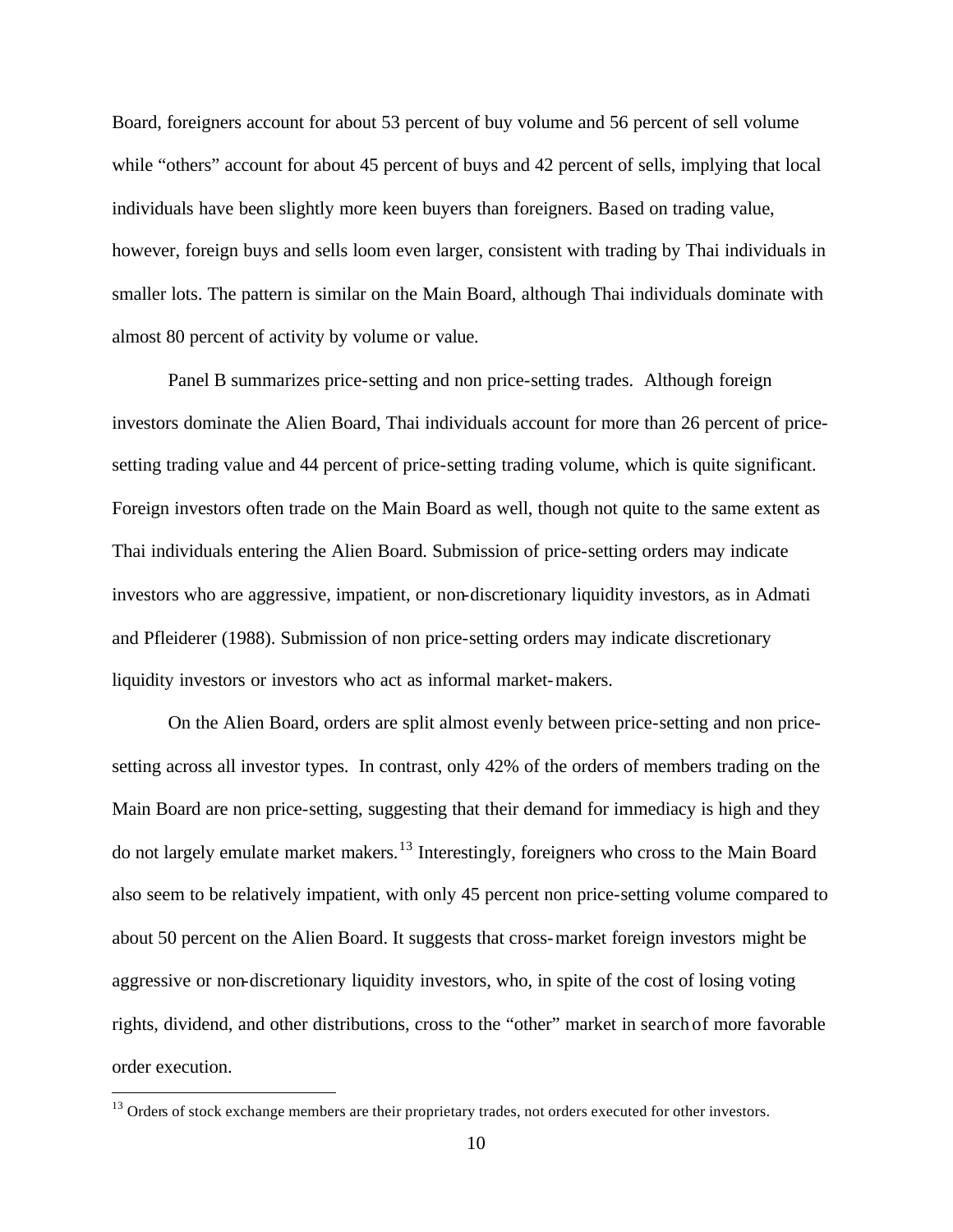Next, we examine whether particular types of securities attract a specific investor clientele. In Table 2, we present statistics on the fraction of trading value by investor type across securities classified by different characteristics.<sup>14</sup> For example, the first row in the table shows that the "finance" category of investor accounts for 15.78 percent of Main Board trading in large cap stocks but only 7.44 percent of Main Board trading in small cap stocks, and the p-value of 0.025 indicates the difference is highly statistically significant. This indicates that finance investors are more focused on large cap stocks. So are foreign investors. In contrast, others (that is, Thai individuals) prefer small stocks. On the Alien Board however, there is no such effect. On the Main Board, heavy analyst coverage attracts foreigners while others prefer low analyst coverage stocks, but no such effects are observed on the Alien Board. Foreigners like stocks with a relatively high foreign ownership limit on both markets. "Member" investors have a strong preference for trading stocks with higher leverage, although leverage seems to have no impact on the trading choices of other types of investors. High turnover attracts (repels) members and others (finance and foreigners) on the Main Board, and attracts (repels) others (foreigners) on the Alien Board. Thai individuals prefer to trade stocks with high return volatility on both boards, while foreigners have a preference for low return volatility. In addition, "member" and "other" investors have a strong preference for trading bank stocks. Lagged stock returns seem to have no impact on trading preference. Again, it is evident that the choice of stock characteristics and trading venue varies substantially across different types of investors.

#### **4.2. Liquidity and trading**

 $\overline{a}$ 

In this section, we offer evidence on several dimensions of the relationship between liquidity and trading. In Admati and Pfleiderer (1988), informed investors seek to execute their trades at times when the market is liquid and active to minimize market impact and to prevent

 $14$  We repeat the analysis using the fraction of trading volume, and the results are qualitatively similar.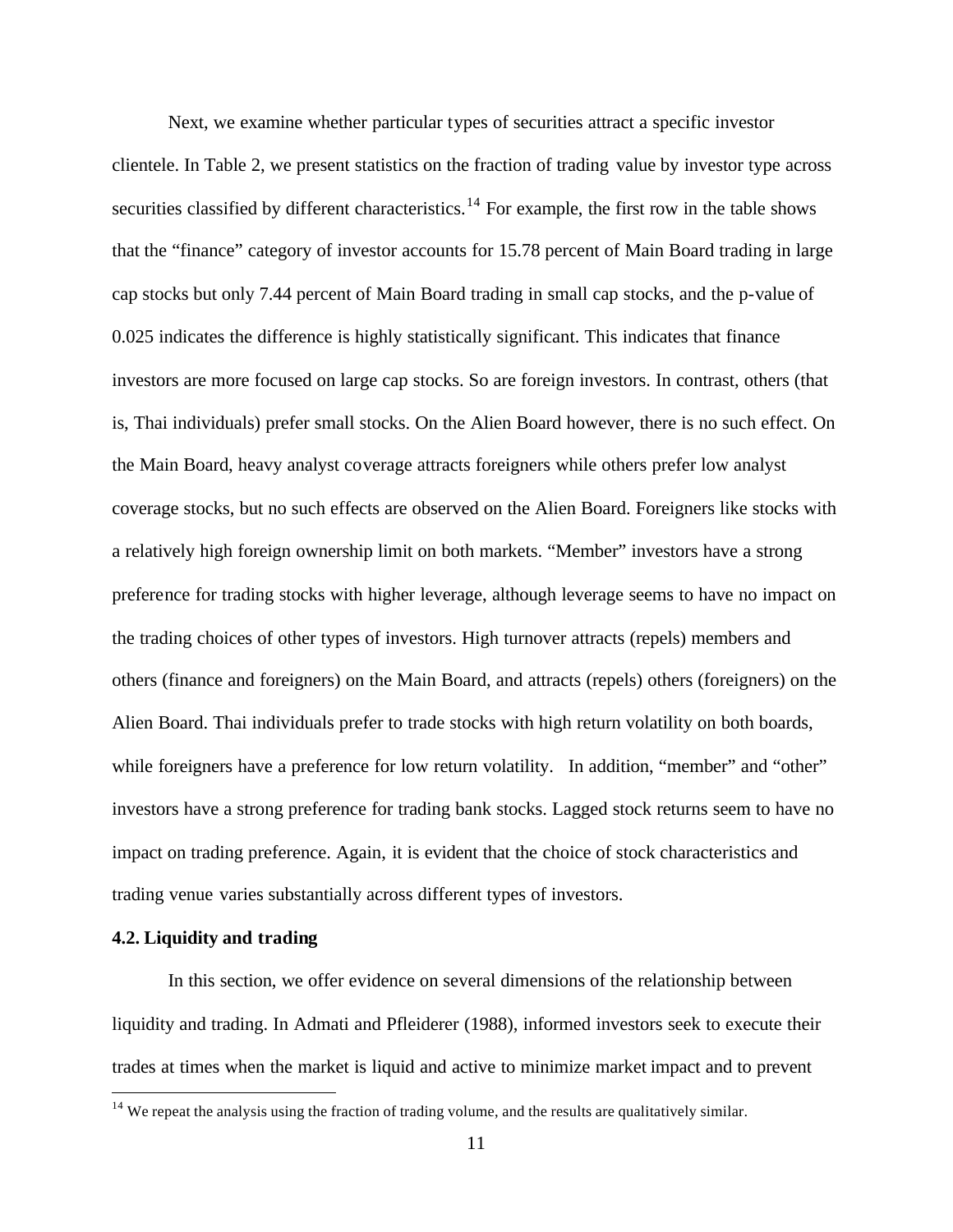other market participants inferring their information. Liquidity traders seek to minimize both the cost of trading and the potential for adverse selection. In our context, we hypothesize that our cross-market investors seek to execute their trades at times and places when liquidity is relatively higher, that is, the bid-ask spread is lower and depth is higher.

#### **4.2.1. Spread, depth, and cross-market trading**

For our first test, we identify, for each sample firm, five fifteen-minute time periods when trading activity of a particular type of investor on the Main (Alien) Board is particularly heavy. We also identify five fifteen-minute time periods when this trading activity is particularly light.<sup>15</sup> If our hypothesis is correct, we should find that liquidity (proxied with quoted spread and depth) is particularly high in the "other" market just before the heavy cross-market trading events, and liquidity is particularly low in the "other" market just before the small cross-market trading events.

Table 3 presents the results of a test of this proposition. When the cross-market trades of foreigners on the Main Board are extremely heavy, the bid-ask spread (depth) is significantly smaller (larger) than the spread (depth) when foreign trading on the Main Board is very light.<sup>16</sup> The difference is significantly different from zero. In contrast, we do not observe a significant difference in the bid-ask spread and depth between heavy and light trading events of foreigners on the Alien Board. We find similar results for the trading of Thai investors (finance, members, and "others") on the Alien Board. All four types of investors tend to trade heavily across markets when liquidity has been favorable in the "other" market. Thus, we find evidence supporting our hypothesis: cross-market orders tend to be placed at times of high market liquidity.

<sup>&</sup>lt;sup>15</sup> These extreme events are not clustered at a particular time of day.

<sup>&</sup>lt;sup>16</sup> "Depth" equals the sum of bid depth and ask depth, where bid (ask) depth is the number of shares that can be sold (bought) at the bid (ask) price.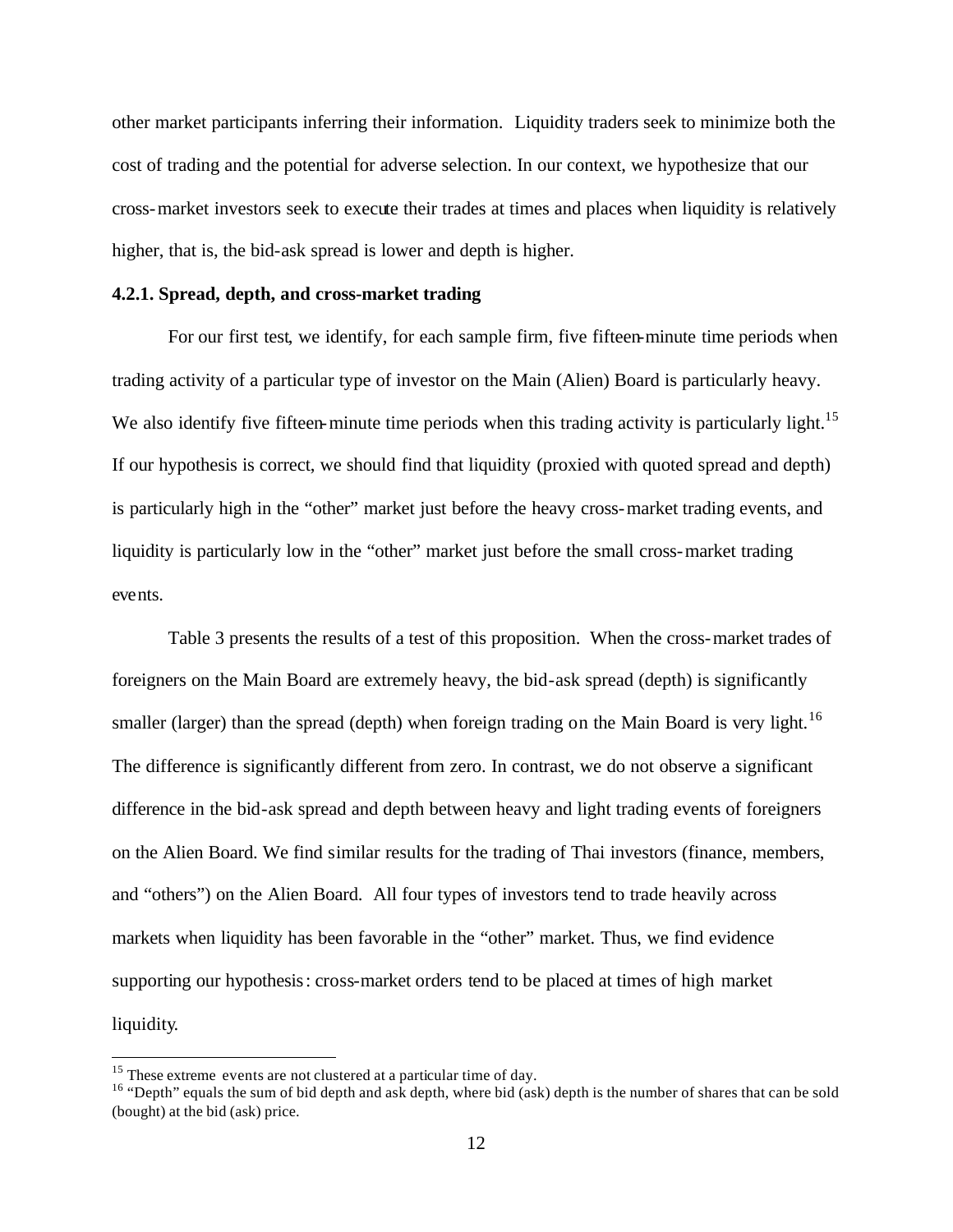While Table 3 supports our hypothesis that cross-market trades are motivated by higher liquidity, our univariate analysis cannot address the potential confounding effect of other factors that affect cross-market trading. Therefore we take an additional approach to uncover the motivation for investors to cross markets. To measure the extent of cross-market trading, we compute the daily fraction of Main (Alien) Board trading activity (volume or turnover) due to market-crossing foreign (Thai individual) investors.<sup>17</sup> The resulting daily fraction is regressed (cross section and time series) on explanatory variables including proxies for Main Board market index returns, firm size, the Alien Board price premium, dividend yield, the spread between Alien and Main Board price volatility, and the spread between Alien and Main Board bid-ask spread. To control for causality running from cross-market trading to liquidity, we compute the price volatility and bid-ask spread from the previous 30 days.

Panel A of Table 4 presents summary statistics. The extent of cross-market trading is measured by the daily trading volume (value) of foreign (Thai individual) investors on the Main (Alien) Board divided by total trading volume (value) of foreign (Thai individual) investors on both boards. The average fraction of cross-market trading volume (value) of foreigners on the Main Board is 0.572 (0.548) with large standard deviations. The average fraction of cross-market trading volume (value) of Thai individuals on the Alien Board is, at 0.215 (0.235), smaller than what is found for foreigners. This suggests that more than half (a quarter) of Main (Alien) Board trading is due to foreigners (Thai individuals). The Alien Board price premium averages about 20 percent as does its standard deviation. The average dividend yield in our sample is about 2 percent. The mean difference in average daily volatility of the previous 30 days indicates that the Alien Board typically has higher stock price variation than the Main Board. There is also a

<sup>&</sup>lt;sup>17</sup> We focus on foreigners and Thai individuals since they account for more than 90% of trading on the two boards.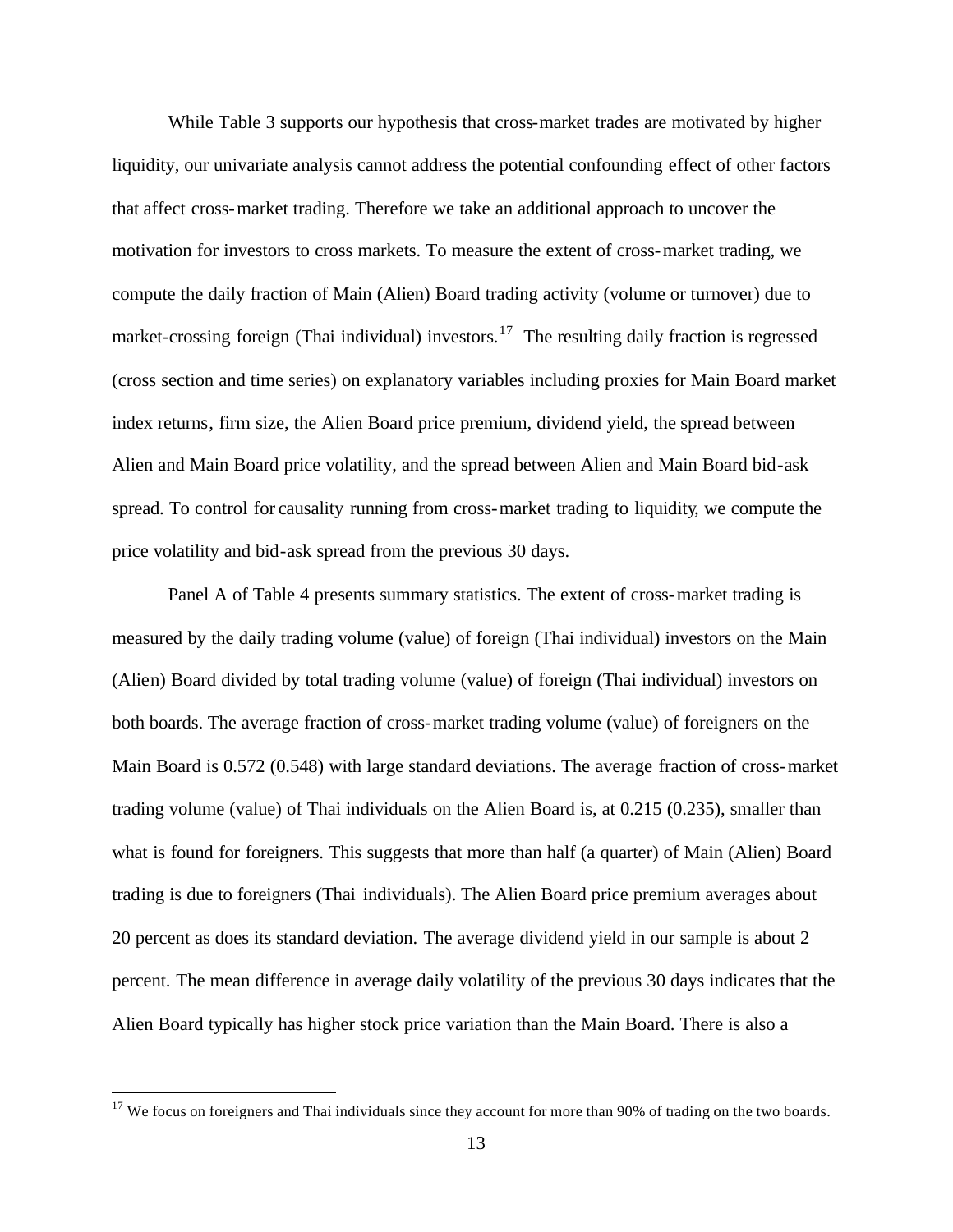substantial difference in bid-ask spreads between the two markets, with, on average, significantly higher transaction costs on the Alien Board.

Panel B of Table 4 presents the results of pooled OLS regressions. Looking across the columns allows us to compare and contrast what foreigners are doing on the Main Board to what Thai individuals are doing on the Alien Board. The coefficient estimates on the Main Board index return are not statistically significant in any specification. The coefficient estimates on market capitalization are significantly negative for cross-market trading of foreign investors, but significantly positive for cross-market trading of Thai individuals. This indicates that foreigners are more likely to be a big presence in Main Board trading of relatively small firms while Thai individuals are more likely to trade the largest Alien Board listings. The coefficient estimates on the Alien Board premium are negative and significant in all the specifications. This suggests that foreigners remain on the Alien Board when the general level of interest in that board (reflected in the premium) is high while Thai individuals avoid the Alien Board when the extra cost of buying shares there (the premium) is high. This result suggests that the Alien Board price premium is considered a cost by Thai individuals who trade on the Alien Board. Otherwise, we would observe no significant relation between the fraction of cross-market trading of Thai individuals and the Alien Board price premium.

The dividend yield is significantly negatively related to the fraction of cross-market trading by foreigners on the Main Board. Recall that foreign investors forgo any dividend when they buy Main Board shares for which the foreign ownership limit is binding.<sup>18</sup> Therefore, the negative slope on dividend yield supports our argument that the loss of the dividend is a significant cost to foreigners who trade on the Main Board. In contrast, the extent of crossmarket trading of Thai individuals is not significantly related to the dividend yield. The

 $18$  During the period we study, these "lost" dividends would go to the custodian bank.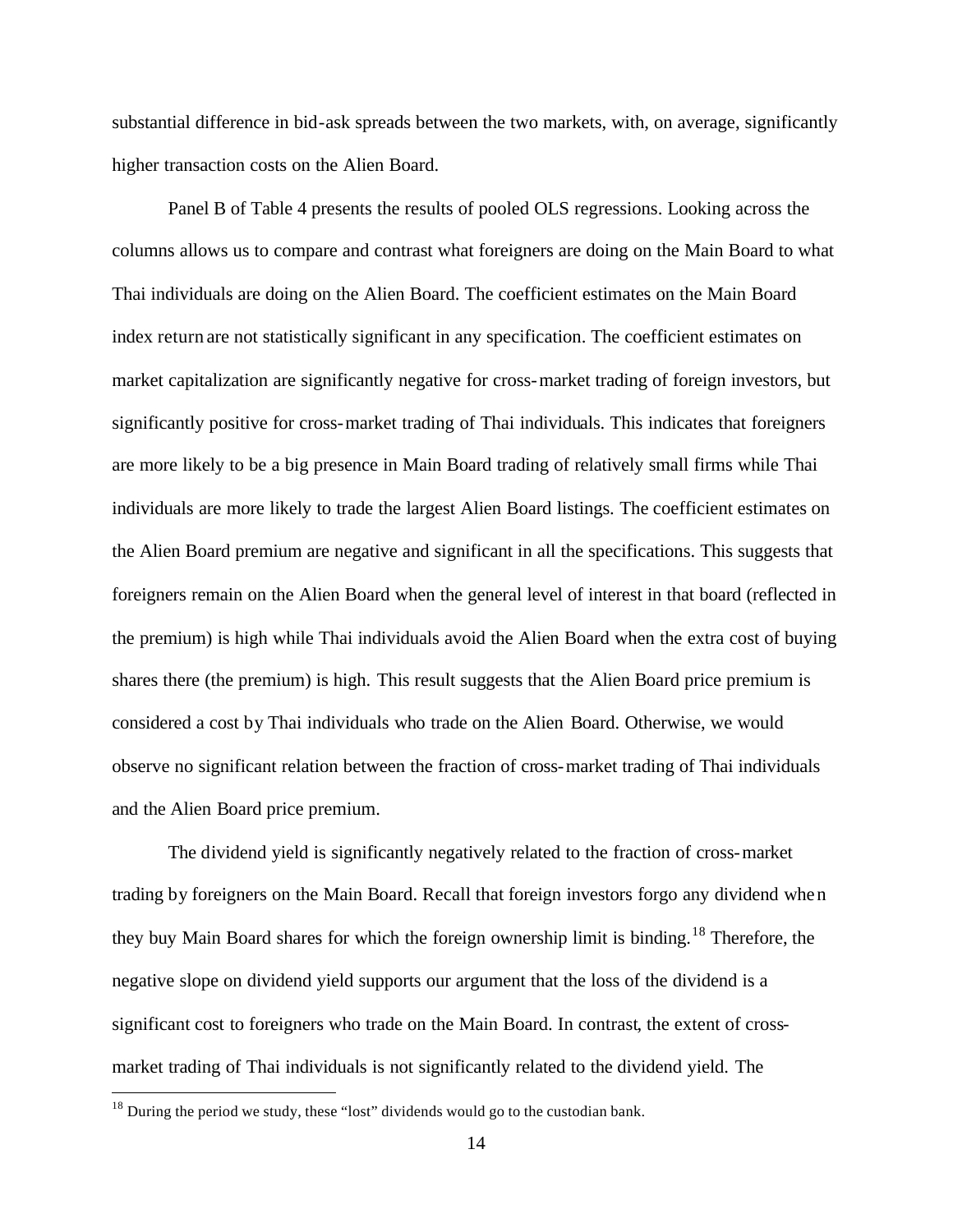coefficients on volatility difference indicate that higher Alien Board volatility keeps foreigners trading there (rather than crossing to the Main Board), and attracts Thai individuals to the Alien Board.

Most importantly, the bid-ask spread difference is positively and significantly related to the fraction of cross-market trading by foreigners. This indicates that poor Alien Board liquidity (that is, a relatively high bid-ask spread) prompts foreigners to trade on the Main Board. Similarly, the negative slopes on the bid-ask spread difference for Thai individuals on the Alien Board suggests that lower liquidity on the Alien Board repels Thai individuals from trading there.<sup>19</sup> Thus, the results of Table 4 confirm that liquidity is an important driver of cross-market trading. We also confirm that the cost of crossing boards is likely significant to investors: Thai individuals are less likely to cross to the Alien Board at times when they have to pay a high premium to buy there.

#### **4.2.2. Effectiveness in filling orders**

 $\overline{a}$ 

Next, we examine the price ratios of Choe, Kho, and Stulz (2005) as described above. Relative to the average buy (sell) price for a particular stock and day, we determine which type of investor typically pays (receives) a relatively low (high) price, implying a well timed and executed trade. If traders cross to the "other" market to exploit better liquidity, we would expect that cross-market trades are associated with better transaction prices (lower price when they buy and higher price when they sell). Table 5 presents summary statistics on relative price ratios by board and type of investor.

Panel A presents results for trading on the Main Board. For both buy and sell transactions, foreigners and members trade, on average, at disadvantageous prices relative to the

 $19$  To check robustness, we follow Choe, Kho, and Stulz (2005) and estimate Fama - MacBeth regressions. They yield similar results, suggesting that our findings are not driven by the artifacts of the OLS error structure.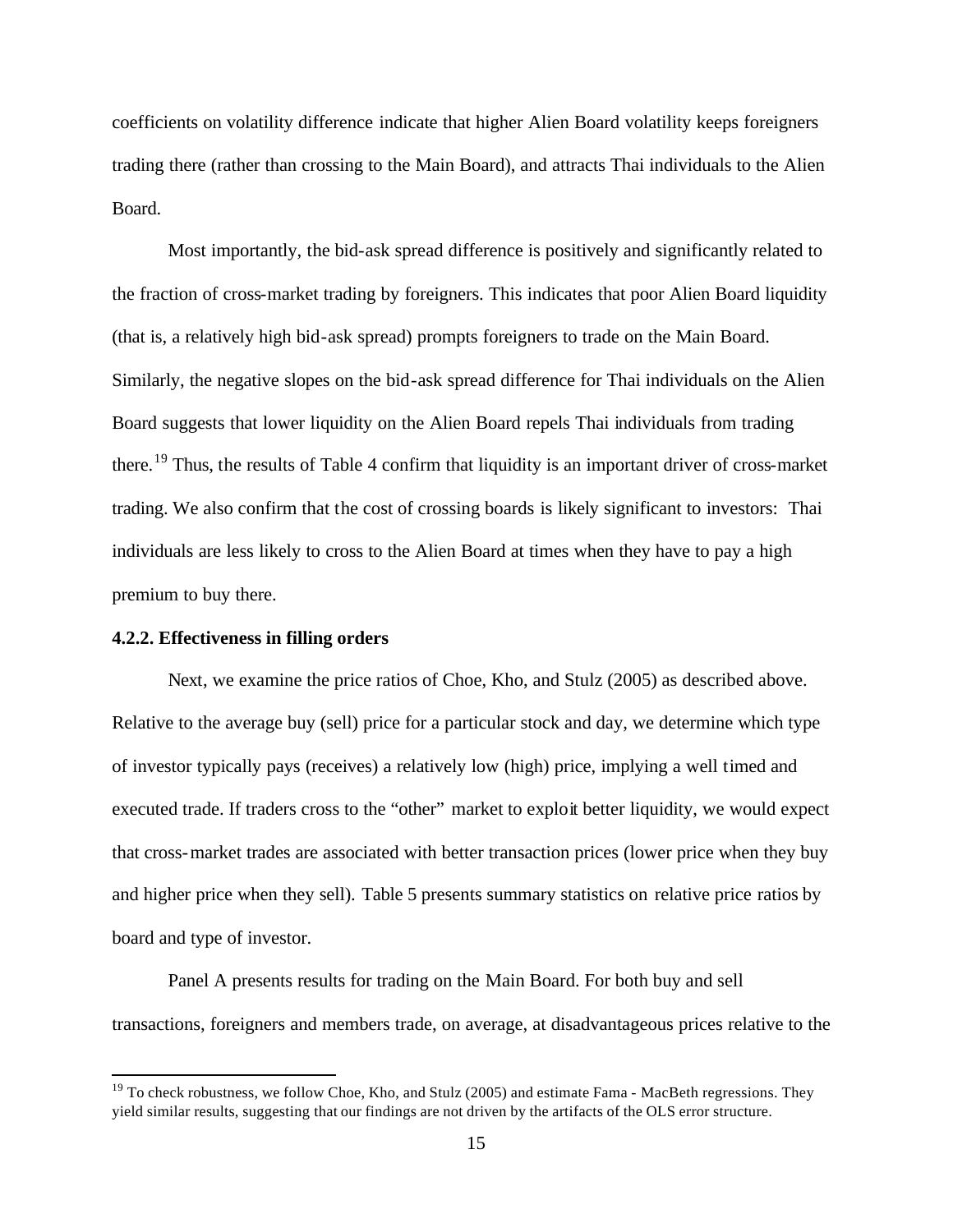average trade. Foreigners buy at significantly higher prices than financial institutions and Thai individuals but do significantly better than members. Foreigners sell at significantly lower prices than other types of investors. It is particularly mysterious that the trades of stock exchange members are executed at relatively disadvantageous prices.

Unreported tables (available on request) decompose these results based on trade size, where "small" is less than 36,000 baht, "medium" is between 36,000 and 120,000 baht, "large" is anything above that, and the average exchange rate in 1999 was just under 38 baht per U.S. dollar. The price disadvantage of foreigners relative to financial institutions and Thai individuals persists in every trade size sub sample. Foreigners buy at significantly better prices than members for small and medium size trades. Members buy at worse prices than financial institutions and Thai individuals for all size trades. However, their sales are no different from financial institutions, and their price disadvantage relative to Thai individuals only appears for small and medium size trades.

Panel B presents results for trading on the Alien Board. For buy orders, foreigners and members trade at higher prices than average. For sell orders, foreigners and members trade at prices not significantly different than average. Across the four types of investors, members trade at the worst prices while foreigners buy (sell) at significantly higher (lower) prices than financial institutions and Thai individuals. Other unreported results (available upon request) indicate that patterns across trade size groups are similar to those reported for the Main Board and described above.

Panel C summarizes differences in price ratios comparing trading by the four types of investors across the two boards. Note that, due to the Alien Board price premium, stock prices are significantly different across Main and Alien boards but this is not an issue as prices are

16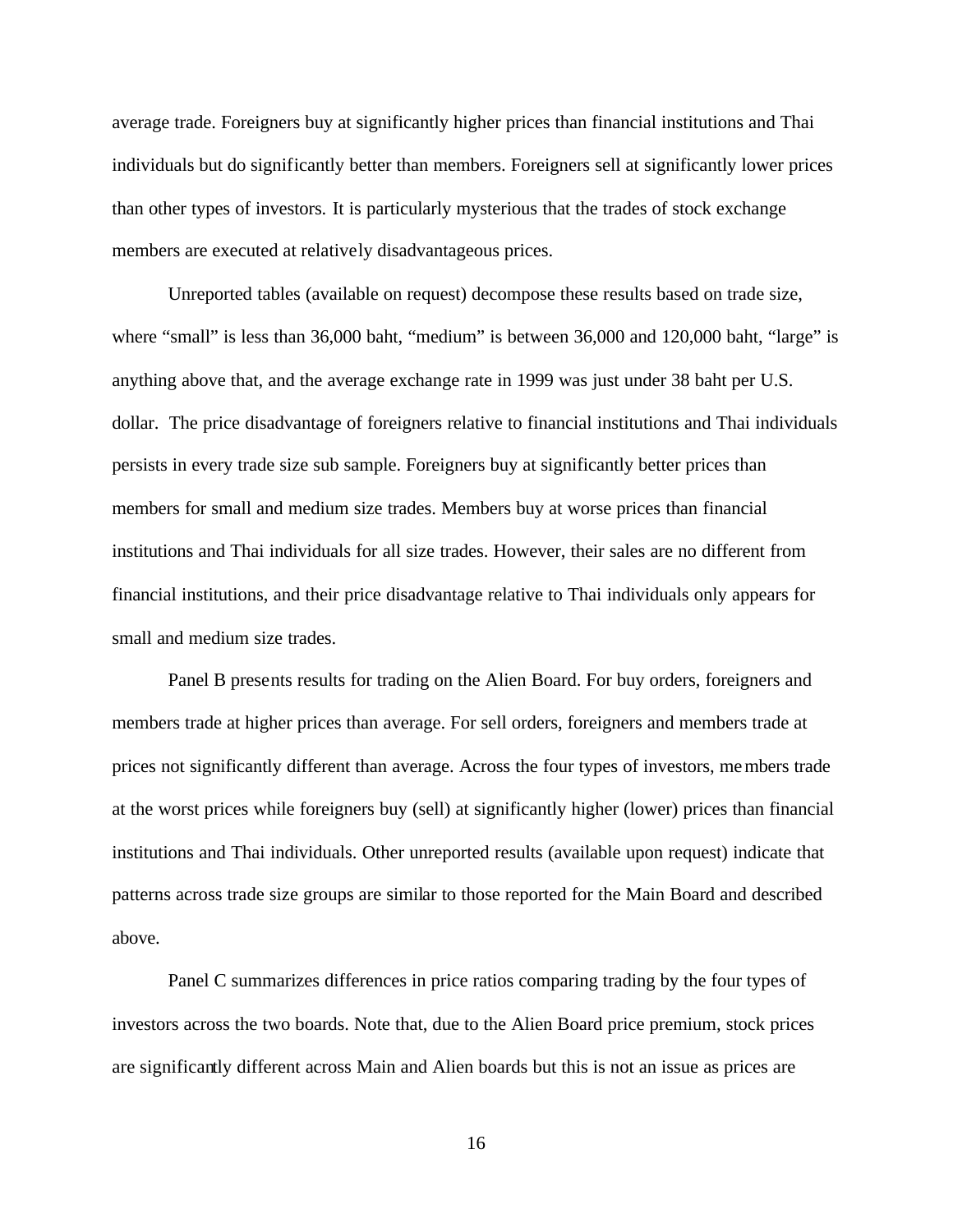scaled by the average of all trades on the particular board. Foreigners buy (sell) at relatively lower (higher) prices on the Main Board relative to the Alien Board. That is, foreigners trade at better prices when they cross into the Main Board. Mirroring the foreigners, financial institutions and Thai individuals trade at better prices when they cross onto the Alien Board. In contrast, members trade at a similar disadvantage on both boards. Other unreported results (available upon request) suggest that these patterns are particularly strong for medium and large size trades.

In summary, Table 5 confirms that some investors appear to move between markets to achieve advantageous prices, particularly in filling relatively large orders. These results support our hypothesis that cross-market trading is, in part, liquidity driven.

#### **4.3. Information and trading**

The previous results document associations between liquidity and trading behavior on and across the two boards. In particular, it appears that some investors select the time and venue of their trading activity to minimize trading costs. Switching between boards may not only optimize trading costs but may also help mask informed trades. In this section, we examine how cross-market trades are related to market information and whether the profitability and contribution to price discovery of cross-market trades are consistent with informed trading.

#### **4.3.1. Trading on market information**

We begin by examining whether patterns in cross-market trading are consistent with two types of trading strategies. First, some investors may trade across the two markets, or use information from both, to exploit persistence or reversal in stock returns with "momentum" or "contrarian" trading. Second, some investors may trade across the two markets to exploit abnormally high or low Alien Board premiums. If, for example, the Alien Board premium is abnormally high, an investor may buy Main Board shares and sell Alien Board shares in the hope

17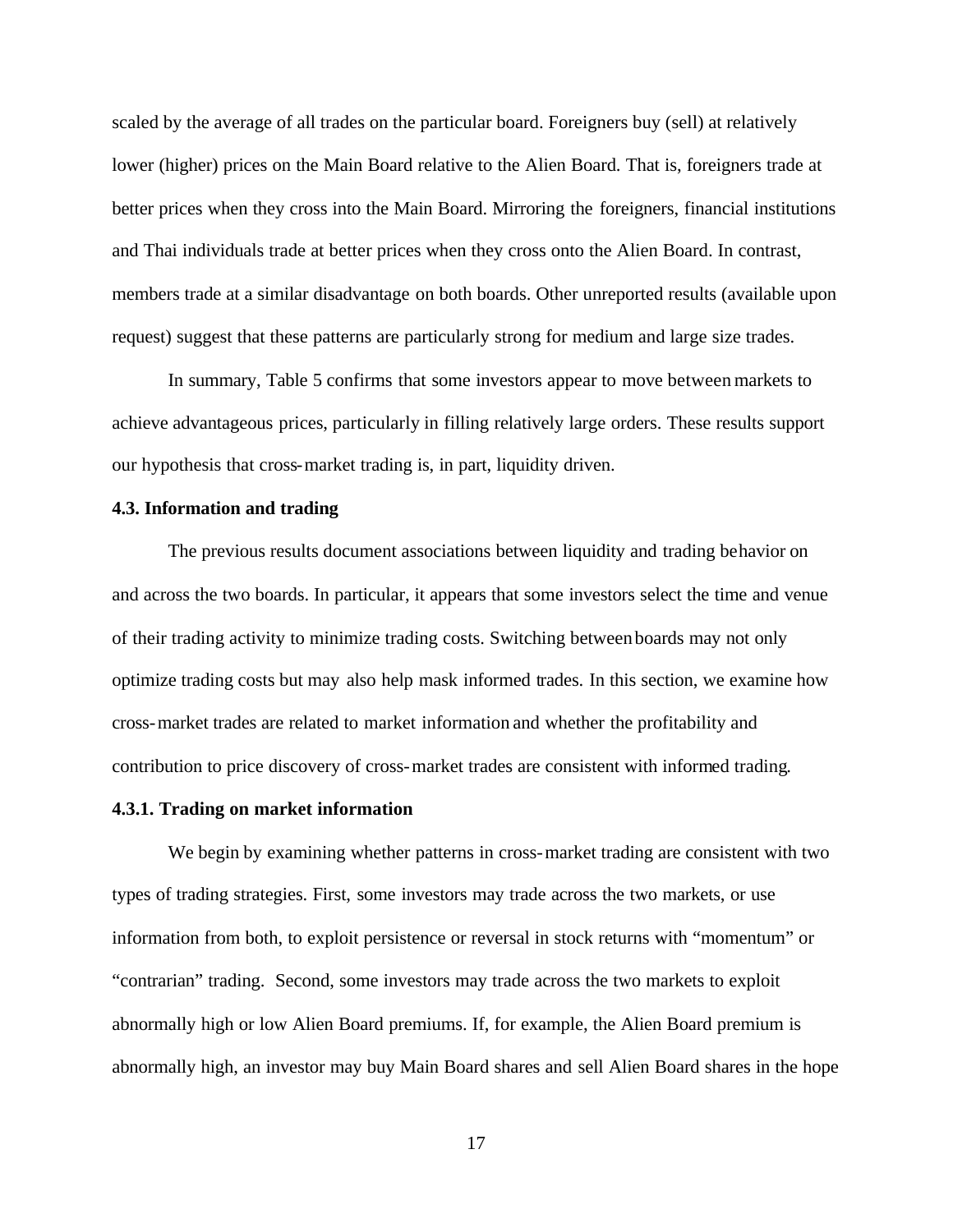of earning an abnormal return if Alien Board premium shrinks later. Alternatively, if the Alien Board premium is abnormally low, an investor may buy Alien Board shares and sell Main Board shares in the hope of earning an abnormal return if the Alien Board premium widens later. To test for these two effects, we relate price-setting order imbalances to return and to the Alien Board premium.

Our model specification follows Griffin, Harris, and Topaloglu (2003). Since Griffin, Harris, and Topaloglu (2003) deal with only one stock market, we modify their specification to incorporate the parallel trading we study. For each board and two dominant investor types, the excess price-setting buy-sell imbalance (subtracted by the time-series mean) is regressed on lagged aggregate excess price-setting buy-sell imbalances from both boards,<sup>20</sup> lagged cumulative returns from both boards,  $2<sup>1</sup>$  and the lagged Alien Board premium. For each type of investor and each stock, we estimate a system of two-equations as follows.

$$
Netbuy_{j,t}^{M} = \mathbf{a}_{1} + \mathbf{b}_{1}^{M} Netbuy_{t-1}^{M} + \mathbf{b}_{1}^{A} Netbuy_{t-1}^{A} + \mathbf{g}_{1}^{M} R_{t-1,t-6}^{M} + \mathbf{g}_{1}^{A} R_{t-1,t-6}^{A} + \mathbf{h}_{1} ((P_{t-1}^{A} - P_{t-1}^{M}) / P_{t-1}^{M})
$$
 (2)  
\n
$$
Netbuy_{j,t}^{A} = \mathbf{a}_{2} + \mathbf{b}_{2}^{M} Netbuy_{t-1}^{M} + \mathbf{b}_{2}^{A} Netbuy_{t-1}^{A} + \mathbf{g}_{2}^{M} R_{t-1,t-6}^{M} + \mathbf{g}_{2}^{A} R_{t-1,t-6}^{A} + \mathbf{h}_{2} ((P_{t-1}^{A} - P_{t-1}^{M}) / P_{t-1}^{M})
$$
 (3)

*Netbuy*<sup>*M*</sup><sub>*j,t*</sub> and *Netbuy*<sup>*A*</sup><sub>*j,t*</sub> are price-setting imbalances for the jth investor type on the Main and Alien boards respectively at time t, and *Netbuy<sub>t</sub>*<sup>*M*</sup> and *Netbuy<sub>t</sub><sup><i>A*</sup> are the price-setting imbalances aggregated over all investors on each board at time t. The other explanatory variables are cumulative returns over the previous five 15-minute intervals on each board, and the lagged

 $^{20}$  SET quotes show the depths at the three best bid and ask prices but do not identify the trader types for the orders. Therefore, we assume traders condition on the aggregate price-setting buy-sell imbalance only.

 $^{21}$ Pairs of related explanatory variables (lagged buy-sell imbalances and cumulative returns from both boards) may induce multicolinearity. However, our results are robust to estimating specifications with reduced numbers of variables or with orthogonalized variables.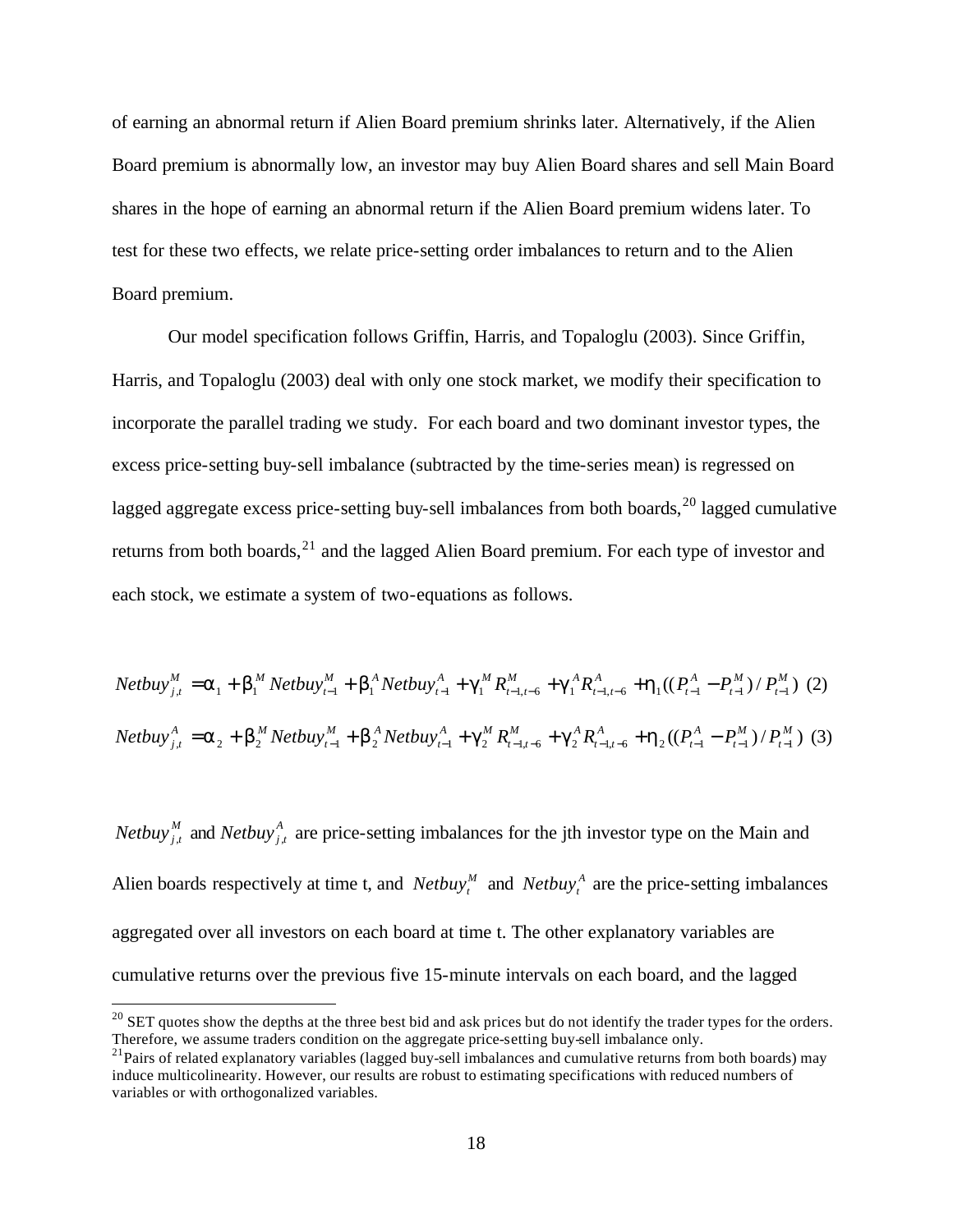Alien Board price premium. The above two equations are jointly estimated for each of the 25 sample firms, and the results of the individual estimates are summarized in Table 6.

The slope coefficients on lagged aggregate buy-sell imbalances indicate whe ther the current buy-sell imbalance is correlated with the previous aggregate imbalance from either board. The slope coefficients on lagged cumulative returns reveal momentum or contrarian trading strategies. The inclusion of lagged buy-sell imbalances and lagged cumulative returns from both boards allows us to see whether trading activity is related to behavior on the other board, implying that traders use information from both markets. The slope coefficients on the Alien Board premium can be interpreted in at least two ways. If investors trade on their belief that the Alien Board premium is mean-reverting, the slope coefficient on the Alien Board premium for Main (Alien) Board buy-sell imbalances would be positive (negative) as investors buy (sell) Main (Alien) Board shares to explore this profitable opportunity. Alternatively, if a large Alien Board premium reflects heightened demand for Alien Board shares relative to Main Board shares, we would observe the opposite. The slope coefficient on the Alien Board premium for Main (Alien) Board buy-sell imbalance would be negative (positive).

The results of these regressions are reported in Table 6. Foreigners' buy-sell imbalances are typically positively correlated only with lagged imbalances on their traded board, not the other board. In contrast, Thai individuals' buy-sell imbalances are positively correlated with lagged imbalances from both boards. This suggests that Thai individuals make use of information on relative buying pressure from both boards to guide their trading while foreigners do not. On both Main and Alien Boards, foreigner's buy-sell imbalances are typically positively correlated with lagged cumulative returns from both boards. This indicates that foreigners tend to be momentum traders, and they use returns information from both boards to guide the direction

19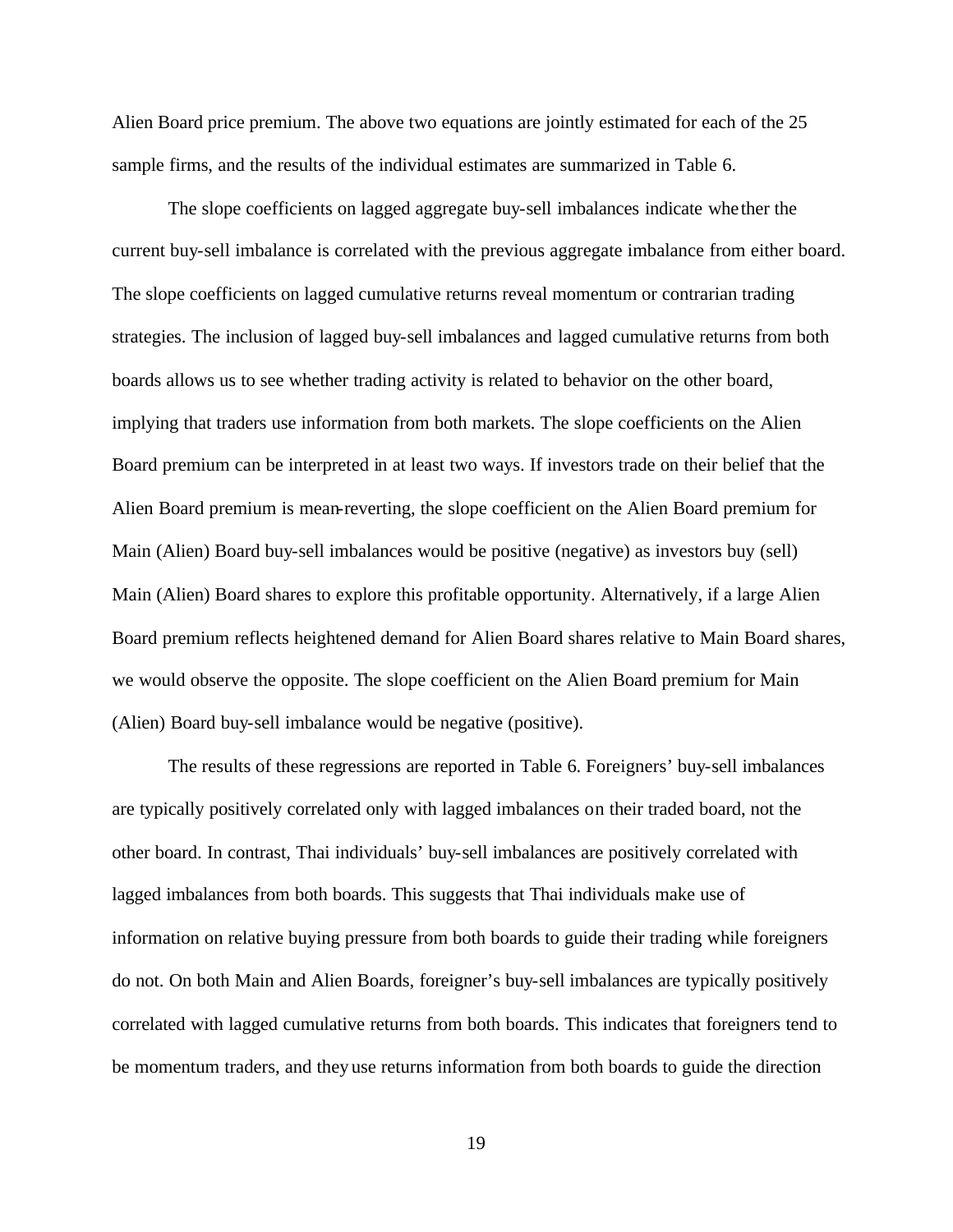of their trading. In contrast, Thai individual buy-sell imbalances display contrarianism in the form of negative slopes on the particular board's lagged cumulative return. These results echo prior findings (for example, Grinblatt and Keloharju, 2000; Froot, O'Connell, and Seasholes, 2001; Kaniel, Saar, and Titman, 2004) that institutional investors (such as our foreign investors) tend to pursue momentum strategies while individuals are often contrarians. Furthermore, the buy-sell imbalances of the Thai individuals on either board are less dependent on the lagged cumulative returns on the other board, suggesting that they do not use return information from both markets to the extent that foreigners do.

Comparing slope coefficients on the Alien Board premium across investor types and boards, we find that the foreign buy-sell imbalance on the Main Board increases with the Alien Board premium. This is consistent with the "risk arbitrage" story outlined above and our earlier findings that investors who trade across the two markets are particularly aggressive: when the Alien Board premium increases, aggressive foreign investors cross onto the Main Board to buy relatively underpriced shares there. Similarly, the table shows that Thai individuals tend to cross to the Alien Board and sell shares when the Alien Board premium is high, perhaps indicating that they are selling relatively overpriced shares.

On balance, these results indicate that some cross-market trading may be motivated by patterns of persistence or reversal in stock returns or in the price spread between Main and Alien boards. The results also suggest that some traders condition these aggressive trades on information from both boards.

#### **4.3.2. Longer-run trading performance**

If some cross-market traders sometimes cross to the "other" market to mask their informed trading, we would expect higher profits to be associated with cross-market trades. For

20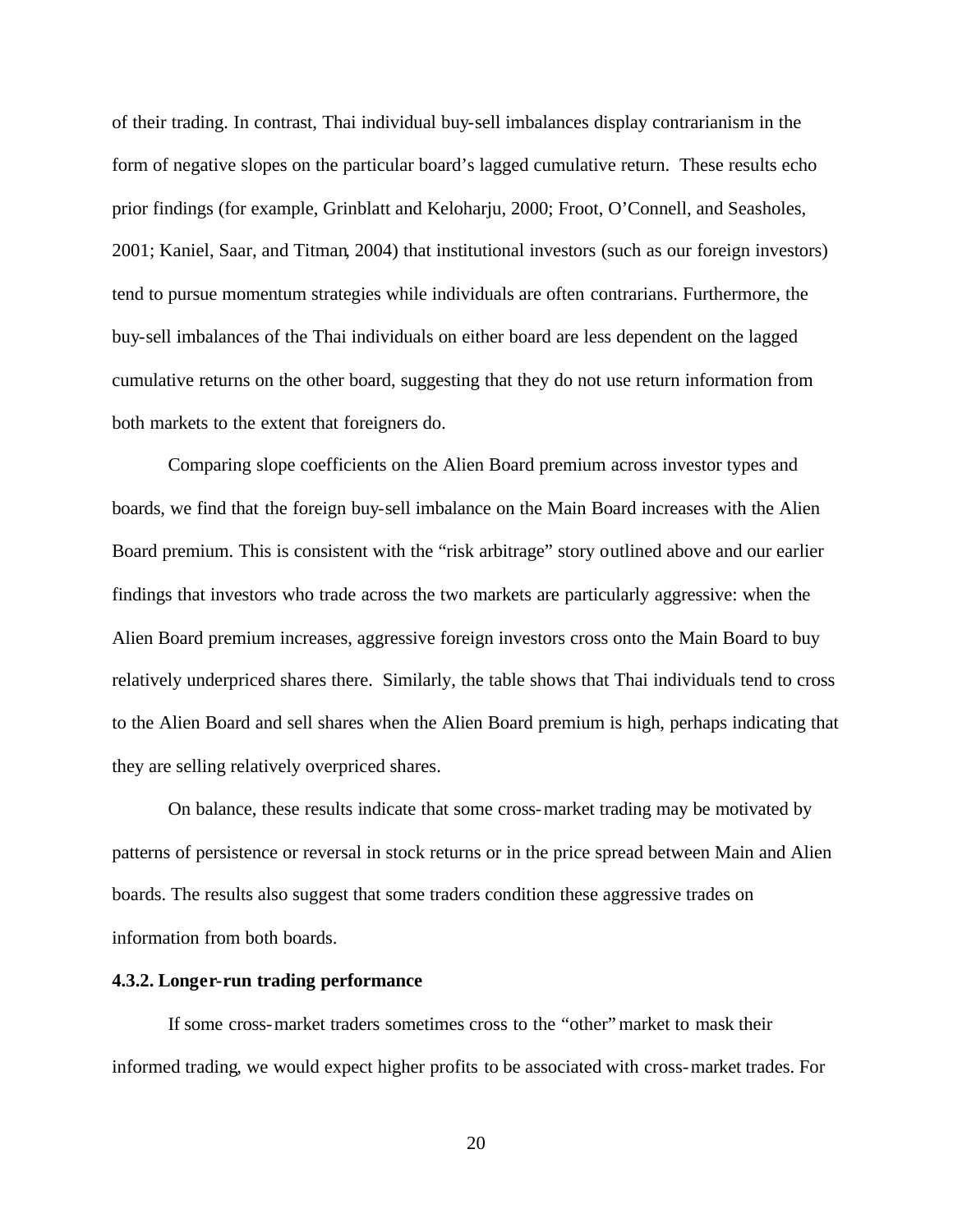this purpose, we next assess the longer-horizon returns on the trades of different types of investors using two methods. First, we follow Odean (1999) and compute cumulative returns after stock purchases and sales over four month and twelve month horizons. The difference between cumulative returns following purchases and cumulative returns following sales is a measure of whether these trades are profitable or not. If the difference is significantly positive and larger than one round of transaction costs, these trades reflect buying stocks with higher future returns and selling stocks with lower future returns, suggesting good timing or useful information.

To assess these returns, we must understand the relevant market frictions. Across our sample, the average bid-ask spread is 1.27% on the Main Board and 1.97% on the Alien Board. Brokerage commissions on the SET are capped at  $\frac{1}{2}$  % of the value of ordinary shares traded on either board. Retail investors (such as our Thai individuals) pay the full  $\frac{1}{2}$ %. Local institutions can negotiate and pay approximately 0.2%. Foreigners indirectly obtain an even lower rate, about 0.1 %, by negotiating reduced fees for access to research and databases. Thus, the average total cost of a round-trip trade for local individuals is 2.27% on the Main Board and 2.97% on the Alien Board, 1.67% on the Main Board and 2.37% on the Alien Board for members and financial institutions, and 1.47% on the Main Board and 2.17% on the Alien Board for foreigners.

Panel A of Table 7 presents cumulative return results across Main Board and Alien Board, buying and selling, and our four types of investors. On the Main Board, for both 82 day (that is, four months) and 245 day (that is, 12 months) horizons,  $^{22}$  the average subsequent return to stocks bought by financial institutions is substantially less than the average subsequent return to stocks sold. The differences are minus five percent and minus 9.35 percent respectively, not

 $22$  Given the level of trading costs in this market, it is not likely that high-frequency "day trading" at intraday horizons is profitable.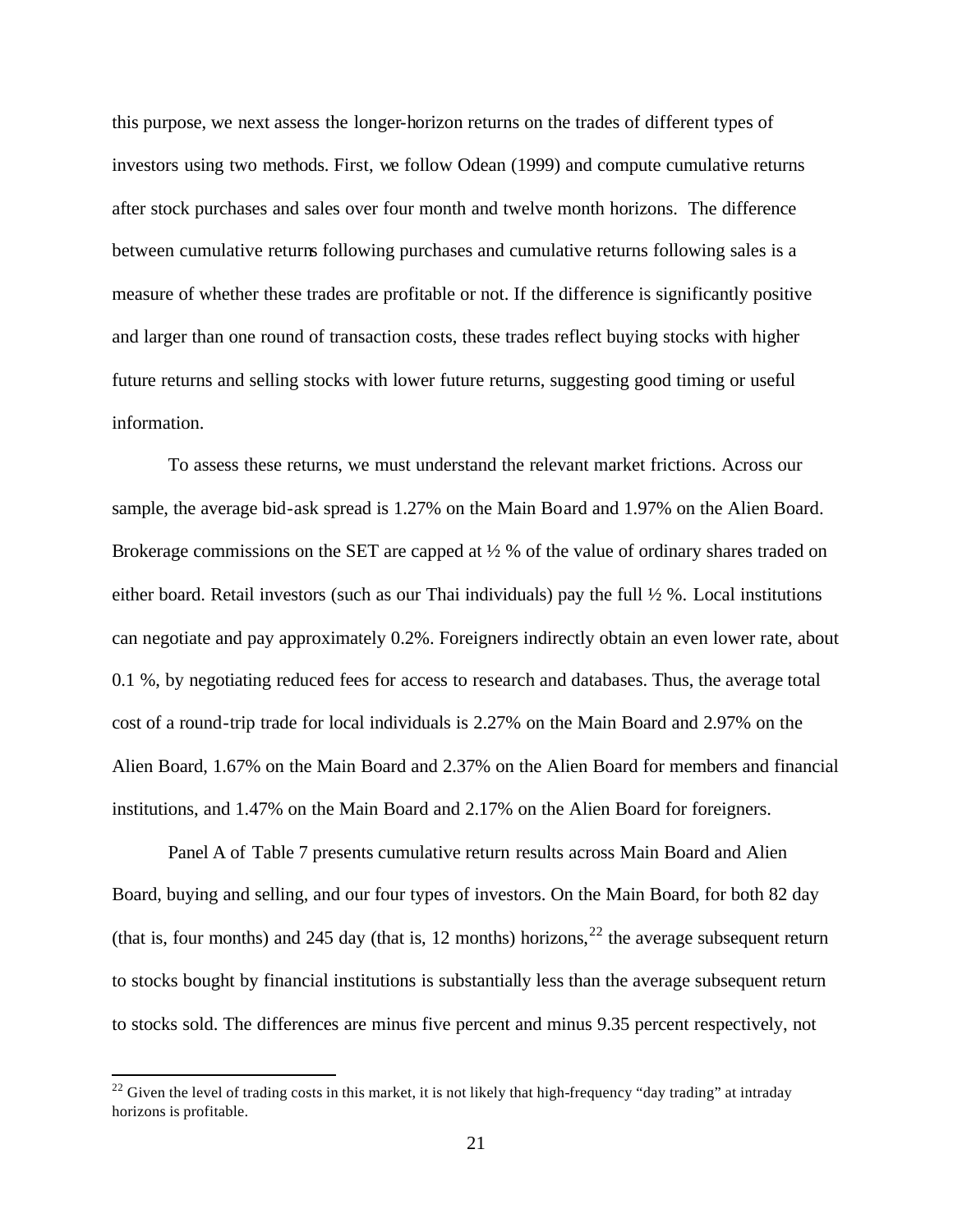including transactions costs. This suggests that Thai institutional investors do not possess useful information, echoing some of the findings of Odean (1999) for U.S. discount brokerage customers.<sup>23</sup> However, on the Alien Board, finance investor returns subsequent to buys exceed returns subsequent to sells by 3.09 percent and 2.04 percent for the 82 and 245 day holding periods respectively. It suggests that some of the finance group perform well when they cross to trade on the Alien Board. Given the transaction costs outlined earlier (1.67 percent on the Main Board and 2.37 percent on the Alien Board), however, these Alien Board trades may not be significantly profitable.

For foreign investors crossing to the Main Board, returns subsequent to buys significantly exceed returns subsequent to sells by 2.14 percent and 5.14 percent for holding periods of 82 days and 245 days respectively, suggesting that those foreigners who cross onto the Main Board are good at picking stocks and timing their trades. Even after subtracting a transactions cost of 1.47 percent, foreigners typically enjoy significant profits trading on the Main Board. On the Alien Board, however, foreign performance is close to zero for both horizons. Thus, certain foreigners appear to profit from crossing to the Main Board.

For members, returns on stocks bought exceed those on stocks sold at the 245 day horizon on the Main Board but underperform on the Alien Board, suggesting that members who trade across the two markets are not particularly informed. In contrast, trades by Thai individuals (that is, "others") underperform on the Main Board net of transactions costs but overperform slightly on the Alien Board, at least before considering transactions costs. Similar to financial institutions, however, the holding period returns might not be large enough to cover transaction costs.

<sup>&</sup>lt;sup>23</sup> Odean (1999) reports strongly significant differences between returns on buys and returns on sells of  $-1.36\%$ , -3.31%, and -3.32% at horizons of 84, 252, and 504 trading days respectively, suggesting that average trades are not profitable at all.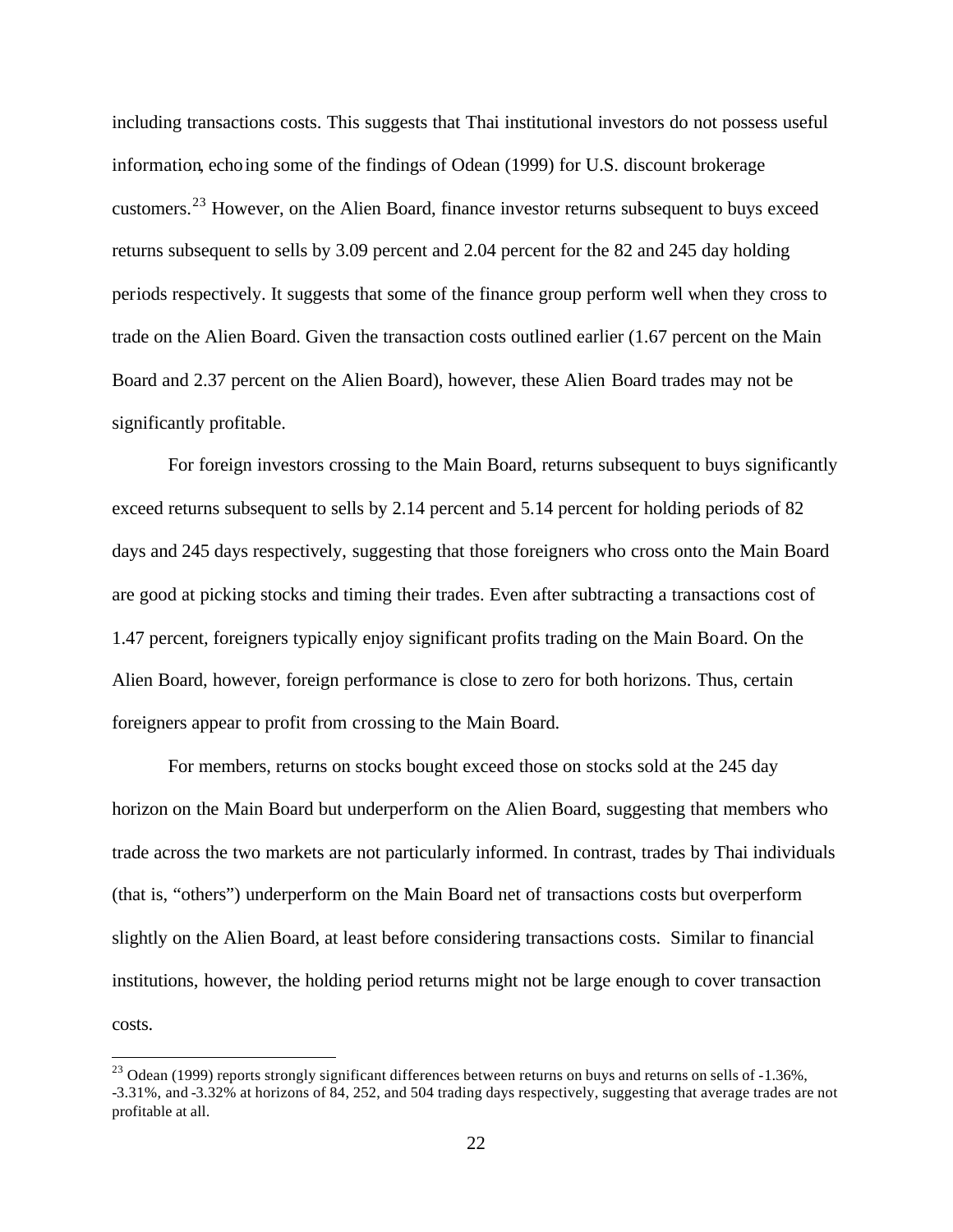We repeat the analysis using market adjusted returns rather than raw returns. Specifically, the contemporaneous return on the value-weighted index of the Thai stock market is subtracted from each stock return series.<sup>24</sup> The table shows that results on market adjusted returns are similar to those of raw returns. We have apparently detected a class of investors, particularly foreigners, who pick stocks and time their trades effectively as they cross market to trade.

The cumulative returns in the method of Odean (1999) are essentially buy-and-hold returns following a buy or sell trading event. While accurately capturing investors' buy-and-hold returns for a time period, Mitchell and Stafford (2000) show that this method may be subject to severe bias due to positive cross-correlation of firm-event returns. To address this concern, we adopt an alternative method, the calendar-time portfolio approach detailed in Mitchell and Stafford (2000), to measure post trade performance. Starting from the first trading day of our sample period, for each type of trader on each board, we form two portfolios, "buy" and "sell", that include all stocks bought or sold respectively on that day. This yields a total of sixteen portfolios. On the second trading day, each portfolio is rebalanced to reflect the trading that occurred on the second day. We repeat this process for each trading day through the end of our sample period. The positions resulting from each order are retained in the portfolios for either 4 or 12 months. Then we compute the daily value-weighted return of all stocks in each portfolio for each trading day.

Results are reported in Panel B of Table  $7.^{25}$  The results based on portfolio returns are generally consistent with those based on cumulative returns following Odean (1999). Financial institutions and Thai locals earn significantly positive profits on the Alien Board (cross-market

 $^{24}$  Results based on CAPM adjusted returns are qualitatively similar to those based on market-adjusted returns.  $25$  Please note that the magnitude of portfolio returns in Panel B is much smaller than that of cumulative returns in Panel A. This is because Panel A reports the average of cumulative returns over 82 or 245 trading days following each transaction, while Panel B reports the average of value-weighted daily returns of each portfolio containing stocks bought or sold during the previous 82 or 245 trading days.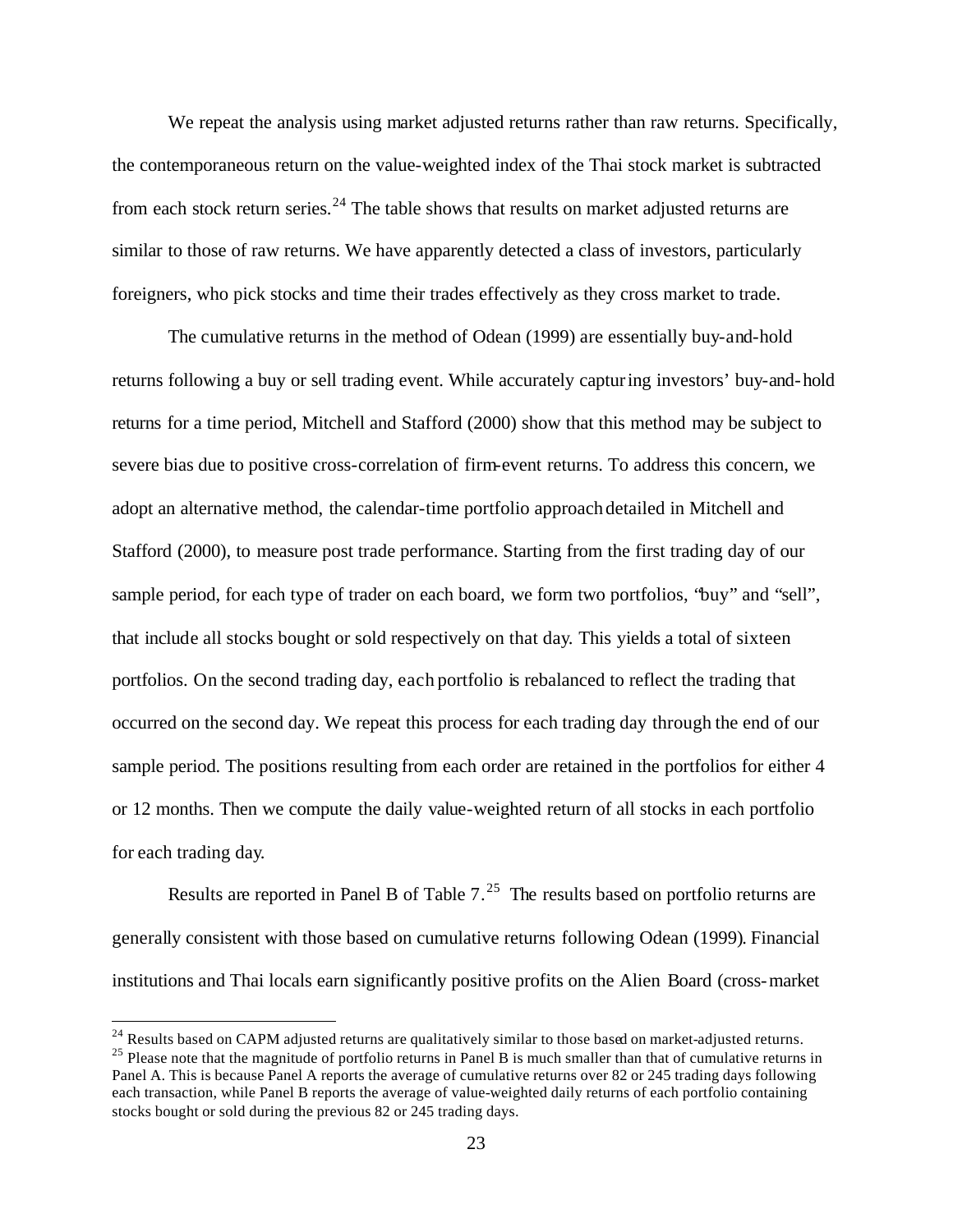trading) following their buy and sell trades, but break even or lose when they trade on the Main Board. Cross-market trades by foreigners on the Main Board earn significantly positive profits, while their Alien Board trades often earn insignificant profits. Members appear different from the other three types of investors. They earn higher profits from trading on the Main Board than from trading on the Alien Board.

In summary, we find that cross-market trades by foreigners, financial institutions, and Thai locals are more profitable than trades conducted on "their own board". This again confirms that there is something different about cross-market trading.

#### **4.3.3. Cross-market trading and price discovery**

In previous sections, we have found that cross-market activity is associated with interesting patterns in terms of the timing and profitability of those trades. In this section, we test whether the presence of cross-market trading alters patterns in price discovery across the two boards. Following Hotchkiss and Ronen (2002) and Griffin, Harris, and Topoluglu (2003), we estimate two-equations jointly for stock returns over each 15-minute interval on the Alien Board and Main Board as follows:

$$
R_t^A = \mathbf{a}_1 + \sum_{i=1}^3 \mathbf{b}_{i1}^M R_{t-i}^M + \sum_{i=1}^3 \mathbf{b}_{i1}^A R_{t-i}^A + \mathbf{h}_1 H I G H + \sum_{i=1}^3 \mathbf{g}_{i1}^M R_{t-i}^M * H I G H + \sum_{i=1}^3 \mathbf{g}_{i1}^A R_{t-i}^A * H I G H, \qquad (4)
$$

$$
R_t^M = \mathbf{a}_2 + \sum_{i=1}^3 \mathbf{b}_{i2}^M R_{t-i}^M + \sum_{i=1}^3 \mathbf{b}_{i2}^A R_{t-i}^A + \mathbf{h}_2 H I G H + \sum_{i=1}^3 \mathbf{g}_{i2}^M R_{t-i}^M * H I G H + \sum_{i=1}^3 \mathbf{g}_{i2}^A R_{t-i}^A * H I G H, \quad (5)
$$

where  $R_t^A$  and  $R_t^M$  are stock returns on the Alien and Main boards respectively at time t. In addition to the three lags of returns from both boards, we incorporate a dummy variable, HIGH, that indicates times when cross-market trading volume (or percent of total trading volume) is in the top quintile. Interactive terms equal the product of the high cross-market dummy times the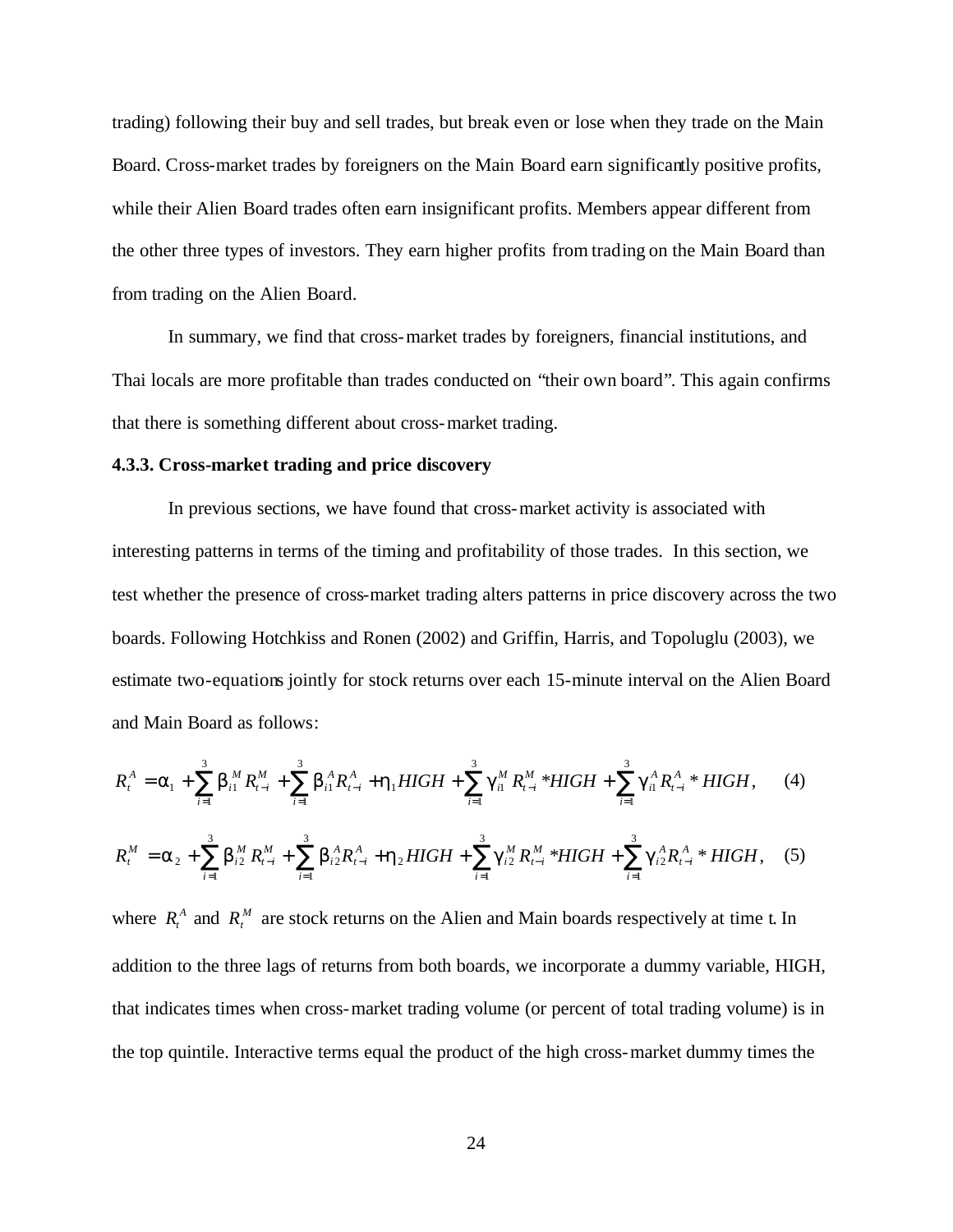lagged returns. The above two equations are jointly estimated for each of the 25 sample firms and summarized in Table 8.

Panel A reports regressions that capture the impact on price discovery of Thai individuals crossing to the Alien Board. The slope coefficients for the lagged returns indicate that there is positive feedback between the two markets, and a good deal of negative serial correlation in both. The slope dummy terms show that, when there are many orders from Thai individuals submitted to the Alien Board, feedback from Alien Board returns to Main Board returns strengthens significantly. This is indicated by the large number of significant positive coefficients for HIGH times lags of Alien Board returns in equation (5). Lags of Alien Board returns also become more significant for Alien Board returns themselves, equation (4). These effects are smaller when cross-market activity is measured as a fraction of total activity, although the heightened impact of Alien Board returns on subsequent Main Board returns remains prominent. Thus, when cross-market activity by Thai individuals trading on the Alien Board rises, Alien Board returns become more significant to subsequent returns on both boards. Furthermore, the enhancement of price discovery seems unidirectional, since we do not observe any increase in price discovery from the Main Board to the Alien Board.

Panel B reports regressions that capture the impact on price discovery of foreign investors crossing to the Main Board. When foreigners cross onto the Main Board either in significant numbers or in significant proportion, Main Board returns become much more significant in explaining subsequent Alien Board returns. This result is revealed by the large number of significant positive coefficients for HIGH times lags of Main Board returns in equation (4). Thus, cross-market trading in either direction seems to be associated with

25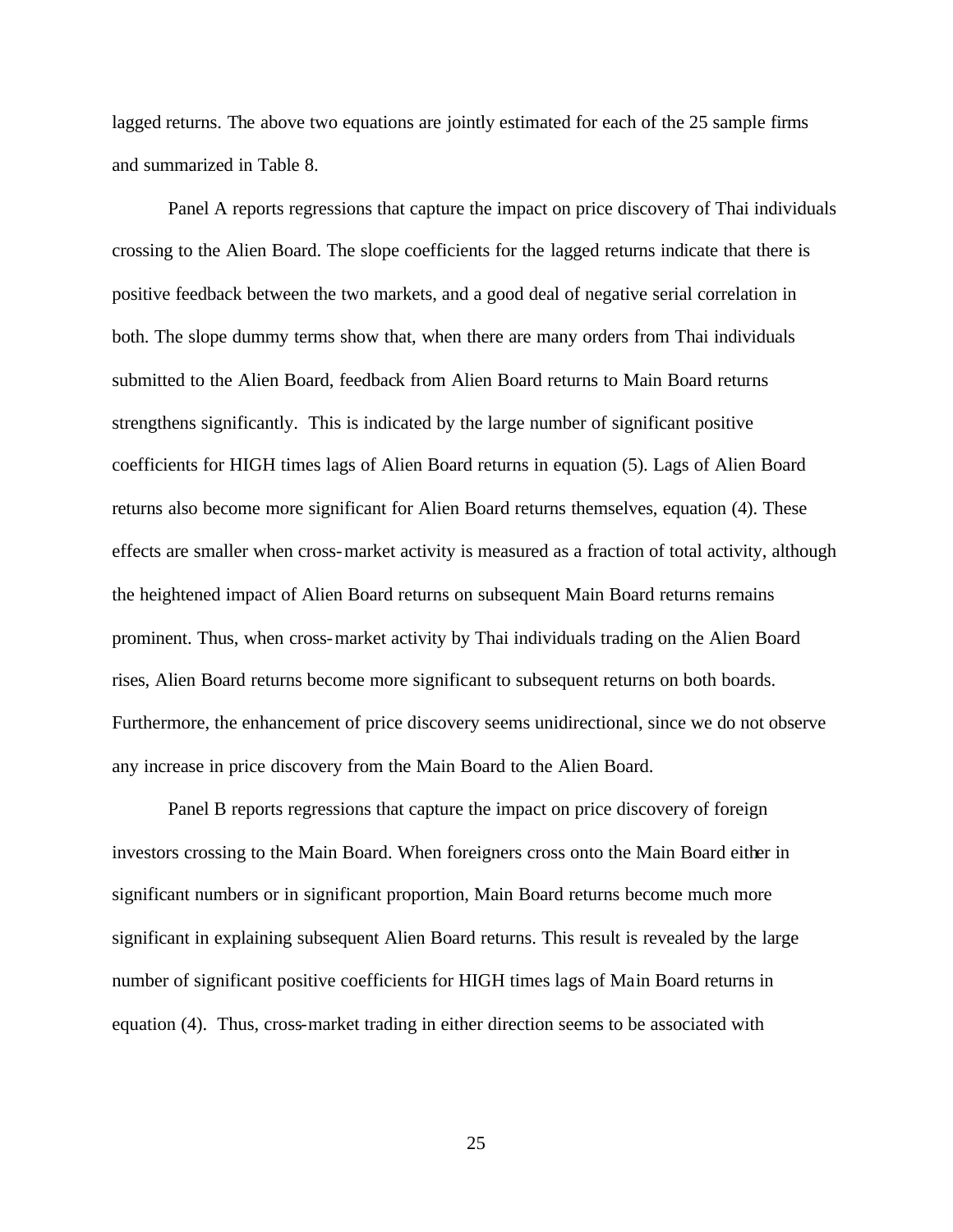enhanced transmission of information, in addition to being relatively profitable and cleverly timed. While Admati and Pfleiderer (1988) analyze market timing of both informed and uninformed traders, our finding of enhanced price discovery suggests that cross-market trades are associated with informed traders, rather than uninformed traders seeking liquidity.

In summary, we find evidence that some investors cross to the other market to exploit superior information, in addition to seeking liquidity. These investors are found among both local and foreign investor groups.

#### **5. Summary and Conclusions**

We study an interesting institutional arrangement, parallel markets for trading of stocks by foreign and local investors in Thailand. A summary of our major findings is as follows. Our summary statistics indicate that the extent of trading across the two boards is surprisingly large. Our liquidity-related tests indicate that cross-market orders tend to be submitted when liquidity is relatively favorable in the "other" market, and, as a consequence, these orders are filled at relatively better prices. Our information-related tests indicate that cross-market traders use market information to trade on return patterns like persistence and reversal, and on mean-reversion in the spread between Alien and Main board prices. Holding period returns following cross market trades are particularly profitable, suggesting tha t some cross-market orders represent informed trading. Finally, cross-market trades are associated with heightened price discovery, suggesting that crossmarket traders are informed investors and their trades contribute to transmitting information into the market.

The structure of stock trading in Thailand permits us to contribute unique new evidence on the workings of multi-market equity trading. Our results illustrate some of the features and

26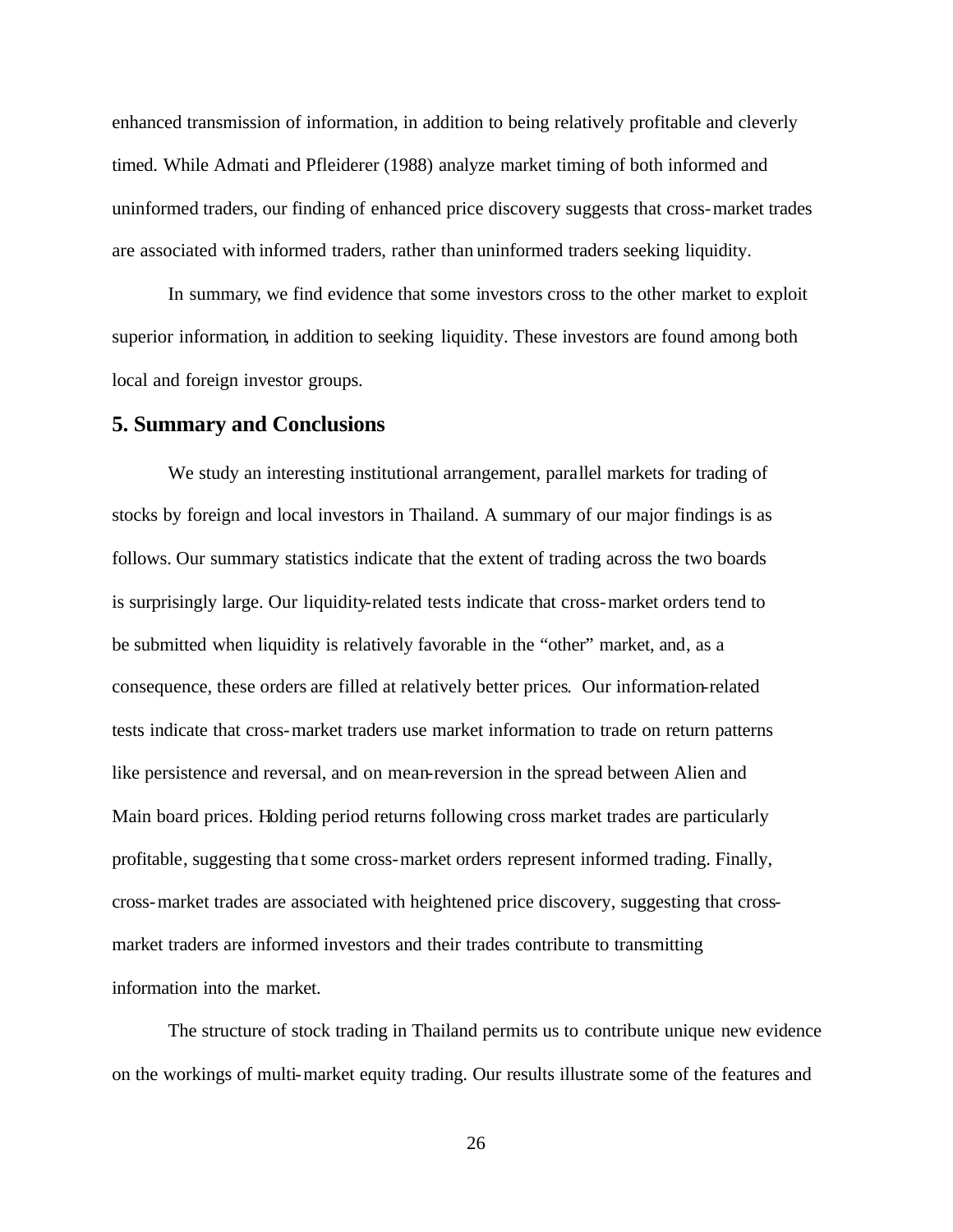implications of market microstructure models such as the role of liquidity and the extent to which informed investors appear to trade strategically. We also contribute to the ongoing debate about whether foreign investors are at a disadvantage relative to local investors. While previous studies disagree about whether locals or foreigners have better information and trading skill, we document profitable cross-market trading by both locals and foreigners.

While cross-market trading is an aggressive trading strategy that is, in some ways, costlier than remaining on one's "own" board, cross-market traders appear to skillfully exploit liquidity. Some of these traders may also be informed traders. Furthermore, their aggressive trading contributes to market efficiency by accelerating the incorporation of information into prices. While we lack information such as individual investor identifiers and characteristics to study trader motivations and performance in greater detail, our evidence appears consistent with a well-functioning financial market in the sense of Grossman and Stiglitz (1980).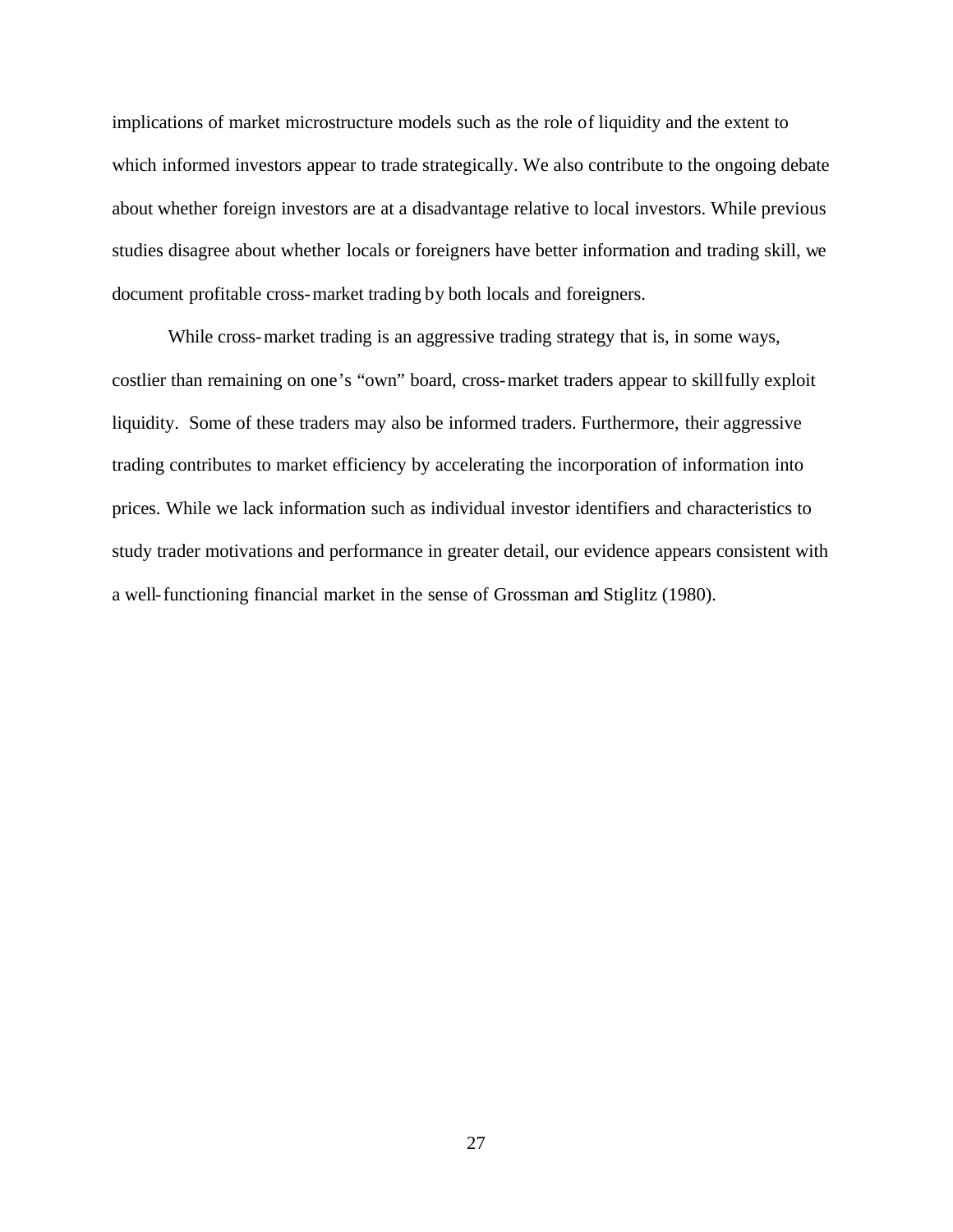### **References**

- Admati, Anat and Paul C. Pfleiderer, 1988**,** A theory of intraday patterns: volume and price variability, Review of Financial Studies 1, 3-40.
- Bailey, Warren, Chung, Peter, and Jun-Koo Kang, 1999, Foreign Ownership Restrictions and Equity Price Premiums: What Drives the Demand for Cross-Border Investments?, Journal of Financial and Quantitative Analysis 34 , 489-512.
- Bailey, Warren, and Julapa Jagtiani, 1994, Foreign Ownership Restrictions and Stock Prices in the Thai Capital Market, Journal of Financial Economics 36, 57-87.
- Bailey, Warren, Mao, Connie X., and Kulpatra Sirodom, 2005, Investment Restrictions and The Cross-Border Flow of Information: Some Empirical Evidence, Journal of International Money and Finance, forthcoming.
- Chan, Kalok, Chan, K. C., and G. Andrew Karolyi, 1991, Stock Index and Stock Index Futures Markets, Review of Financial Studies 4, 637-684.
- Chan, Kalok, Chung, Y. Peter, and Wai-Ming Fong, 2002, The Informational Role of Stock and Option Volume, Review of Financial Studies 15, 1049 – 1075.
- Chan, Kalok, Hameed, Alaudeen, and Sie Ting Lau, 2003, What if Trading Location is Different from Business Location? Evidence from the Jardine Group, Journal of Finance 58, 1221- 1246.
- Chang, Charles, 2003, Information Footholds: Expatriate Analysts in an Emerging Market. Working paper, Cornell University (December).
- Choe, Hyuk, Kho, Bong-Chan, and Rene M. Stulz, 1999, Do Foreign Investors Destabilize Stock Markets?: The Korean experience in 1997, Journal of Financial Economics 54, 227-264.
- Choe, Hyuk, Kho, Bong-Chan, and Rene M. Stulz, 2005, Do Domestic Investors Have an Edge? The Trading Experience of Foreign Investors in Korea, Review of Financial Studies 18, 795 - 830.
- Chowdhry, Bhagwan, and Vikram Nanda, 1991, Multimarket Trading and Market Liquidity, Review of Financial Studies 3, 483-511.
- Drudi, F, and M. Massa, 2005, Price Manipulation in Parallel Markets with Different Transparency, Journal of Business 78, 1624 – 1658.
- Dvorak, Tomas, 2005, Do Domestic Investors Have an Information Advantage? Evidence from Indonesia, Journal of Finance 60, 817 – 839.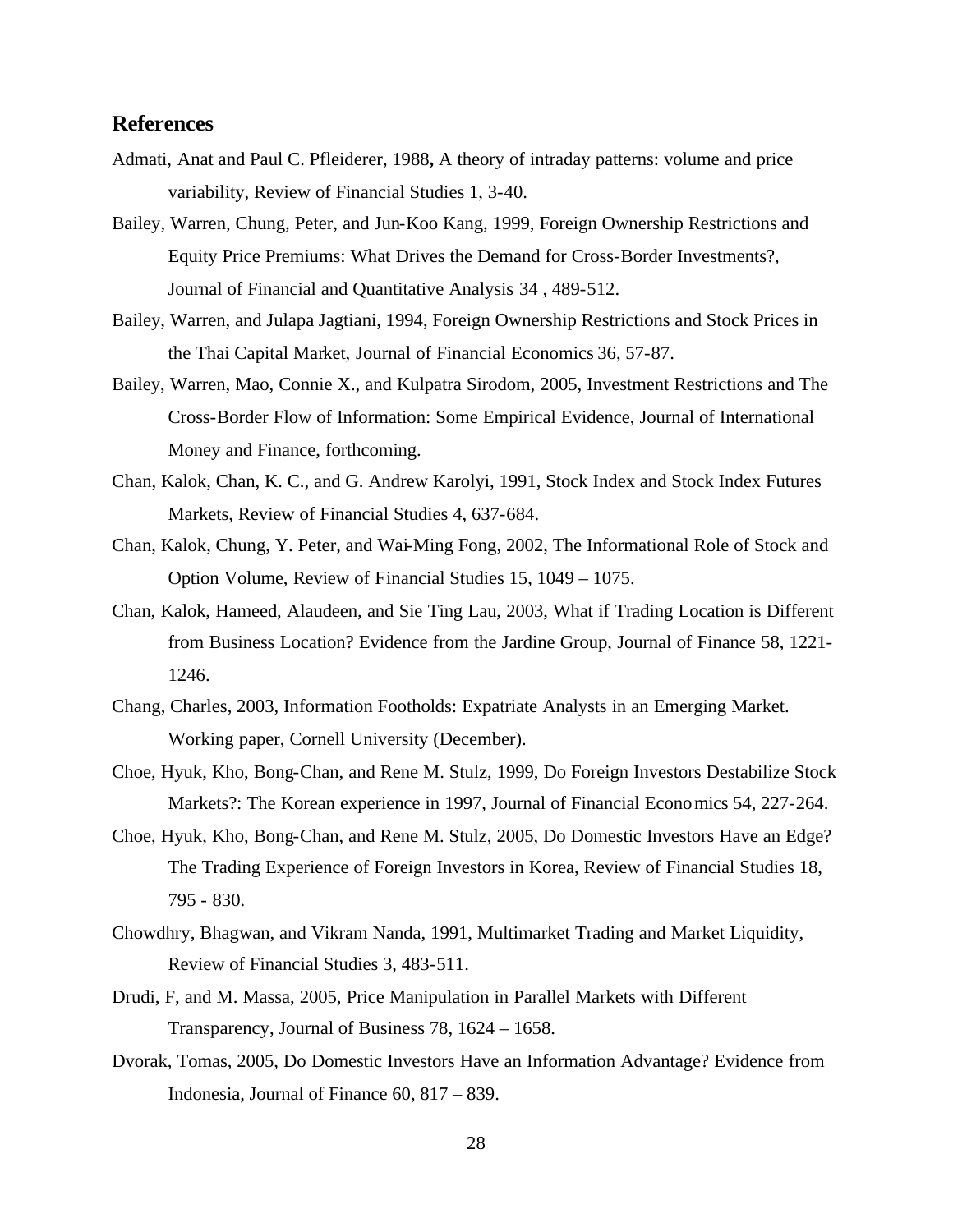- Easley, David, O'Hara, Maureen, and P. S. Srinivas, 1998, Option Volume and Stock Prices: Evidence on Where Informed Traders Trade, Journal of Finance 53, 431 – 465.
- Eun, Cheol S., and Sanjiv Sabherwal, 2003, Cross-Border Listings and Price Discovery: Evidence from U.S.-Listed Canadian Stocks, Journal of Finance 58, 549 – 576.
- Foerster, Stephen, and G. Andrew Karolyi, 1999, The Effects of Market Segmentation and Investor Recognition on Asset Prices: Evidence from Foreign Stocks Listing in the U.S., Journal of Finance 54, 981-1013.
- Froot, Kenneth A. and Emil M. Dabera, 1999, How are Stock Prices Affected by the Location of Trade? Journal of Financial Economics 53, 189 – 216.
- Froot, Kenneth A., O'Connell, Paul G. J., and Mark S. Seasholes, 2001, The Portfolio Flows of International Investors, Journal of Financial Economics 59, 151-194.
- Griffin, John M., Harris, Jeffrey H., and Selim Topaloglu, 2003, The Dynamics of Institutiona l and Individual Trading, Journal of Finance 58, 2285-.2320
- Grinblatt, Mark, and Matti Keloharju, 2000, The Investment Behavior and Performance of Various Investor Types: A Study of Finland's Unique Data Set, Journal of Financial Economics 55, 43-67.
- Grossman, Sanford J., and Joseph E. Stiglitz, 1980, On the impossibility of informationally efficient markets, American Economic Review 70, 393-408.
- Hasbrouck, Joel, 1995, One Security, Many Markets: Determining the Contributions to Price Discovery, Journal of Finance 50, 1175 – 1199.
- Hotchkiss, Edith, and Tavy Ronen, 2002, The Informational Efficiency of the Corporate Bond Market: An Intraday Analysis, Review of Financial Studies 15, 1325 – 1354.
- Kaniel, Ron, Saar, Gideon and Sheridan Titman, 2004, Individual Investor Sentiment and Stock Returns, unpublished University of Texas working paper.
- Madhavan, Ananth, 1995, Consolidation, Fragmentation, and the Disclosure of Trading Information, Review of Financial Studies 8, 579 – 604.
- Merton, Robert C., 1987, A Simple Model of Capital Market Equilibrium with Incomplete Information, Journal of Finance 42, 483-510.
- Mitchell, Mark L., and Erik Stafford, 2000, Managerial Decisions and Long-Term Stock Price Performance, Journal of Business 73, 287-329.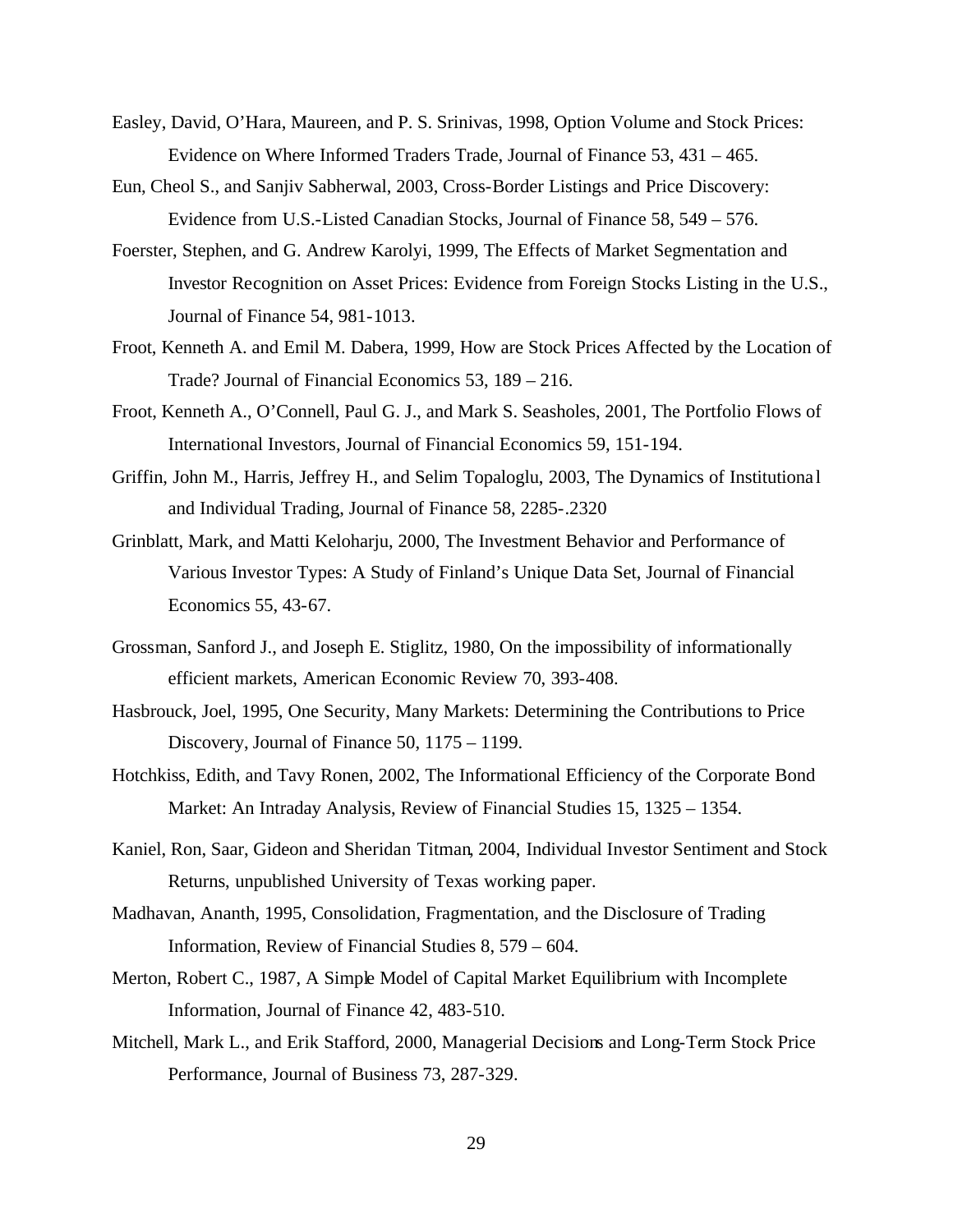- Odean, Terrance, 1999, Do Investors Trade Too Much?, American Economic Review 89, 1279- 1298.
- Seasholes, Mark, 2000, Smart Foreign Traders in Emerging Markets, Unpublished Harvard Business School working paper.
- Stephan, Jens A., and Robert E. Whaley, 1990, Intraday Price Change and Trading Volume Relations in the Stock and Stock Options Markets, Journal of Finance 45, 191 – 220.
- Subrahmanyam, Avindar, 1991, A Theory of Trading in Stock Index Futures, Review of Financial Studies 4, 17 – 52.
- Werner, Ingrid, and Allen Kleidon, 1996, U.K. and U.S. Trading of British Cross-Listed Stocks: An Intraday Analysis of Market Integration, Review of Financial Studies 9, 615-659.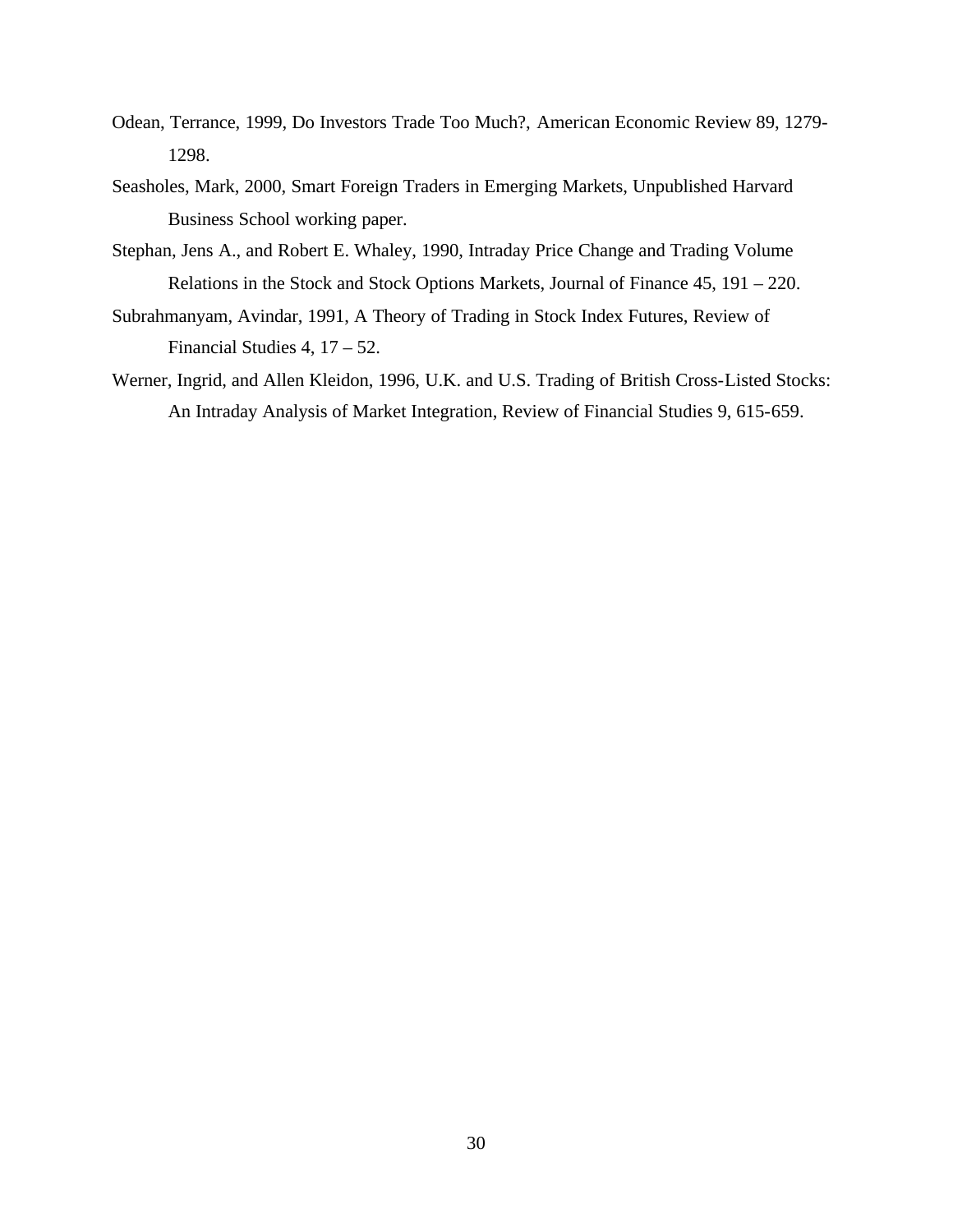### **Table 1. Summary Statistics on Trading Activity by Investor Type and Board**

Investor types include Thai finance-related companies (banks, finance companies, insurance companies, institutional investors), stock exchange members, Thai "others" (that is, individuals), and foreigners. The sample includes the 25 most liquid stocks as measured by the number of trades from 1 January 1999 to 31 December 1999. A buy-side (sell-side) price-setting trade for an investor is a trade where the buy (sell) order of the investor came after the sell-side (buy-side) order and hence made the trade possible. Trades that could not be classified account for 9.28% and 8.23% of total trading values on Alien and Main board respectively.

|       |                  | Panel A: Summary statistics on trades |                                        |                                       |         |                                        |                                       |         |                                        |                                       |
|-------|------------------|---------------------------------------|----------------------------------------|---------------------------------------|---------|----------------------------------------|---------------------------------------|---------|----------------------------------------|---------------------------------------|
|       |                  |                                       | All trades:                            |                                       |         | Buy trades:                            |                                       |         | Sell trades:                           |                                       |
| Board | Investor<br>type | Number                                | Fraction of<br>total trading<br>volume | Fraction of<br>total trading<br>value | Number  | Fraction of<br>total trading<br>volume | Fraction of<br>total trading<br>value | Number  | Fraction of<br>total trading<br>volume | Fraction of<br>total trading<br>value |
| Alien | Finance          | 12224                                 | 0.0049                                 | 0.0056                                | 5588    | 0.0052                                 | 0.005                                 | 6636    | 0.0046                                 | 0.0063                                |
| Alien | Foreign          | 1322672                               | 0.544                                  | 0.7247                                | 653355  | 0.5311                                 | 0.723                                 | 669317  | 0.5569                                 | 0.7264                                |
| Alien | Member           | 20938                                 | 0.0134                                 | 0.0113                                | 8977    | 0.0125                                 | 0.0105                                | 11961   | 0.0143                                 | 0.012                                 |
| Alien | Others           | 831054                                | 0.4378                                 | 0.2585                                | 425524  | 0.4512                                 | 0.2616                                | 405530  | 0.4243                                 | 0.2553                                |
| Main  | Finance          | 293552                                | 0.037                                  | 0.0717                                | 136521  | 0.0372                                 | 0.0716                                | 157031  | 0.0368                                 | 0.0719                                |
| Main  | Foreign          | 877216                                | 0.1494                                 | 0.212                                 | 423726  | 0.1506                                 | 0.2136                                | 453490  | 0.1482                                 | 0.2105                                |
| Main  | Member           | 62636                                 | 0.0183                                 | 0.0174                                | 30738   | 0.0184                                 | 0.0172                                | 31898   | 0.0183                                 | 0.0176                                |
| Main  | Others           | 4306700                               | 0.7953                                 | 0.6989                                | 2179067 | 0.7938                                 | 0.6977                                | 2127633 | 0.7968                                 | 0.7001                                |

#### **Panel B: Summary statistics on price-setting and non-price setting trades**

| Board | Investor<br>type | Number of<br>price-setting | Fraction of<br>total price-setting | Fraction of<br>total price-setting | Number of<br>non price-setting | Fraction of<br>total non price-setting | Fraction of<br>total non price-setting |
|-------|------------------|----------------------------|------------------------------------|------------------------------------|--------------------------------|----------------------------------------|----------------------------------------|
|       |                  | trades                     | trading volume                     | trading value                      | trades                         | trading volume                         | trading value                          |
| Alien | Finance          | 5091                       | 0.0045                             | 0.0052                             | 12224                          | 0.53921                                | 0.53487                                |
| Alien | Foreign          | 628133                     | 0.5439                             | 0.7217                             | 1322672                        | 0.49637                                | 0.49951                                |
| Alien | Member           | 11074                      | 0.0139                             | 0.0116                             | 20938                          | 0.48325                                | 0.48559                                |
| Alien | <b>Others</b>    | 406971                     | 0.4377                             | 0.2614                             | 831054                         | 0.50451                                | 0.50123                                |
| Main  | Finance          | 33254                      | 0.0349                             | 0.0648                             | 293552                         | 0.52054                                | 0.53934                                |
| Main  | Foreign          | 463783                     | 0.1621                             | 0.2289                             | 877216                         | 0.45487                                | 0.45449                                |
| Main  | Member           | 35928                      | 0.0211                             | 0.0196                             | 62636                          | 0.42406                                | 0.44127                                |
| Main  | Others           | 2089685                    | 0.7819                             | 0.6867                             | 4306700                        | 0.50882                                | 0.51089                                |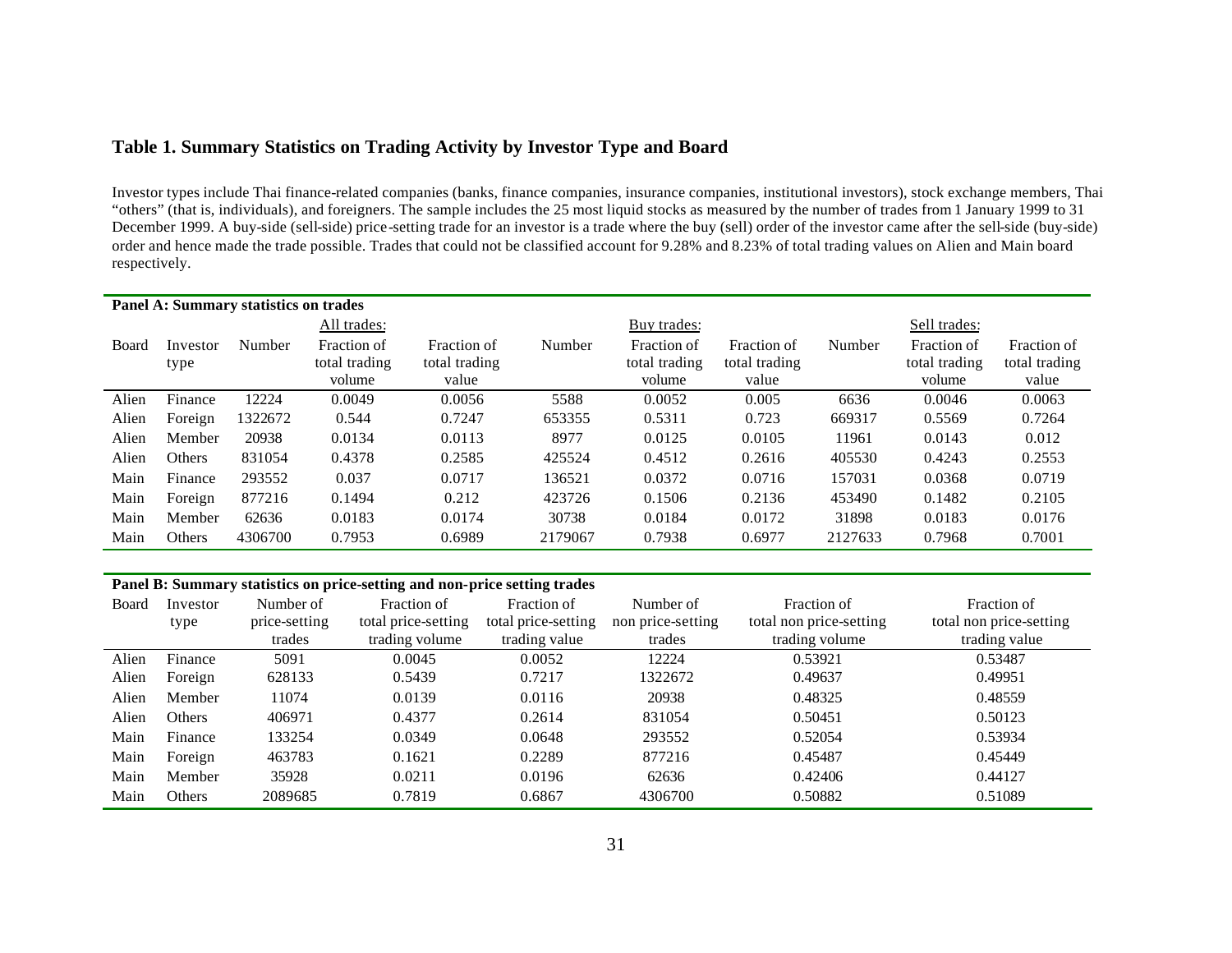#### **Table 2. Summary Statistics on Trading Activity Conditional on Firm Characteristics**

This table reports the fraction of trading value for each type of investor on each board conditional on firm characteristics. Investor types include Thai finance-related companies (banks, finance companies, insurance companies, institutional investors), stock exchange members, Thai "others" (that is, individuals), and foreigners. The fraction of trading value equals daily trading value of each type of investors on the Main (Alien) Board divided by daily total trading value on the Main (Alien) Board by all investors, then averaged over all days in 1999. Market cap is Main Board stock price at end of 1998 times shares outstanding. Number of analysts is end of 1998 for analysts providing annual earnings forecasts. Foreign ownership limit is the fraction of shares foreigners may hold, and varies across firms. Bank dummy equals one if the firm is in the banking industry and zero otherwise. Leverage is total debt divided by total assets at end of 1998. Cumulative return and return volatility are computed with Main board prices across 1998. Stock turnover is trading volume divided by shares outstanding for 1998. Large (or high) value of firm characteristics is defined as above the median. There is a cross-section of 25 firms. Standard t-tests are conducted to examine the difference and p-values are reported in parentheses. "Others" category represents Thai individuals.

|                             |           | Main Board |           |           |           | Alien Board |           |           |
|-----------------------------|-----------|------------|-----------|-----------|-----------|-------------|-----------|-----------|
|                             | Finance   | Foreigner  | Member    | Others    | Finance   | Foreigner   | Member    | Others    |
| Large market cap            | 0.1578    | 0.3303     | 0.0146    | 0.4974    | 0.0063    | 0.7723      | 0.0099    | 0.2115    |
| Small market cap            | 0.0744    | 0.2170     | 0.0106    | 0.6980    | 0.0086    | 0.6539      | 0.0107    | 0.3268    |
| Difference                  | 0.0834    | 0.1133     | 0.0039    | $-0.2006$ | $-0.0023$ | 0.1184      | $-0.0008$ | $-0.1153$ |
| P-value                     | (0.025)   | (0.034)    | (0.132)   | (0.022)   | (0.484)   | (0.163)     | (0.712)   | (0.179)   |
| Large analyst following     | 0.1429    | 0.3424     | 0.0137    | 0.5010    | 0.0084    | 0.7447      | 0.0116    | 0.2353    |
| Small analyst following     | 0.0881    | 0.2058     | 0.0115    | 0.6946    | 0.0067    | 0.6793      | 0.0092    | 0.3047    |
| Difference                  | 0.0548    | 0.1366     | 0.0022    | $-0.1936$ | 0.0017    | 0.0654      | 0.0023    | $-0.0694$ |
| P-value                     | (0.145)   | (0.036)    | (0.409)   | (0.031)   | (0.612)   | (0.449)     | (0.299)   | (0.418)   |
| High foreign ownership      |           |            |           |           |           |             |           |           |
| limit                       | 0.1475    | 0.3639     | 0.0083    | 0.4804    | 0.0104    | 0.7873      | 0.0088    | 0.1935    |
| Low foreign ownership limit | 0.0924    | 0.2097     | 0.0154    | 0.6825    | 0.0056    | 0.6597      | 0.0114    | 0.3234    |
| Difference                  | 0.0551    | 0.1541     | $-0.0071$ | $-0.2021$ | 0.0049    | 0.1276      | $-0.0025$ | $-0.1299$ |
| P-value                     | (0.162)   | (0.026)    | (0.006)   | (0.027)   | (0.156)   | (0.035)     | (0.259)   | (0.107)   |
| High leverage               | 0.0843    | 0.2254     | 0.0168    | 0.6736    | 0.0058    | 0.6595      | 0.0116    | 0.3232    |
| Low leverage                | 0.1422    | 0.3138     | 0.0106    | 0.5353    | 0.0092    | 0.7580      | 0.0092    | 0.2236    |
| Difference                  | $-0.0580$ | $-0.0885$  | 0.0062    | 0.1383    | $-0.0034$ | $-0.0986$   | 0.0024    | 0.0996    |
| P-value                     | (0.114)   | (0.161)    | (0.122)   | (0.115)   | (0.302)   | (0.254)     | (0.278)   | (0.246)   |
| High turnover               | 0.0544    | 0.1618     | 0.0148    | 0.7691    | 0.0060    | 0.5719      | 0.0114    | 0.4107    |
| Low turnover                | 0.1698    | 0.3725     | 0.0105    | 0.4472    | 0.0090    | 0.8389      | 0.0094    | 0.1428    |
| Difference                  | $-0.1154$ | $-0.2108$  | 0.0043    | 0.3219    | $-0.0030$ | $-0.2670$   | 0.0021    | 0.2679    |
| P-value                     | (0.001)   | (0.001)    | (<0.001)  | (<0.001)  | (0.371)   | (0.002)     | (0.361)   | (0.001)   |
| High stock return           | 0.1265    | 0.2452     | 0.0125    | 0.6158    | 0.0059    | 0.7051      | 0.0096    | 0.2794    |
| Low stock return            | 0.1033    | 0.2955     | 0.0126    | 0.5887    | 0.0090    | 0.7159      | 0.0111    | 0.2641    |
| Difference                  | 0.0233    | $-0.0503$  | $-0.0001$ | 0.0271    | $-0.0031$ | $-0.0107$   | $-0.0015$ | 0.0153    |
| P-value                     | (0.539)   | (0.429)    | (0.979)   | (0.761)   | (0.351)   | (0.899)     | (0.504)   | (0.857)   |
| High return volatility      | 0.0680    | 0.1717     | 0.0147    | 0.7456    | 0.0075    | 0.6517      | 0.0102    | 0.3306    |
| Low return volatility       | 0.1573    | 0.3634     | 0.0105    | 0.4688    | 0.0076    | 0.8157      | 0.0106    | 0.1661    |
| Difference                  | $-0.0893$ | $-0.1917$  | 0.0042    | 0.2768    | $-0.0002$ | $-0.1640$   | $-0.0003$ | 0.1645    |
| P-value                     | (0.013)   | (0.001)    | (0.108)   | (0.001)   | (0.962)   | (0.045)     | (0.883)   | (0.044)   |
| <b>Bank</b>                 | 0.0571    | 0.1878     | 0.0201    | 0.7349    | 0.0067    | 0.5494      | 0.0142    | 0.4297    |
| Non-bank                    | 0.1025    | 0.2978     | 0.0101    | 0.5596    | 0.0078    | 0.7617      | 0.0091    | 0.2214    |
| Difference                  | $-0.0454$ | $-0.1099$  | 0.0100    | 0.1753    | $-0.0010$ | $-0.2123$   | 0.0050    | 0.2083    |
| P-value                     | (0.126)   | (0.092)    | (0.001)   | (0.054)   | (0.813)   | (0.089)     | (0.023)   | (0.043)   |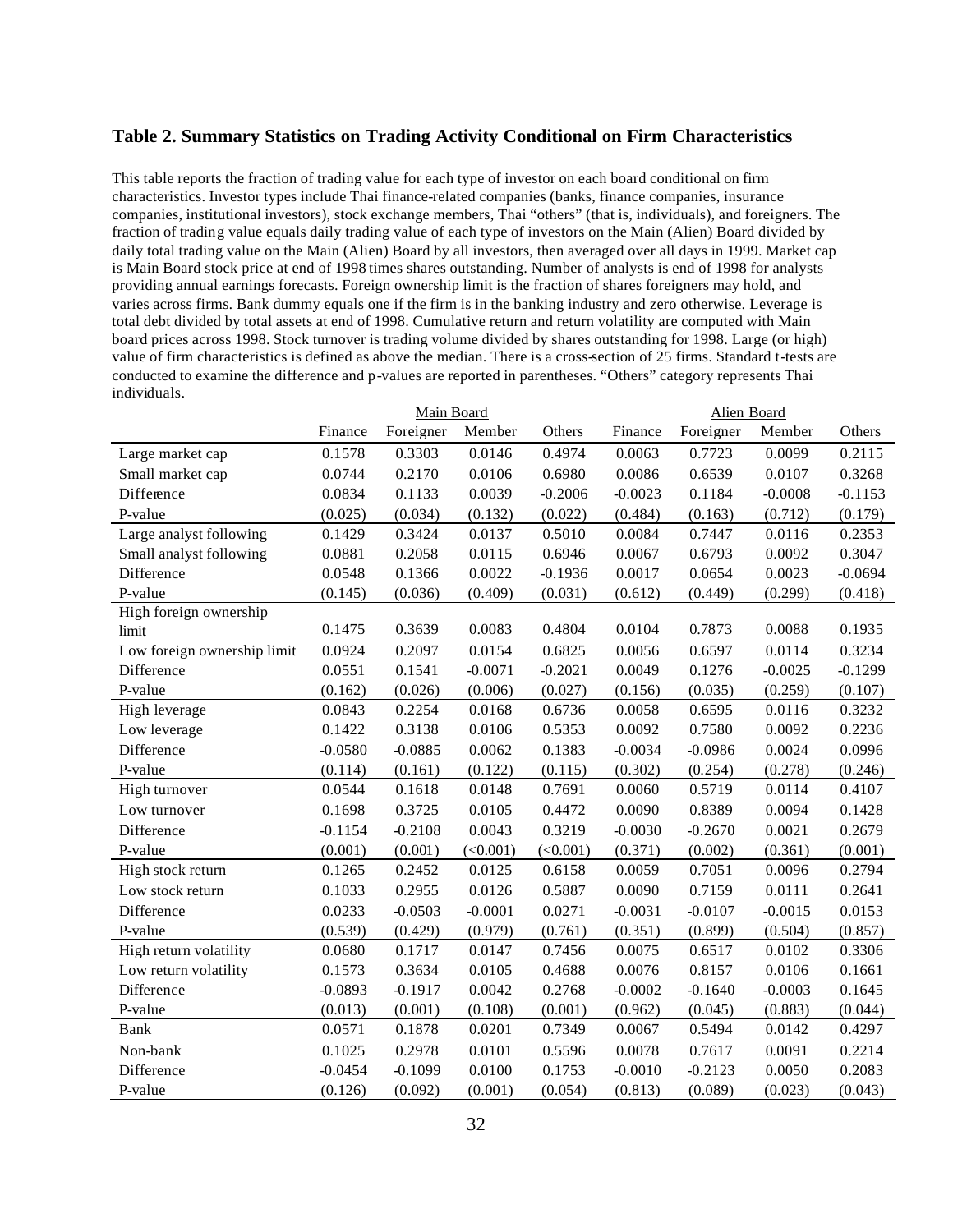### **Table 3. Liquidity Around the Largest versus Smallest Trades by Board and Investor Type**

For each stock, we select the ten fifteen-minute intervals with the five largest and five smallest trading volumes for each type of investor on each board. Investor types include Thai finance-related companies (banks, finance companies, insurance companies, institutional investors), stock exchange members, Thai "others" (that is, individuals), and foreigners. We then compute the average spread and depth over window (-3, -1) for each event, and compare the mean spread and mean depth of the 5 largest and the 5 smallest trading events. Spread and depth are computed as (ask – bid)/(ask + bid)/2 and (bid depth + ask depth) respectively (where bid (ask) depth is the number of shares that can be sold (bought) at the bid (ask) price), and then standardized by subtracting the average and dividing by the average for all observations for the same stock over the entire sample period. Standard t-tests are conducted to examine the difference and p-values are reported in parentheses.

|           |            |            |           | <b>Extreme Trading Events on Main Board</b> |             | <b>Extreme Trading Events on Alien Board</b> |           |             |           |  |  |
|-----------|------------|------------|-----------|---------------------------------------------|-------------|----------------------------------------------|-----------|-------------|-----------|--|--|
|           | Trading    | Main Board |           |                                             | Alien Board | Main Board                                   |           | Alien Board |           |  |  |
| Investor  | volume     | Spread     | Depth     | Spread                                      | Depth       | Spread                                       | Depth     | Spread      | Depth     |  |  |
| Finance   | Largest    | $-0.0798$  | 0.5616    | $-0.0946$                                   | 0.1442      | 0.0262                                       | 0.0489    | $-0.1897$   | 0.4569    |  |  |
| Finance   | Smallest   | $-0.0971$  | 0.2978    | 0.0291                                      | $-0.1146$   | 0.0024                                       | $-0.0175$ | 0.0684      | $-0.1005$ |  |  |
|           | Difference | 0.0173     | 0.2638    | $-0.1237$                                   | 0.2588      | 0.0238                                       | 0.0664    | $-0.2581$   | 0.5574    |  |  |
|           | p-value    | (0.098)    | (0.224)   | (0.139)                                     | (0.075)     | (0.524)                                      | (0.475)   | (<0.001)    | (<0.001)  |  |  |
| Foreigner | Largest    | $-0.1108$  | 1.0625    | 0.0478                                      | 0.1614      | $-0.0737$                                    | 0.3719    | $-0.1420$   | 0.5847    |  |  |
| Foreigner | Smallest   | 0.0179     | $-0.0556$ | 0.0735                                      | 0.2018      | 0.0814                                       | $-0.0079$ | $-0.0590$   | $-0.0497$ |  |  |
|           | Difference | $-0.1287$  | 1.1181    | $-0.0257$                                   | $-0.0404$   | $-0.1551$                                    | 0.3798    | $-0.0830$   | 0.6343    |  |  |
|           | p-value    | (<0.001)   | (<0.001)  | (0.794)                                     | (0.439)     | (<0.001)                                     | (<0.001)  | (0.049)     | (0.003)   |  |  |
| Member    | Largest    | $-0.0662$  | 0.3719    | $-0.1163$                                   | 0.0123      | $-0.1136$                                    | 0.3264    | $-0.2583$   | 0.8438    |  |  |
| Member    | Smallest   | $-0.1039$  | 0.0930    | 0.0290                                      | $-0.0226$   | $-0.0095$                                    | 0.0123    | $-0.0655$   | $-0.1876$ |  |  |
|           | Difference | 0.0377     | 0.2788    | $-0.1454$                                   | 0.0350      | $-0.1042$                                    | 0.3141    | $-0.1929$   | 1.0314    |  |  |
|           | p-value    | (0.093)    | (0.076)   | (0.118)                                     | (0.698)     | (0.003)                                      | (<0.001)  | (<0.001)    | (<0.001)  |  |  |
| Others    | Largest    | $-0.1139$  | 0.3813    | $-0.1513$                                   | 0.3795      | $-0.1477$                                    | 0.5870    | $-0.3244$   | 0.7329    |  |  |
| Others    | Smallest   | 0.0527     | 0.0434    | $-0.0011$                                   | 0.0924      | 0.0393                                       | 0.0357    | $-0.0330$   | $-0.0813$ |  |  |
|           | Difference | $-0.1666$  | 0.3379    | $-0.1502$                                   | 0.2872      | $-0.1870$                                    | 0.5513    | $-0.2915$   | 0.8142    |  |  |
|           | p-value    | (0.063)    | (0.089)   | (0.235)                                     | (0.386)     | (0.001)                                      | (<0.001)  | (<0.001)    | (<0.001)  |  |  |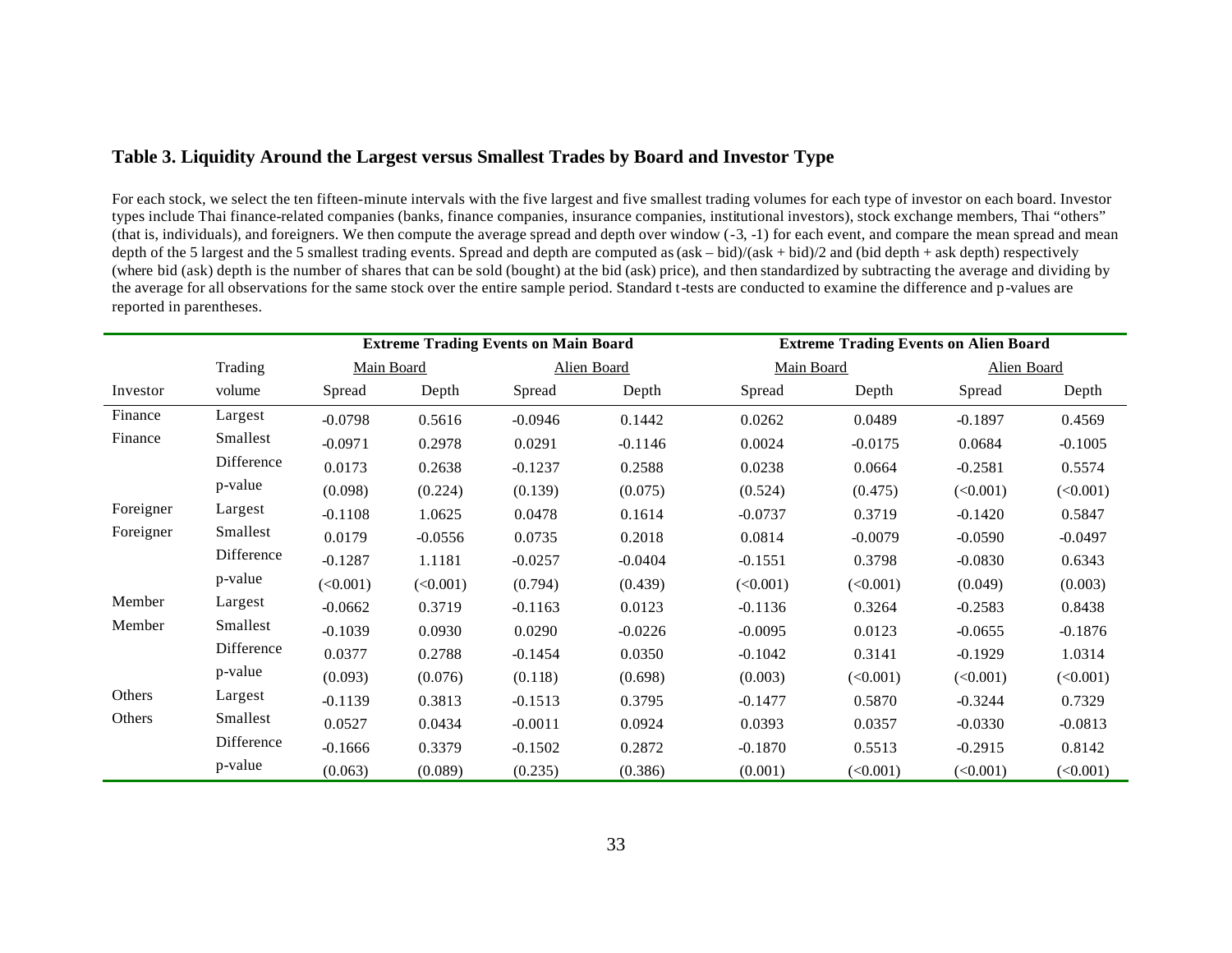# **Table 4. Explaining the Proportion of Cross-Market Trading**

Panel A presents summary statistics on variables used in regressions. Daily fraction of cross-market trading volume (value) equals trading volume (value) of foreign (Thai individual) investors on the Main (Alien) Board divided by total trading volume (value) by foreign (Thai individual) investors on both boards. Daily market cap is closing Main Board stock price times shares outstanding. Alien Board premium is Alien Board price minus Main Board price, scaled by Main Board price, using prices from the last 15-minute interval in the day that has trading volume on both boards. Dividend yield is the amount of annual dividend divided by year-end stock price. Volatility difference is the average of previous 30 daily difference in volatilities between Alien and Main boards, where daily volatility is computed as (high - low)/(high + low)/2. Bid-ask spread difference is the average of previous 30 daily difference in bid-ask spread between the Alien and Main boards, where daily bid-ask spread is (ask -bid)/(ask + bid)/2 observed prior to market close. In Panel B, the daily fraction of Main (Alien) Board trading activity due to foreign (Thai individual) investors is regressed on the explanatory variables previously described. OLS regressions pool all trading days in 1999 and all 25 companies. T-statistics are reported below each coefficient estimate.

| Panel A. Summary statistics for regression variables. |             |                               |                |         |                                        |         |                |         |  |  |
|-------------------------------------------------------|-------------|-------------------------------|----------------|---------|----------------------------------------|---------|----------------|---------|--|--|
|                                                       |             | Foreign trading on Main Board |                |         | Thai individual trading on Alien Board |         |                |         |  |  |
| Variable                                              | <b>Nobs</b> | Mean                          | Median         | Std dev | <b>Nobs</b>                            | Mean    | Median         | std dev |  |  |
| Fraction of trading volume.                           | 4360        | 0.5723                        | 0.5480         | 0.3329  | 4247                                   | 0.2147  | 0.1633         | 0.1963  |  |  |
| Fraction of trading value                             | 4360        | 0.5478                        | 0.5018         | 0.3429  | 4247                                   | 0.2353  | 0.1876         | 0.2046  |  |  |
| Main Board index total return                         | 4360        | 0.0024                        | 0.0006         | 0.0232  | 4247                                   | 4247    | 0.0029         | 0.0007  |  |  |
| Log of market capitalization                          | 4360        | 16.7255                       | 16.6696        | 1.3181  | 4247                                   | 16.9409 | 17.1084        | 1.2958  |  |  |
| Alien Board premium                                   | 4360        | 0.2142                        | 0.1135         | 0.2369  | 4247                                   | 0.2047  | 0.1072         | 0.2290  |  |  |
| Dividend yield                                        | 4360        | 0.0207                        | $\overline{0}$ | 0.611   | 4247                                   | 0.0197  | $\overline{0}$ | 0.0549  |  |  |
| Alien – Main volatility difference                    | 4360        | 0.1295                        | 0.0790         | 0.6093  | 4247                                   | 0.1918  | 0.1352         | 0.5123  |  |  |
| Alien – Main bid-ask spread difference                | 4360        | 2.0480                        | 0.8250         | 3.3415  | 4247                                   | 1.3714  | 0.6687         | 2.0656  |  |  |

Panel B. Regressions explaining the extent of cross-market trading

|                                          | Fraction of Main Board trading due to<br>foreigners by: |               | Fraction of Alien Board trading due to<br>Thai individuals by: |               |
|------------------------------------------|---------------------------------------------------------|---------------|----------------------------------------------------------------|---------------|
|                                          | Volume                                                  | Value         | Volume                                                         | Value         |
| Intercept                                | 0.598                                                   | 0.608         | 0.279                                                          | 0.251         |
|                                          | 9.381                                                   | 9.626         | 6.452                                                          | 5.520         |
| Main Board index return                  | 0.126                                                   | 0.103         | 0.135                                                          | 0.149         |
|                                          | 0.705                                                   | 0.582         | 1.116                                                          | 1.173         |
| Log of market capitalization             | $-0.007$                                                | $-0.007$      | 0.000                                                          | 0.002         |
|                                          | $-1.750$                                                | $-1.954$      | $-0.135$                                                       | 0.650         |
| Alien Board premium                      | $-0.044$                                                | $-0.099$      | $-0.265$                                                       | $-0.197$      |
|                                          | $-2.213$                                                | $-5.007$      | $-19.035$                                                      | $-13.475$     |
| Dividend yield                           | $-0.188$                                                | $-0.172$      | 0.133                                                          | 0.126         |
|                                          | $-3.170$                                                | $-2.753$      | 1.713                                                          | 1.628         |
| Alien - Main volatility difference       | $-0.285$                                                | $-0.285$      | 0.154                                                          | 0.169         |
|                                          | $-26.028$                                               | $-26.234$     | 20.860                                                         | 21.854        |
| Alien - Main bid-ask spread difference   | 0.026                                                   | 0.027         | $-0.022$                                                       | $-0.024$      |
|                                          | 9.493                                                   | 9.862         | $-10.849$                                                      | $-11.293$     |
| Adjusted $R^2$<br>Number of observations | 0.222<br>3986                                           | 0.259<br>3986 | 0.194<br>3843                                                  | 0.184<br>3843 |
|                                          |                                                         |               |                                                                |               |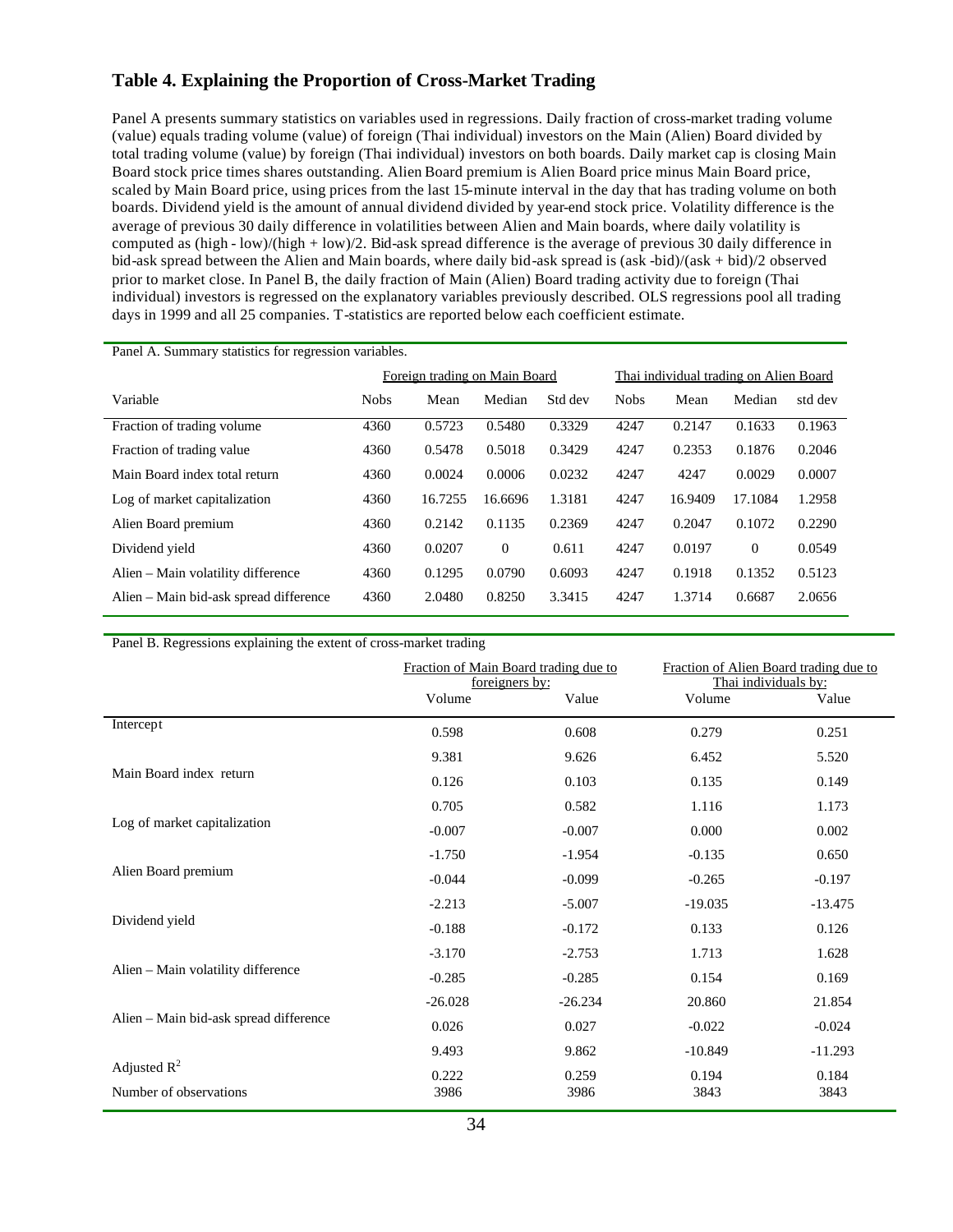## **Table 5. Relative Price Ratios by Board, Investor Type, and Buyer versus Seller**

For each board, stock, type of investor, and type of trade (buy or sell), we compute the daily volume-weighted average price at which trades occur, scale by the average price across all types of investors, average over all days in the sample, and multiply by 100. T-statistics examine whether the ratios are significantly different from 100 or differ across types of investors. Investor types include Thai finance-related companies (banks, finance companies, insurance companies, institutional investors), stock exchange members, Thai "others" (that is, individuals), and foreigners.

| Panel A: Main Board                |           | <b>Buyers</b> |           |            |           | <b>Sellers</b> |            |            |
|------------------------------------|-----------|---------------|-----------|------------|-----------|----------------|------------|------------|
|                                    | (1)       | (2)           | (3)       | (4)        | (1)       | (2)            | (3)        | (4)        |
|                                    | Foreigner | Member        | Finance   | Others     | Foreigner | Member         | Finance    | Others     |
| Average price ratio                | 100.07    | 100.159       | 99.8552   | 99.9229    | 99.9717   | 99.9798        | 100.079    | 100.083    |
| (t-test: $H_0 = 100$ )             | (6.80)    | (5.36)        | $(-8.55)$ | $(-13.63)$ | $(-7.42)$ | $(-0.67)$      | (3.83)     | (14.25)    |
| Difference of price ratio from (1) |           | $-0.1061$     | 0.2224    | 0.1534     |           | $-0.09626$     | $-0.16282$ | $-0.1695$  |
| (t-test: $H_0 = 0$ )               |           | $(-3.10)$     | (9.60)    | (11.59)    |           | $(-2.72)$      | $(-5.79)$  | $(-12.33)$ |
| Difference of price ratio from (2) |           |               | 0.26616   | 0.22825    |           |                | 0.00691    | $-0.0983$  |
| (t-test: $H_0 = 0$ )               |           |               | (5.88)    | (7.48)     |           |                | (0.13)     | $(-3.20)$  |
| Difference of price ratio from (3) |           |               |           | $-0.0507$  |           |                |            | $-0.0155$  |
| (t-test: $H_0 = 0$ )               |           |               |           | $(-2.55)$  |           |                |            | $(-0.67)$  |

| Panel B: Alien Board               |           | <b>Buyers</b> |           |           | Sellers   |           |            |               |  |  |
|------------------------------------|-----------|---------------|-----------|-----------|-----------|-----------|------------|---------------|--|--|
|                                    | (1)       | (2)           | (3)       | (4)       | (1)       | (2)       | (3)        | (4)           |  |  |
|                                    | Foreigner | Member        | Finance   | Others    | Foreigner | Member    | Finance    | <b>Others</b> |  |  |
| Average price ratio                | 100.122   | 100.232       | 99.5797   | 99.8282   | 99.9625   | 99.96     | 100.222    | 100.167       |  |  |
| (t-test: $H_0 = 100$ )             | (1.71)    | (4.06)        | $(-4.87)$ | $(-7.73)$ | $(-0.53)$ | $(-0.84)$ | (2.48)     | (9.32)        |  |  |
| Difference of price ratio from (1) |           | $-0.2035$     | 0.46824   | 0.2105    |           | 0.00075   | $-0.25859$ | $-0.19332$    |  |  |
| (t-test: $H_0 = 0$ )               |           | $(-3.41)$     | (4.68)    | (6.41)    |           | (0.01)    | $(-2.57)$  | $(-6.86)$     |  |  |
| Difference of price ratio from (2) |           |               | 0.72183   | 0.38764   |           |           | $-0.40524$ | $-0.20857$    |  |  |
| (t-test: $H_0 = 0$ )               |           |               | (4.08)    | (7.16)    |           |           | $(-2.11)$  | $(-3.98)$     |  |  |
| Difference of price ratio from (3) |           |               |           | $-0.2852$ |           |           |            | 0.17816       |  |  |
| (t-test: $H_0 = 0$ )               |           |               |           | $(-3.22)$ |           |           |            | (1.71)        |  |  |

| <b>Panel C: Cross-market</b>                         |           | <b>Buyers</b> |         |        | <b>Sellers</b> |        |           |           |  |
|------------------------------------------------------|-----------|---------------|---------|--------|----------------|--------|-----------|-----------|--|
|                                                      |           | (2)           |         | (4)    | (1)            | (2)    | (3)       | (4)       |  |
|                                                      | Foreigner | Member        | Finance | Others | Foreigner      | Member | Finance   | Others    |  |
| Main Board price ratio minus Alien Board price ratio | $-0.0821$ | $-0.1840$     | 0.2638  | 0.0950 | 0.0428         | 0.0834 | $-0.1961$ | $-0.0776$ |  |
| (t-test: $H_0 = 0$ )                                 | $-4.72$   | $(-1.93)$     | (2.72)  | (4.22) | (2.65)         | (1.13) | $(-1.48)$ | $(-4.20)$ |  |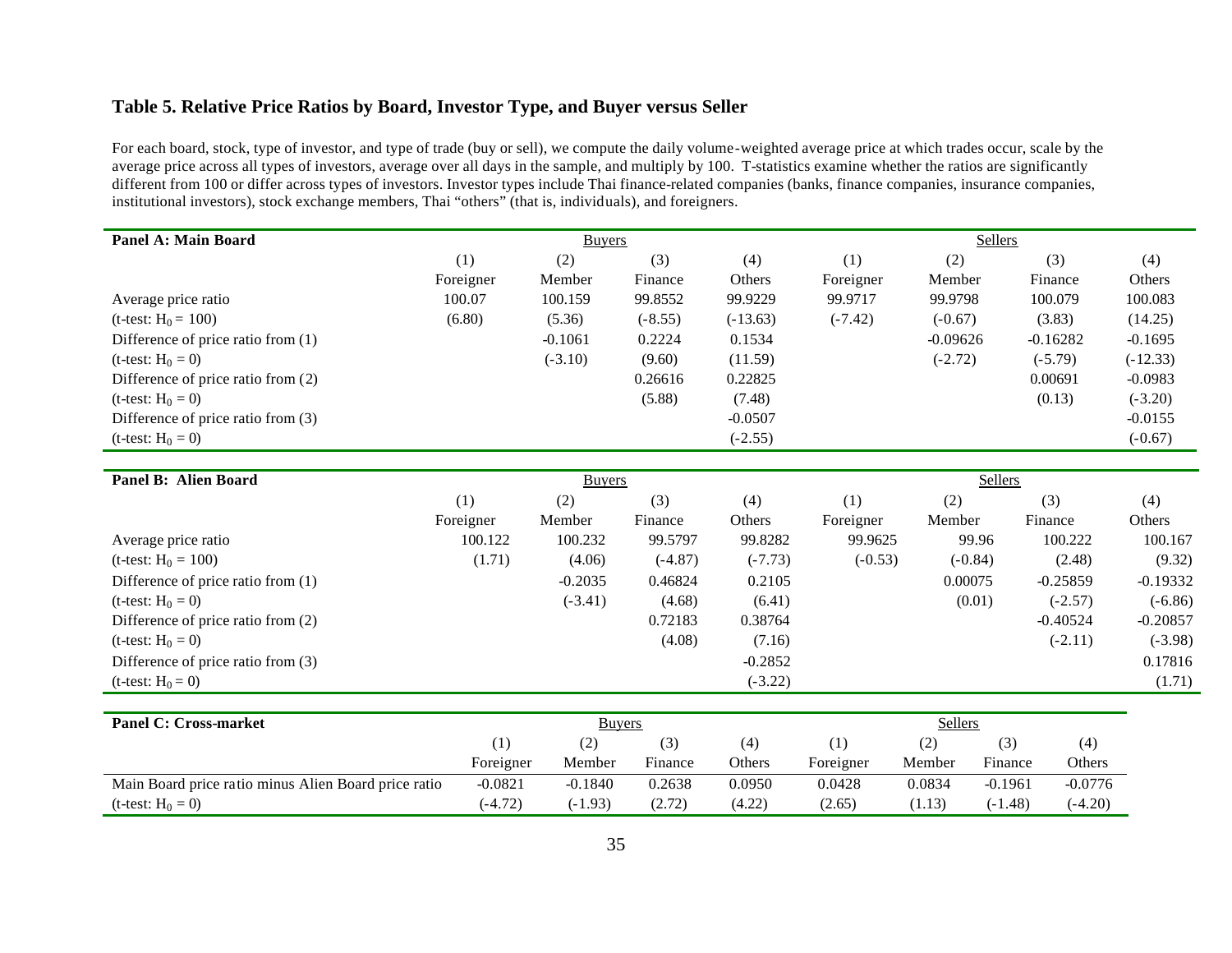#### **Table 6. Explaining Excess Price-Setting Buy-Sell Imbalances**

This table reports estimates s of a two-equation system to explain 15-minute excess price-setting buy-sell imbalances of foreigners and Thai individuals on the two boards. A buy-side (sell-side) price-setting trade occurs when the buy (sell) order comes after the sell-side (buy-side) order and hence made the trade possible. Price-setting buy-sell imbalance is computed as (price-setting buy volume – price-setting sell volume)/total price-setting volume. Excess buy-sell imbalance is computed by subtracting the time-series mean for each of the 25 stocks.

$$
Netbuy_{j,t}^{M} = \mathbf{a}_{1} + \mathbf{b}_{1}^{M} Netbuy_{t-1}^{M} + \mathbf{b}_{1}^{A} Netbuy_{t-1}^{A} + \mathbf{g}_{1}^{M} R_{t-1,t-6}^{M} + \mathbf{g}_{1}^{A} R_{t-1,t-6}^{A} + \mathbf{h}_{1} ((P_{t-1}^{A} - P_{t-1}^{M}) / P_{t-1}^{M})
$$
\n
$$
Netbuy_{j,t}^{A} = \mathbf{a}_{2} + \mathbf{b}_{2}^{M} Netbuy_{t-1}^{M} + \mathbf{b}_{2}^{A} Netbuy_{t-1}^{A} + \mathbf{g}_{2}^{M} R_{t-1,t-6}^{M} + \mathbf{g}_{2}^{A} R_{t-1,t-6}^{A} + \mathbf{h}_{2} ((P_{t-1}^{A} - P_{t-1}^{M}) / P_{t-1}^{M})
$$
\n
$$
(3)
$$

The dependent variables,  $Network_j^M$  and  $Network_j^A$ , are price-setting imbalances for the jth investor type on the Main and Alien boards respectively.

Explanatory variables are lags of the price-setting imbalance aggregated over all investors on the Main board (*Netbuy*<sup>*M*</sup>) and Alien board (*Netbuy*<sup>*A*</sup>), cumulative returns over the previous five 15-minute intervals on each board, and the lagged Alien Board price premium. These two equations are jointly estimated for each of the 25 sample firms, and the table summarizes results of the individual estimates.

|                         |           |            |                                         |           |             | Dependent variable is: |           |            |          |                                        |          |          |
|-------------------------|-----------|------------|-----------------------------------------|-----------|-------------|------------------------|-----------|------------|----------|----------------------------------------|----------|----------|
|                         |           |            | Foreign investor buy-sell imbalance on: |           |             |                        |           |            |          | Thai individual buy-sell imbalance on: |          |          |
|                         |           | Main Board |                                         |           | Alien Board |                        |           | Main Board |          | Alien Board                            |          |          |
|                         | Average   | Fraction   | Fraction                                | Average   | Fraction    | Fraction               | Average   | Fraction   | Fraction | Average                                | Fraction | Fraction |
|                         | slope     | positive   | negative                                | Slope     | positive    | negative               | slope     | positive   | negative | slopes                                 | positive | negative |
| Intercept               | $-0.1600$ | 0.15       | 0.40                                    | $-0.0496$ | 0.05        | 0.35                   | 0.0366    | 0.18       | 0.14     | 0.1164                                 | 0.55     | 0.05     |
| Lagged Main Board       | 0.1294    | 0.65       | 0.00                                    | 0.0025    | 0.00        | 0.10                   | 0.4581    | 1.00       | 0.00     | 0.0873                                 | 0.45     | 0.00     |
| buy-sell imbalance      |           |            |                                         |           |             |                        |           |            |          |                                        |          |          |
| Lagged Alien Board      | $-0.0320$ | 0.00       | 0.05                                    | 0.0516    | 0.30        | 0.05                   | 0.0777    | 0.68       | 0.00     | 0.4223                                 | 1.00     | 0.00     |
| buy-sell imbalance      |           |            |                                         |           |             |                        |           |            |          |                                        |          |          |
| Cumulative Main         | 1.7079    | 0.45       | 0.00                                    | 0.5832    | 0.05        | 0.00                   | $-2.6684$ | 0.00       | 0.45     | 0.7506                                 | 0.32     | 0.09     |
| Board $(-6, -1)$ return |           |            |                                         |           |             |                        |           |            |          |                                        |          |          |
| Cumulative Alien        | 2.2645    | 0.35       | 0.00                                    | 1.5973    | 0.45        | 0.00                   | $-0.8923$ | 0.05       | 0.14     | $-4.9924$                              | 0.00     | 0.82     |
| Board $(-6, -1)$ return |           |            |                                         |           |             |                        |           |            |          |                                        |          |          |
| Lagged Alien Board      | 2.3981    | 0.50       | 0.00                                    | .6209     | 0.15        | 0.05                   | $-1.4020$ | 0.00       | 0.18     | $-1.7157$                              | 0.00     | 0.59     |
| price premium           |           |            |                                         |           |             |                        |           |            |          |                                        |          |          |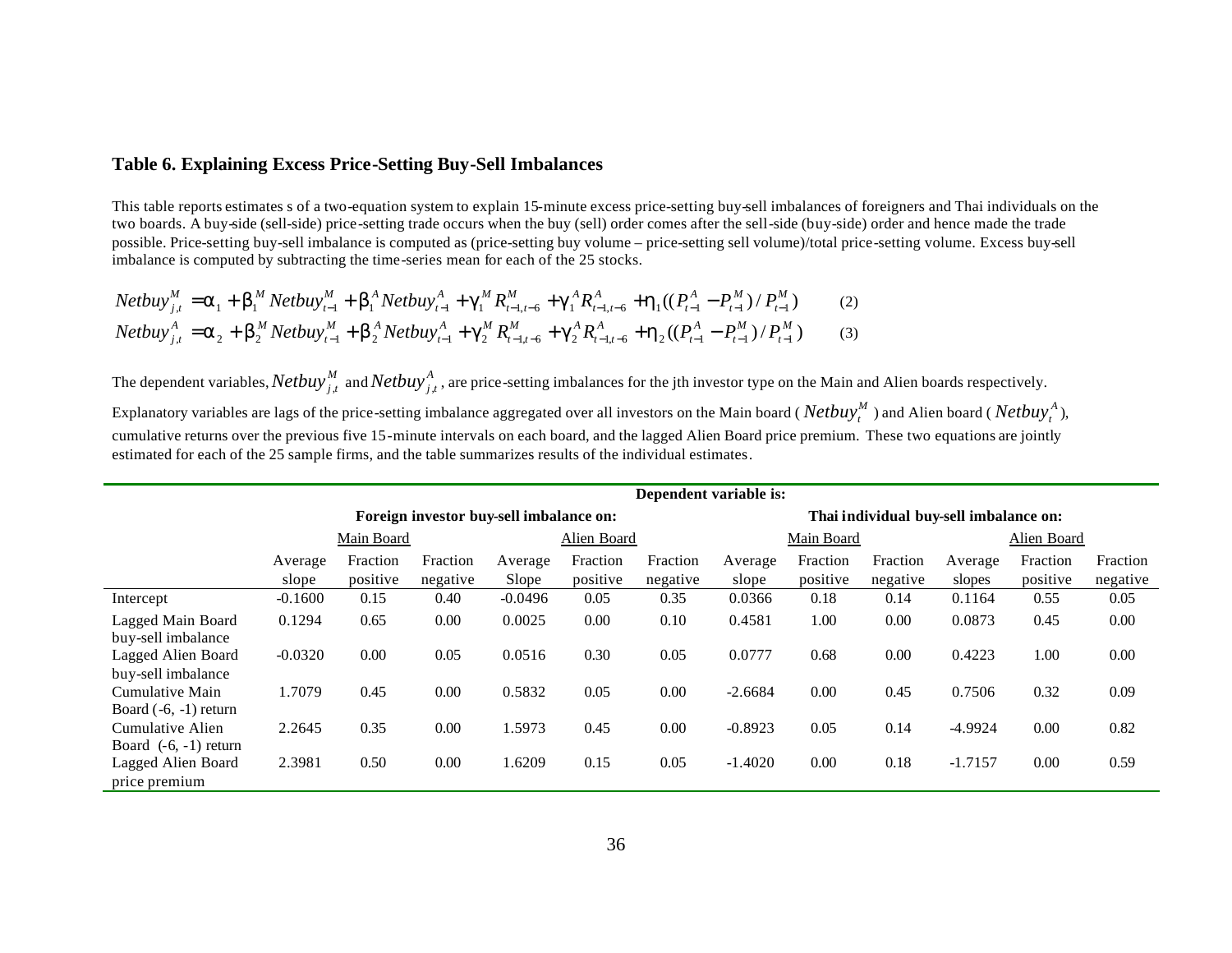#### **Table 7. Returns Following Stock Purchases or Sells by Board, Investor Type**

This table reports cumulative returns (Panel A) and portfolio returns (Panel B) following each buy or sell trade. In Panel A, we follow Odean (1999) and compute cumulative returns (82 days or 245 days) beginning with the day after each buy or sell trade. In Panel B, we compute portfolio returns as follows. Starting from the first trading day of our sample period, for each type of trader on each board, we form two buy and sell stock portfolios including all stocks bought or sold on that day respectively. On the second trading day, each portfolio is rebalanced to reflect trading on the second day. We repeat this for each trading day until the end of our sample period. The shares from each order are kept in the portfolios for either 4 or 12 months. We then compute value-weighted returns of all stocks in each portfolio on each trading day. The difference in returns associated with buy trades versus sell trades is a measure of the effectiveness or informedness of the particular type of investor (Odean, 1999). Investor types include Thai finance-related companies (banks, finance companies, insurance companies, institutional investors), stock exchange members, Thai "others" (that is, individuals), and foreigners. For foreigners trading on the Main Board, we compute cumulative returns using capital gains only since their holdings would be unregistered and, therefore, not eligible to receive distributions. Days are measured in trading days, not total calendar days. "Nobs" in Panel A is the number of trades in the category. Market-adjusted returns are computed as the difference between raw returns and the contemporaneous returns on the value-weighted index of the Thai stock market. P-values from a standard test of the difference are reported in parentheses.

|           |            |             | <b>Main Board</b> |             |           |                         |             | <b>Alien Board</b> |             |           |                         |  |  |
|-----------|------------|-------------|-------------------|-------------|-----------|-------------------------|-------------|--------------------|-------------|-----------|-------------------------|--|--|
|           |            |             |                   | Raw returns |           | Market-adjusted returns |             |                    | Raw returns |           | Market-adjusted returns |  |  |
| Investor  | Action     | <b>Nobs</b> | 82 days           | 245 days    | 82 days   | 245 days                | <b>Nobs</b> | 82 days            | 245 days    | 82 days   | 245 days                |  |  |
| Finance   | Buy        | 136521      | $-2.5010$         | $-11.8040$  | $-2.8260$ | $-7.7380$               | 5588        | 13.5980            | 4.0570      | 10.7620   | 9.7910                  |  |  |
| Finance   | Sell       | 157031      | 2.4940            | $-2.4530$   | 1.5660    | 0.7470                  | 6636        | 10.5060            | 2.0133      | 8.3350    | 6.6750                  |  |  |
|           | Difference |             | $-4.9950$         | $-9.3510$   | $-4.3920$ | $-8.4850$               |             | 3.0920             | 2.0437      | 2.4270    | 3.1160                  |  |  |
|           | p-value    |             | (<0.001)          | (<0.001)    | (<0.001)  | (<0.001)                |             | $(\leq 0.001)$     | (<0.001)    | (<0.001)  | (0.015)                 |  |  |
|           |            |             |                   |             |           |                         |             |                    |             |           |                         |  |  |
| Foreigner | Buy        | 423726      | 4.6730            | 1.0090      | 4.3100    | 11.2840                 | 653355      | 6.7620             | 3.4740      | 2.9180    | 2.4400                  |  |  |
| Foreigner | Sell       | 453490      | 2.5360            | $-4.1350$   | 1.1700    | 5.2960                  | 669317      | 7.3150             | 3.1340      | 3.0660    | 1.8410                  |  |  |
|           | Difference |             | 2.1370            | 5.1440      | 3.1400    | 5.9880                  |             | $-0.5530$          | 0.3400      | $-0.1480$ | 0.5990                  |  |  |
|           | p-value    |             | (<0.001)          | (<0.001)    | (<0.001)  | (<0.001)                |             | $(\leq 0.001)$     | (0.003)     | (0.008)   | (<0.001)                |  |  |
| Member    | Buy        | 30738       | 2.4780            | $-14.8980$  | $-0.6180$ | $-11.9930$              | 8977        | $-0.8490$          | $-15.0940$  | $-5.0650$ | $-13.9860$              |  |  |
| Member    | Sell       | 31898       | 2.2520            | $-18.3990$  | $-1.1920$ | $-14.7030$              | 11961       | 2.2500             | $-14.8100$  | $-1.0720$ | $-13.6460$              |  |  |
|           | Difference |             | 0.2260            | 3.5010      | 0.5740    | 2.7100                  |             | $-3.0990$          | $-0.2840$   | $-3.9930$ | $-0.3400$               |  |  |
|           | p-value    |             | (0.472)           | (<0.001)    | (<0.001)  | (<0.001)                |             | $(\leq 0.001)$     | (0.049)     | (<0.001)  | (0.601)                 |  |  |
|           |            |             |                   |             |           |                         |             |                    |             |           |                         |  |  |
| Others    | Buy        | 2179067     | 1.5360            | $-16.8830$  | $-0.3210$ | $-14.0140$              | 425524      | $-1.9870$          | $-18.9300$  | $-5.6350$ | $-19.1930$              |  |  |
| Others    | Sell       | 2127633     | 1.5950            | $-16.8860$  | $-0.0570$ | $-13.9190$              | 405530      | $-3.3760$          | $-19.5770$  | $-6.3900$ | $-19.3550$              |  |  |
|           | Difference |             | $-0.0590$         | 0.0030      | $-0.2640$ | $-0.0950$               |             | 1.3890             | 0.6470      | 0.7550    | 0.1620                  |  |  |
|           | p-value    |             | (0.162)           | (0.947)     | (<0.001)  | (0.035)                 |             | (<0.001)           | (<0.001)    | (<0.001)  | (0.136)                 |  |  |

#### **Panel A. Average Cumulative Percentage Returns**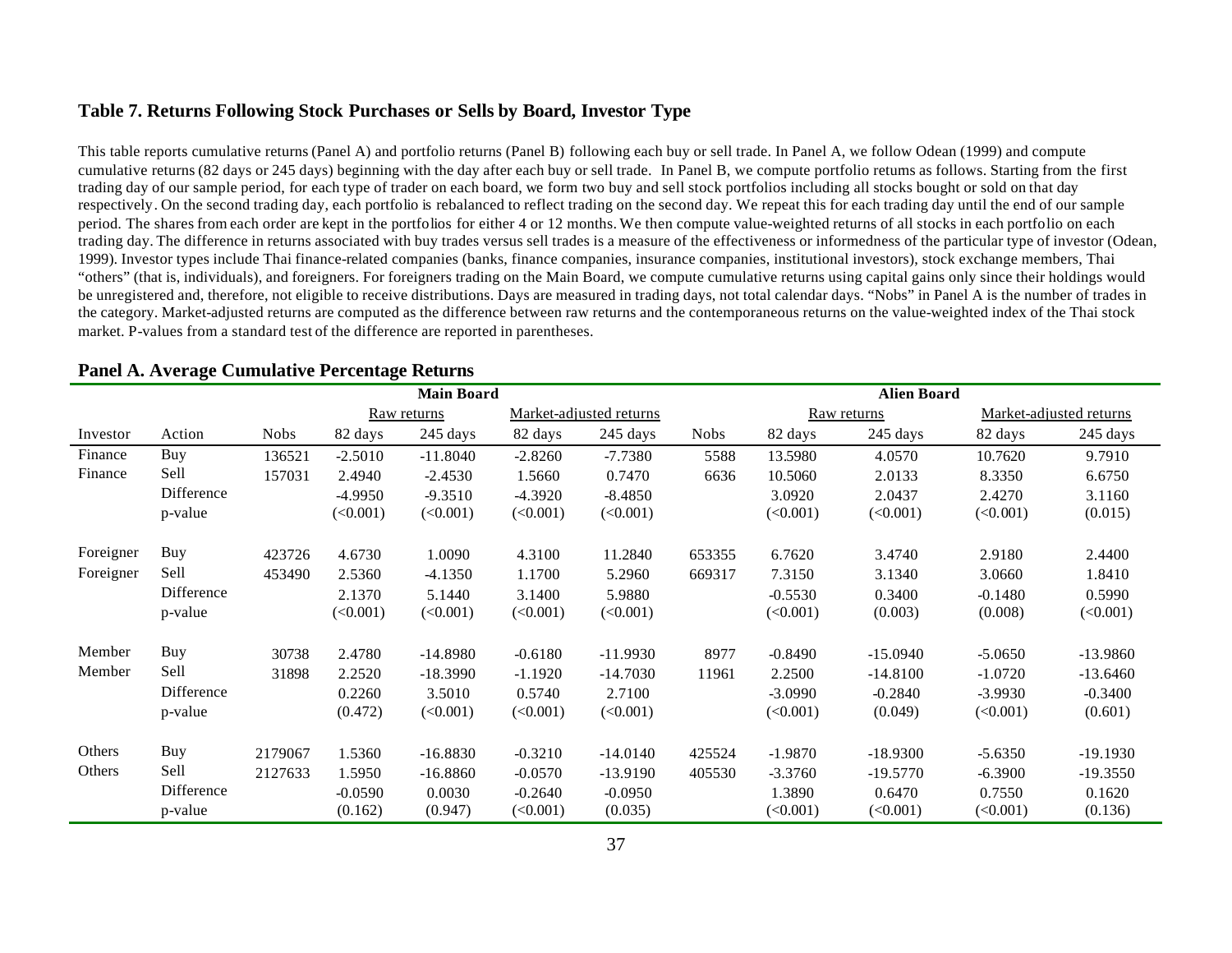| Table 7. Returns Following Stock Purchases or Sells by Board, Investor Type (continued) |  |  |  |  |  |  |  |  |  |  |
|-----------------------------------------------------------------------------------------|--|--|--|--|--|--|--|--|--|--|
|-----------------------------------------------------------------------------------------|--|--|--|--|--|--|--|--|--|--|

|           |            |             | <b>Main Board</b> |                         | <b>Alien Board</b> |           |             |                         |           |  |
|-----------|------------|-------------|-------------------|-------------------------|--------------------|-----------|-------------|-------------------------|-----------|--|
|           |            | Raw returns |                   | Market-adjusted returns |                    |           | Raw returns | Market-adjusted returns |           |  |
| Investor  | Action     | 82 days     | 245 days          | 82 days                 | $245 \text{ days}$ | 82 days   | 245 days    | 82 days                 | 245 days  |  |
| Finance   | Buy        | 0.0944      | $-0.0092$         | $-0.0324$               | $-0.0341$          | 0.1526    | 0.0136      | 0.0254                  | $-0.0133$ |  |
| Finance   | Sell       | 0.1084      | 0.0011            | $-0.0184$               | $-0.0251$          | 0.1298    | 0.0070      | 0.0093                  | $-0.0159$ |  |
|           | Difference | $-0.0140$   | $-0.0103$         | $-0.0140$               | $-0.0090$          | 0.0228    | 0.0067      | 0.0161                  | 0.0026    |  |
|           | p-value    | (0.038)     | (0.052)           | (0.013)                 | (0.283)            | (0.004)   | (0.039)     | (0.003)                 | (0.274)   |  |
| Foreigner | Buy        | 0.1035      | 0.0002            | 0.0048                  | 0.0030             | 0.1783    | 0.0579      | 0.0511                  | 0.0197    |  |
| Foreigner | Sell       | 0.0678      | $-0.0229$         | $-0.0308$               | $-0.0197$          | 0.1711    | 0.0566      | 0.0427                  | 0.0184    |  |
|           | Difference | 0.0358      | 0.0231            | 0.0357                  | 0.0228             | 0.0072    | 0.0013      | 0.0084                  | 0.0013    |  |
|           | p-value    | (0.001)     | (0.003)           | (0.003)                 | (0.007)            | (0.042)   | (0.231)     | (0.055)                 | (0.573)   |  |
| Member    | Buy        | 0.1264      | $-0.0108$         | $-0.0001$               | $-0.0356$          | 0.0897    | $-0.0099$   | $-0.0298$               | $-0.0471$ |  |
| Member    | Sell       | 0.0975      | $-0.0249$         | $-0.0293$               | $-0.0498$          | 0.1284    | $-0.0081$   | 0.0079                  | $-0.0444$ |  |
|           | Difference | 0.0290      | 0.0141            | 0.0291                  | 0.0142             | $-0.0387$ | $-0.0018$   | $-0.0377$               | $-0.0028$ |  |
|           | p-value    | (0.042)     | (0.134)           | (0.033)                 | (0.228)            | (0.001)   | (0.313)     | (0.008)                 | (0.372)   |  |
| Others    | Buy        | 0.0999      | $-0.0243$         | $-0.0266$               | $-0.0493$          | 0.1442    | $-0.0027$   | 0.0167                  | $-0.0451$ |  |
| Others    | Sell       | 0.1075      | $-0.0204$         | $-0.0190$               | $-0.0453$          | 0.1209    | $-0.0147$   | $-0.0072$               | $-0.0573$ |  |
|           | Difference | $-0.0076$   | $-0.0039$         | $-0.0075$               | $-0.0039$          | 0.0233    | 0.0119      | 0.0239                  | 0.0122    |  |
|           | p-value    | (0.034)     | (0.225)           | (0.028)                 | (0.292)            | (0.003)   | (0.018)     | (0.007)                 | (0.010)   |  |

# **Panel B. Average Value -Weighted Portfolio Daily Percentage Returns**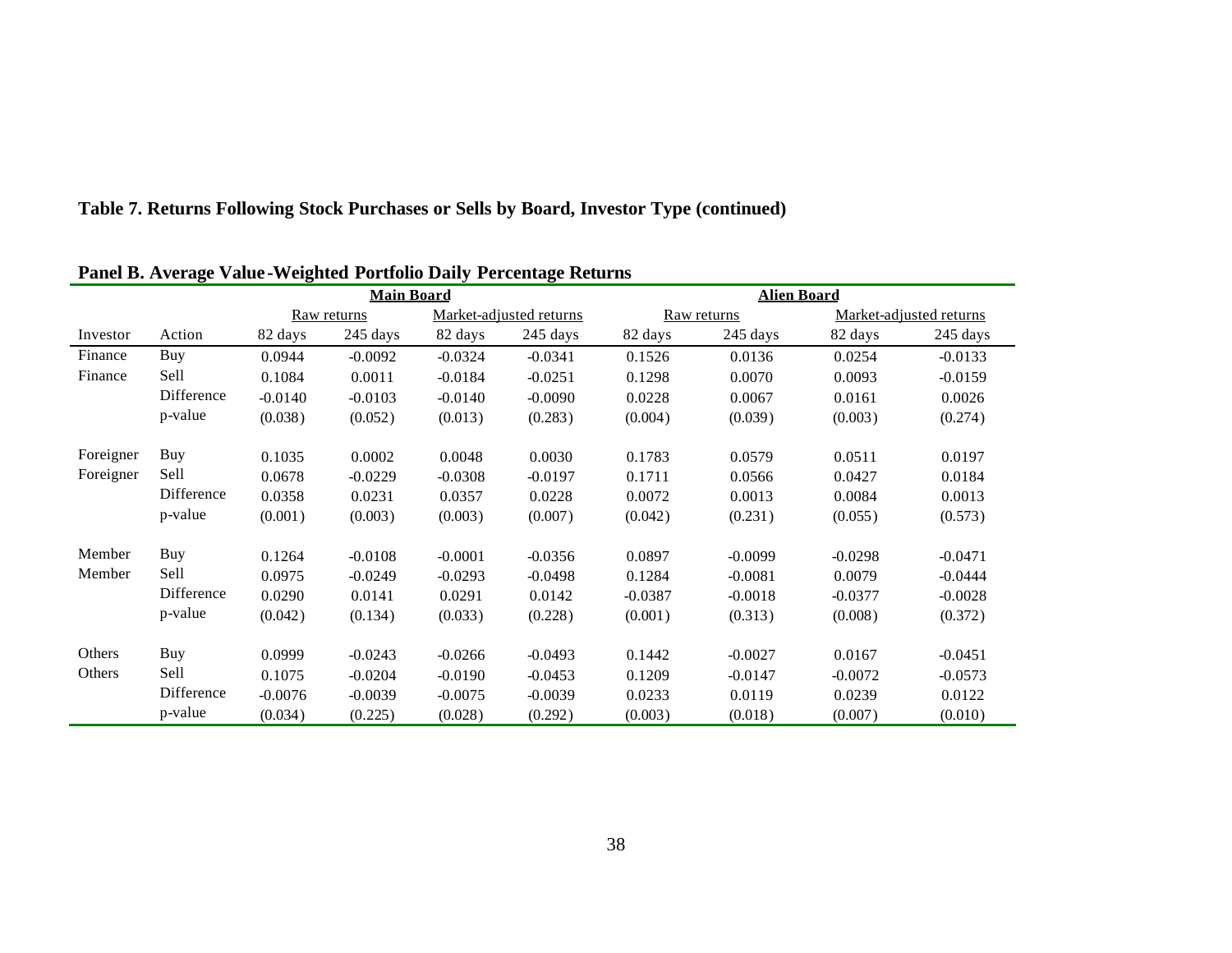#### **Table 8. Cross-Market Trading and Price Discovery**

= 1 *i*

= 1 *i*

This table presents results of a two-equation system for stock returns on the Main and Alien boards as following.

1 *i*

$$
R_{t}^{A} = \mathbf{a}_{1} + \sum_{i=1}^{3} \mathbf{b}_{i1}^{M} R_{t-i}^{M} + \sum_{i=1}^{3} \mathbf{b}_{i1}^{A} R_{t-i}^{A} + \mathbf{h}_{1} H I G H + \sum_{i=1}^{3} \mathbf{g}_{i1}^{M} R_{t-i}^{M} * H I G H + \sum_{i=1}^{3} \mathbf{g}_{i1}^{A} R_{t-i}^{A} * H I G H,
$$
\n(4)\n
$$
R_{t}^{M} = \mathbf{a}_{2} + \sum_{i=1}^{3} \mathbf{b}_{i2}^{M} R_{t-i}^{M} + \sum_{i=1}^{3} \mathbf{b}_{i2}^{A} R_{t-i}^{A} + \mathbf{h}_{2} H I G H + \sum_{i=1}^{3} \mathbf{g}_{i2}^{M} R_{t-i}^{M} * H I G H + \sum_{i=1}^{3} \mathbf{g}_{i2}^{A} R_{t-i}^{A} * H I G H,
$$
\n(5)

= 1 *i*

where  $R_t^A$  and  $R_t^M$  are stock returns on the Alien and Main board respectively. The dependent variable in the first equation is the Alien Board return over 15-minute trading intervals and the dependent variable in the second equation is the Main Board return over the same time interval. Independent variables are three lags of Main Board returns and three lags of Alien Board returns, a dummy variable, HIGH, indicating times of high cross-market trading volume (or percent of total trading volume), and slope dummy terms equal to the product of the high cross-market dummy times the lagged returns. HIGH is set to one for 15-minute intervals with cross-market trading in the top quintile and zero otherwis e. Estimation is conducted for each of the 25 sample firms, and the table summarizes results of individual regressions. Panel A reports the impact of Thai individuals crossing to the Alien Board and Panel B foreign investors crossing to the Main Board.

| Panel A. Price discovery conditional on heavy cross-market trading by Thai individuals |                                            |              |              |                                  |              |              |                                   |                                                                      |              |                                  |              |              |  |  |
|----------------------------------------------------------------------------------------|--------------------------------------------|--------------|--------------|----------------------------------|--------------|--------------|-----------------------------------|----------------------------------------------------------------------|--------------|----------------------------------|--------------|--------------|--|--|
|                                                                                        | High cross-market trading volume in shares |              |              |                                  |              |              |                                   | High cross-market trading volume as fraction of total trading volume |              |                                  |              |              |  |  |
|                                                                                        | Equation 1 for Alien Board return          |              |              | Equation 2 for Main Board return |              |              | Equation 1 for Alien Board return |                                                                      |              | Equation 2 for Main Board return |              |              |  |  |
|                                                                                        |                                            | Percentage   | Percentage   |                                  | Percentage   | Percentage   |                                   | Percentage                                                           | Percentage   |                                  | Percentage   | Percentage   |  |  |
|                                                                                        | Average                                    | of positive  | of negative  | Average                          | of positive  | of negative  | Average                           | of positive                                                          | of negative  | Average                          | of positive  | of negative  |  |  |
|                                                                                        | coefficient                                | coefficients | coefficients | coefficients                     | coefficients | coefficients | coefficient                       | coefficients                                                         | coefficients | coefficients                     | coefficients | coefficients |  |  |
| Constant                                                                               | $-0.0003$                                  | 0.00         | 0.20         | 0.0000                           | 0.00         | 0.25         | 0.0002                            | 0.20                                                                 | 0.05         | 0.0002                           | 0.10         | 0.10         |  |  |
| Main Board return $\{-1\}$                                                             | 0.0263                                     | 0.30         | 0.00         | $-0.3614$                        | 0.00         | 0.90         | 0.0507                            | 0.35                                                                 | 0.00         | $-0.3380$                        | 0.00         | 0.95         |  |  |
| Main Board return {-2}                                                                 | 0.0335                                     | 0.15         | 0.00         | $-0.1416$                        | 0.00         | 0.50         | 0.0420                            | 0.15                                                                 | 0.00         | $-0.1120$                        | 0.00         | 0.50         |  |  |
| Main Board return {-3}                                                                 | 0.0531                                     | 0.10         | 0.00         | $-0.0704$                        | 0.00         | 0.35         | 0.0405                            | 0.10                                                                 | 0.00         | $-0.0448$                        | 0.00         | 0.35         |  |  |
| Alien Board return {-1}                                                                | $-0.1293$                                  | 0.00         | 0.50         | 0.1028                           | 0.40         | 0.00         | $-0.1169$                         | 0.00                                                                 | 0.55         | 0.1255                           | 0.65         | 0.00         |  |  |
| Alien Board return {-2}                                                                | $-0.0651$                                  | 0.00         | 0.30         | 0.0727                           | 0.35         | 0.00         | $-0.0329$                         | 0.05                                                                 | 0.20         | 0.0875                           | 0.50         | 0.00         |  |  |
| Alien Board return $\{-3\}$                                                            | $-0.0504$                                  | 0.00         | 0.10         | 0.0300                           | 0.10         | 0.00         | $-0.0111$                         | 0.00                                                                 | 0.00         | 0.0507                           | 0.35         | 0.00         |  |  |
| <b>HIGH</b> dummy                                                                      | 0.0014                                     | 0.20         | 0.00         | 0.0008                           | 0.20         | 0.00         | $-0.0001$                         | 0.00                                                                 | 0.06         | 0.0002                           | 0.05         | 0.00         |  |  |
| $HIGH * Main Board return \{-1\}$                                                      | 0.0319                                     | 0.10         | 0.00         | 0.0630                           | 0.20         | 0.00         | 0.0530                            | 0.00                                                                 | 0.00         | 0.1228                           | 0.00         | 0.13         |  |  |
| $HIGH * Main Board return \{-2\}$                                                      | 0.0051                                     | 0.00         | 0.00         | 0.0436                           | 0.10         | 0.00         | $-0.0270$                         | 0.00                                                                 | 0.00         | 0.0183                           | 0.00         | 0.00         |  |  |
| $HIGH * Main Board return \{-3\}$                                                      | 0.0006                                     | 0.00         | 0.10         | 0.0259                           | 0.05         | 0.00         | 0.0214                            | 0.05                                                                 | 0.00         | 0.0642                           | 0.05         | 0.00         |  |  |
| HIGH * Alien Board return {-1}                                                         | 0.1596                                     | 0.40         | 0.05         | 0.0755                           | 0.30         | 0.00         | 0.0293                            | 0.05                                                                 | 0.25         | 0.0612                           | 0.25         | 0.00         |  |  |
| HIGH $*$ Alien Board return $\{ -2 \}$                                                 | 0.2068                                     | 0.35         | 0.00         | 0.0513                           | 0.15         | 0.00         | $-0.0103$                         | 0.00                                                                 | 0.00         | 0.0241                           | 0.15         | 0.00         |  |  |
| $HIGH * Alien Board return \{-3\}$                                                     | 0.1065                                     | 0.25         | 0.00         | 0.0543                           | 0.15         | 0.00         | 0.0243                            | 0.06                                                                 | 0.05         | 0.0484                           | 0.10         | 0.00         |  |  |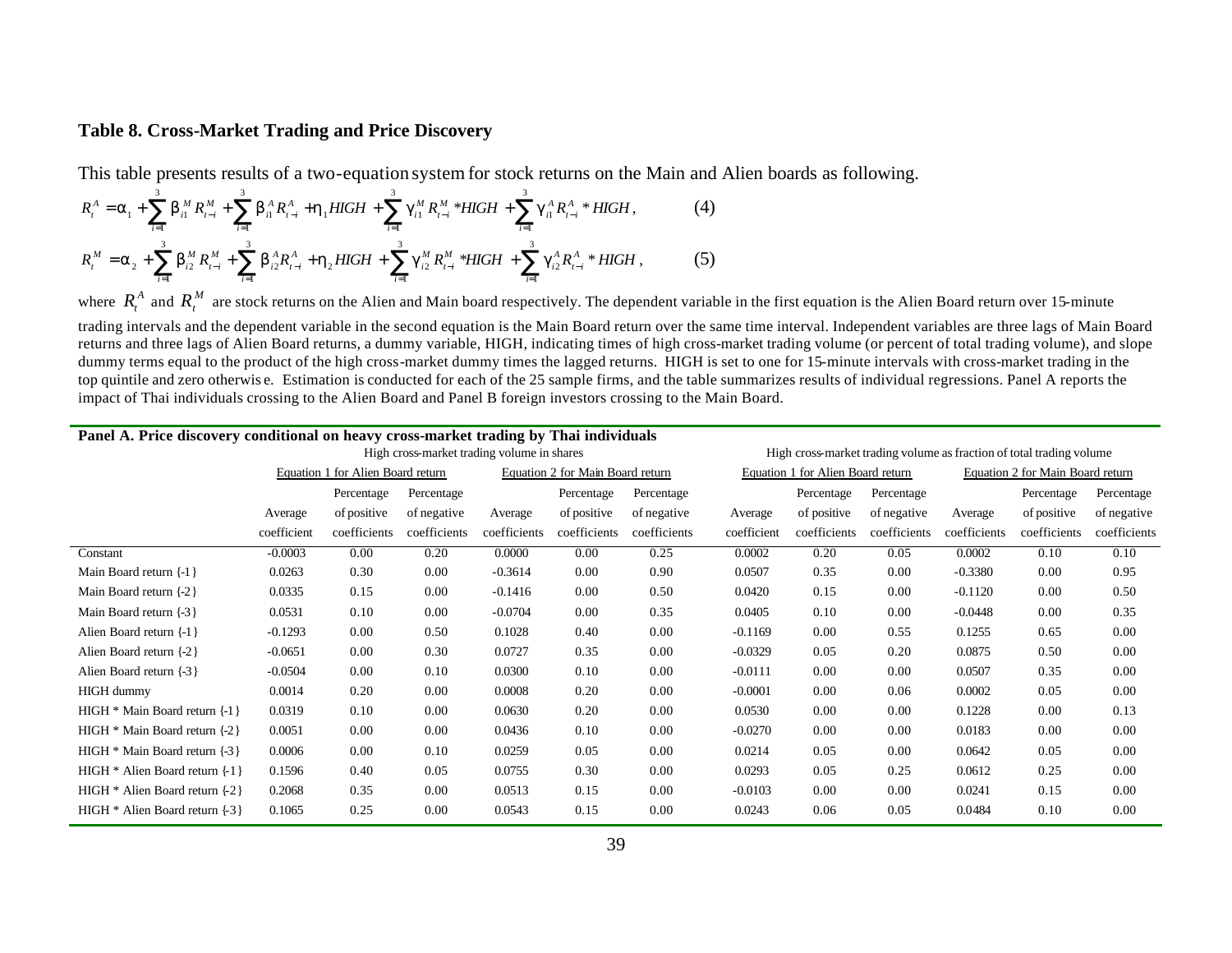| Panel B. Price discovery conditional on heavy cross-market trading by foreigners |                                            |              |              |                                  |              |              |                                   |                                                                      |              |                                  |              |              |  |  |
|----------------------------------------------------------------------------------|--------------------------------------------|--------------|--------------|----------------------------------|--------------|--------------|-----------------------------------|----------------------------------------------------------------------|--------------|----------------------------------|--------------|--------------|--|--|
|                                                                                  | High cross-market trading volume in shares |              |              |                                  |              |              |                                   | High cross-market trading volume as fraction of total trading volume |              |                                  |              |              |  |  |
|                                                                                  | Equation 1 for Alien Board return          |              |              | Equation 2 for Main Board return |              |              | Equation 1 for Alien Board return |                                                                      |              | Equation 2 for Main Board return |              |              |  |  |
|                                                                                  |                                            | Percentage   | Percentage   |                                  | Percentage   | Percentage   |                                   | Percentage                                                           | Percentage   |                                  | Percentage   | Percentage   |  |  |
|                                                                                  | Average                                    | of positive  | of negative  | Average                          | of positive  | of negative  | Average                           | of positive                                                          | of negative  | Average                          | of positive  | of negative  |  |  |
|                                                                                  | coefficient                                | coefficients | coefficients | coefficient                      | coefficients | Coefficients | coefficient                       | coefficients                                                         | coefficients | coefficient                      | coefficients | coefficients |  |  |
| Constant                                                                         | 0.0002                                     | 0.10         | 0.05         | 0.0002                           | 0.05         | 0.05         | 0.0002                            | 0.15                                                                 | 0.05         | 0.0003                           | 0.15         | 0.10         |  |  |
| Main Board return {-1}                                                           | 0.0557                                     | 0.25         | 0.00         | $-0.3454$                        | 0.00         | 0.95         | 0.0494                            | 0.30                                                                 | 0.00         | $-0.3476$                        | 0.00         | 0.95         |  |  |
| Main Board return {-2}                                                           | 0.0470                                     | 0.20         | 0.00         | $-0.1279$                        | 0.00         | 0.55         | 0.0346                            | 0.15                                                                 | 0.00         | $-0.1254$                        | 0.00         | 0.50         |  |  |
| Main Board return {-3}                                                           | 0.0404                                     | 0.10         | 0.00         | $-0.0401$                        | 0.05         | 0.35         | 0.0397                            | 0.15                                                                 | 0.00         | $-0.0349$                        | 0.05         | 0.30         |  |  |
| Alien Board return {-1}                                                          | $-0.0968$                                  | 0.00         | 0.50         | 0.1430                           | 0.55         | 0.00         | $-0.1081$                         | 0.00                                                                 | 0.50         | 0.1323                           | 0.70         | 0.00         |  |  |
| Alien Board return {-2}                                                          | $-0.0447$                                  | 0.00         | 0.30         | 0.1170                           | 0.50         | 0.00         | $-0.0305$                         | 0.00                                                                 | 0.20         | 0.1065                           | 0.45         | 0.00         |  |  |
| Alien Board return {-3}                                                          | $-0.0026$                                  | 0.00         | 0.00         | 0.0392                           | 0.25         | 0.00         | $-0.0149$                         | 0.00                                                                 | 0.05         | 0.0399                           | 0.30         | 0.00         |  |  |
| <b>HIGH</b> dummy                                                                | 0.0002                                     | 0.05         | 0.05         | 0.0002                           | 0.00         | 0.00         | 0.0000                            | 0.00                                                                 | 0.05         | 0.0002                           | 0.00         | 0.10         |  |  |
| HIGH * Main Board return {-1}                                                    | 0.0515                                     | 0.40         | 0.00         | 0.0349                           | 0.10         | 0.05         | 0.0320                            | 0.25                                                                 | 0.00         | $-0.0268$                        | 0.05         | 0.10         |  |  |
| HIGH * Main Board return {-2}                                                    | 0.0250                                     | 0.25         | 0.00         | 0.0352                           | 0.10         | 0.00         | 0.0284                            | 0.15                                                                 | 0.05         | $-0.1968$                        | 0.10         | 0.05         |  |  |
| HIGH * Main Board return {-3}                                                    | 0.0244                                     | 0.15         | 0.00         | 0.0042                           | 0.00         | 0.05         | 0.0135                            | 0.10                                                                 | 0.00         | 0.0089                           | 0.05         | 0.05         |  |  |
| $HIGH * Alien Board return \{1\}$                                                | $-0.0588$                                  | 0.00         | 0.10         | $-0.0301$                        | 0.00         | 0.10         | $-0.0308$                         | 0.10                                                                 | 0.00         | 0.0572                           | 0.10         | 0.00         |  |  |
| $HIGH * Alien Board return \{2\}$                                                | 0.0285                                     | 0.15         | 0.00         | $-0.0679$                        | 0.00         | 0.05         | $-0.0976$                         | 0.10                                                                 | 0.05         | $-0.1362$                        | 0.00         | 0.15         |  |  |
| $HIGH * Alien Board return {-3}$                                                 | $-0.0222$                                  | 0.00         | 0.00         | 0.0278                           | 0.00         | 0.00         | 0.0507                            | 0.05                                                                 | 0.05         | 0.0486                           | 0.05         | 0.00         |  |  |

# **Table 8. Cross-Market Trading and Price Discovery (continued)**